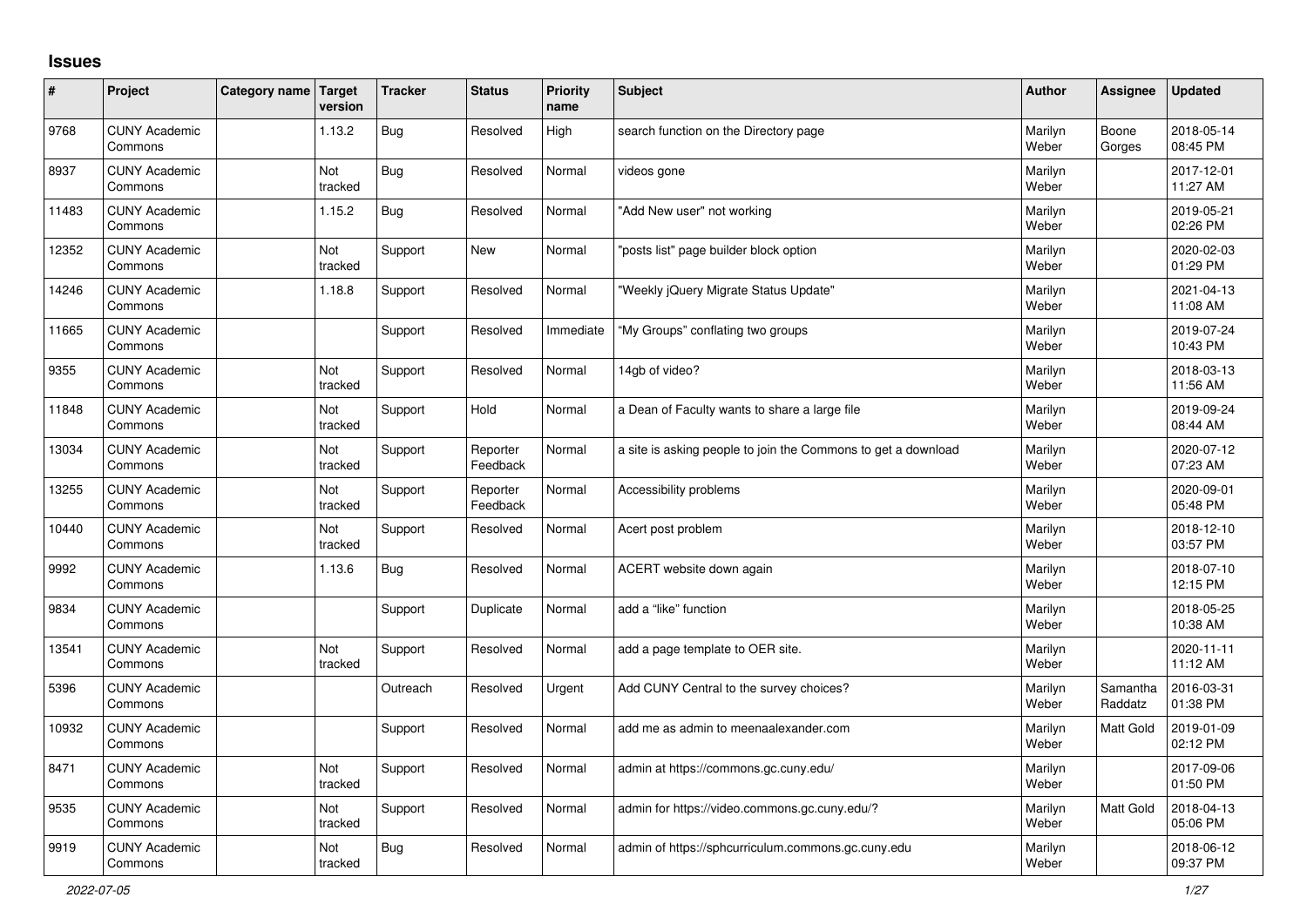| $\vert$ # | Project                         | Category name   Target | version        | <b>Tracker</b> | <b>Status</b>        | <b>Priority</b><br>name | <b>Subject</b>                                             | <b>Author</b>    | <b>Assignee</b>  | <b>Updated</b>         |
|-----------|---------------------------------|------------------------|----------------|----------------|----------------------|-------------------------|------------------------------------------------------------|------------------|------------------|------------------------|
| 12038     | <b>CUNY Academic</b><br>Commons |                        | 1.15.13        | <b>Bug</b>     | Resolved             | Normal                  | admin visibility problem at careerplan.commons.gc.cuny.edu | Marilyn<br>Weber |                  | 2019-11-12<br>10:20 AM |
| 14594     | <b>CUNY Academic</b><br>Commons |                        | Not<br>tracked | Support        | Resolved             | Normal                  | Administration email verification?                         | Marilyn<br>Weber |                  | 2021-07-12<br>11:40 AM |
| 15370     | <b>CUNY Academic</b><br>Commons |                        |                | Support        | Reporter<br>Feedback | Normal                  | All-in-One Event Calendar?                                 | Marilyn<br>Weber |                  | 2022-02-17<br>11:03 AM |
| 13637     | <b>CUNY Academic</b><br>Commons |                        |                | Support        | Abandoned            | Normal                  | All-in-One Migration plugin request                        | Marilyn<br>Weber |                  | 2020-12-08<br>10:46 AM |
| 13013     | <b>CUNY Academic</b><br>Commons |                        | Not<br>tracked | <b>Bug</b>     | Resolved             | Normal                  | an invite to Group Admins from Brian Foote?!               | Marilyn<br>Weber |                  | 2020-07-07<br>02:36 PM |
| 8855      | <b>CUNY Academic</b><br>Commons |                        | Not<br>tracked | Support        | Resolved             | Normal                  | another email change request                               | Marilyn<br>Weber |                  | 2017-10-25<br>10:55 AM |
| 15022     | <b>CUNY Academic</b><br>Commons |                        |                | Support        | Rejected             | High                    | ArabStages                                                 | Marilyn<br>Weber |                  | 2021-12-06<br>10:16 AM |
| 11787     | <b>CUNY Academic</b><br>Commons |                        | Not<br>tracked | Support        | Reporter<br>Feedback | Normal                  | automated comments notifications on ZenDesk                | Marilyn<br>Weber |                  | 2019-08-26<br>06:18 PM |
| 10260     | <b>CUNY Academic</b><br>Commons |                        |                | <b>Bug</b>     | Rejected             | Normal                  | bad activation email                                       | Marilyn<br>Weber |                  | 2018-08-30<br>01:25 PM |
| 15279     | <b>CUNY Academic</b><br>Commons |                        |                | <b>Bug</b>     | Rejected             | Normal                  | big delay - cloning the history site                       | Marilyn<br>Weber |                  | 2022-02-09<br>01:49 PM |
| 14404     | <b>CUNY Academic</b><br>Commons |                        | Not<br>tracked | Support        | Resolved             | Normal                  | blocked IP of user?                                        | Marilyn<br>Weber |                  | 2021-05-10<br>01:00 PM |
| 5319      | <b>CUNY Academic</b><br>Commons |                        | Not<br>tracked | <b>Bug</b>     | Resolved             | Normal                  | <b>Broken URL</b>                                          | Marilyn<br>Weber | Marilyn<br>Weber | 2017-11-15<br>05:46 PM |
| 14850     | <b>CUNY Academic</b><br>Commons |                        |                | Support        | Abandoned            | Normal                  | brooklyn waterfront site "connection not secure"           | Marilyn<br>Weber |                  | 2022-04-27<br>04:56 PM |
| 11225     | <b>CUNY Academic</b><br>Commons |                        | Not<br>tracked | Support        | Resolved             | Normal                  | bulk upload?                                               | Marilyn<br>Weber |                  | 2019-09-18<br>10:31 AM |
| 13958     | <b>CUNY Academic</b><br>Commons |                        | 1.18.4         | Support        | Resolved             | Normal                  | calendar widget problem                                    | Marilyn<br>Weber |                  | 2021-02-09<br>11:05 AM |
| 13295     | <b>CUNY Academic</b><br>Commons |                        | Not<br>tracked | Support        | Resolved             | Normal                  | can't find new user                                        | Marilyn<br>Weber |                  | 2020-09-08<br>10:18 AM |
| 13065     | <b>CUNY Academic</b><br>Commons |                        | Not<br>tracked | Support        | Resolved             | Normal                  | can't invite new user to group                             | Marilyn<br>Weber |                  | 2020-07-22<br>04:24 PM |
| 5435      | <b>CUNY Academic</b><br>Commons |                        | Not<br>tracked | <b>Bug</b>     | Resolved             | Urgent                  | Can't see the dashboard                                    | Marilyn<br>Weber |                  | 2016-04-12<br>11:33 AM |
| 6410      | <b>CUNY Academic</b><br>Commons |                        |                | Bug            | Duplicate            | Immediate               | Cannot log in - gives privacy error                        | Marilyn<br>Weber | Boone<br>Gorges  | 2016-10-24<br>10:01 AM |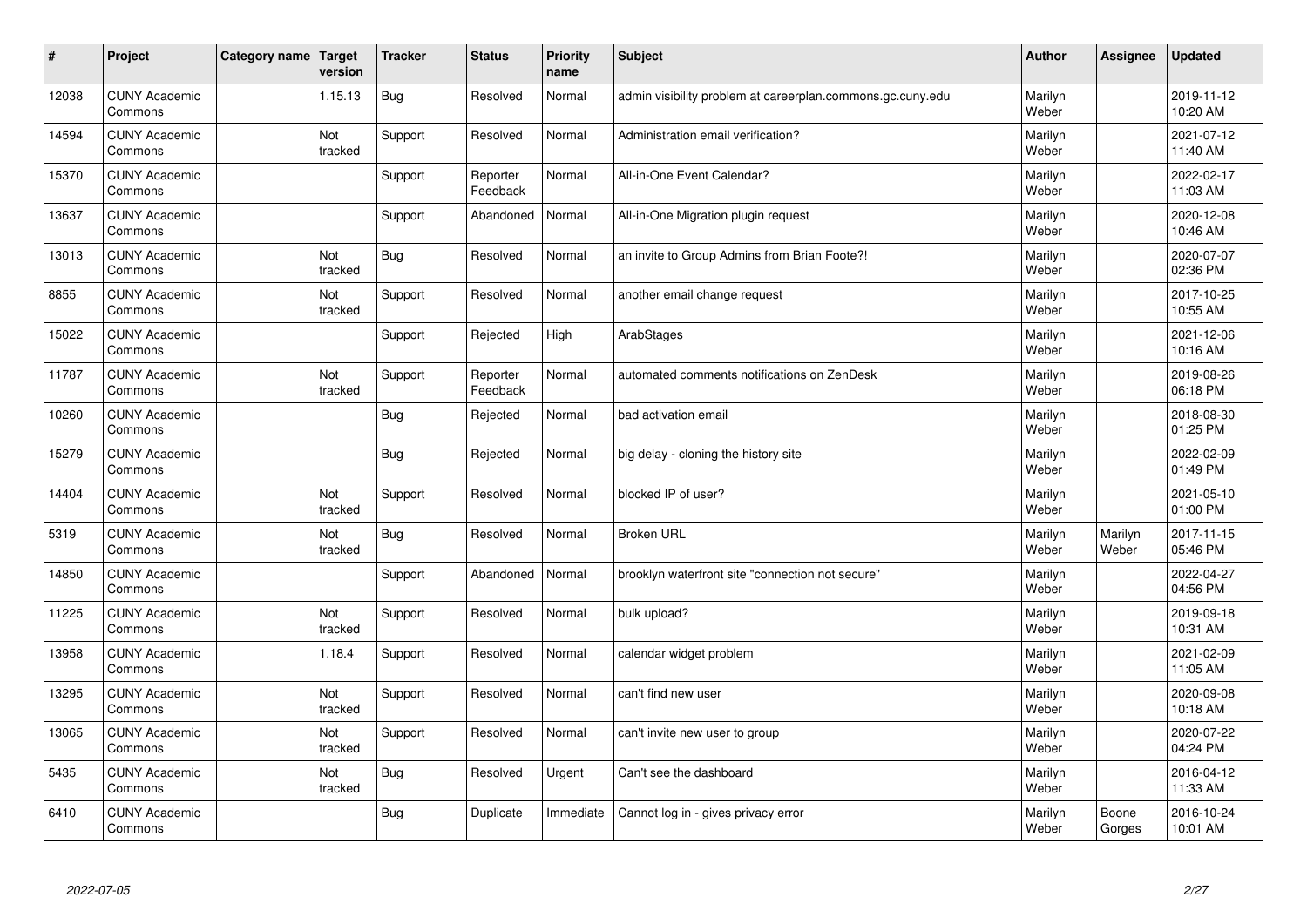| #     | Project                         | Category name   Target | version               | <b>Tracker</b>    | <b>Status</b>        | <b>Priority</b><br>name | <b>Subject</b>                                                      | <b>Author</b>    | Assignee        | <b>Updated</b>         |
|-------|---------------------------------|------------------------|-----------------------|-------------------|----------------------|-------------------------|---------------------------------------------------------------------|------------------|-----------------|------------------------|
| 3673  | <b>CUNY Academic</b><br>Commons |                        |                       | <b>Bug</b>        | Rejected             | Normal                  | CBox pagination issue with the Wiki                                 | Marilyn<br>Weber |                 | 2014-11-20<br>04:08 PM |
| 3674  | <b>CUNY Academic</b><br>Commons |                        |                       | <b>Bug</b>        | Rejected             | Normal                  | CBox pagination issue with the Wiki                                 | Marilyn<br>Weber |                 | 2014-11-20<br>05:03 PM |
| 16198 | <b>CUNY Academic</b><br>Commons |                        | 2.0.1                 | Bug               | Resolved             | Normal                  | Change role to                                                      | Marilyn<br>Weber | Boone<br>Gorges | 2022-06-14<br>11:35 AM |
| 14891 | <b>CUNY Academic</b><br>Commons |                        | <b>Not</b><br>tracked | Support           | Resolved             | Normal                  | changing site template after creation?                              | Marilyn<br>Weber |                 | 2022-04-27<br>04:58 PM |
| 10657 | <b>CUNY Academic</b><br>Commons |                        | Not<br>tracked        | Support           | Reporter<br>Feedback | Normal                  | child theme problems                                                | Marilyn<br>Weber |                 | 2018-11-08<br>01:19 PM |
| 11519 | <b>CUNY Academic</b><br>Commons |                        | <b>Not</b><br>tracked | Support           | Assigned             | Normal                  | comment option not appearing                                        | Marilyn<br>Weber |                 | 2019-09-24<br>10:28 AM |
| 11149 | <b>CUNY Academic</b><br>Commons |                        | Not<br>tracked        | Support           | Reporter<br>Feedback | Normal                  | comments getting blocked                                            | Marilyn<br>Weber | Raymond<br>Hoh  | 2019-03-26<br>11:40 AM |
| 10562 | <b>CUNY Academic</b><br>Commons |                        |                       | Bug               | Rejected             | Normal                  | Commons is down                                                     | Marilyn<br>Weber |                 | 2018-10-23<br>10:49 AM |
| 8459  | <b>CUNY Academic</b><br>Commons |                        | Not<br>tracked        | Documentatio<br>n | Resolved             | Normal                  | comprehensive list of plugins?                                      | Marilyn<br>Weber |                 | 2017-10-11<br>11:24 AM |
| 11811 | <b>CUNY Academic</b><br>Commons |                        | Not<br>tracked        | Support           | Duplicate            | Normal                  | Content of Publications widget on profile page being erased on save | Marilyn<br>Weber |                 | 2019-10-08<br>11:16 AM |
| 14711 | <b>CUNY Academic</b><br>Commons |                        |                       | Support           | Rejected             | Normal                  | Custom Facebook Feed plugin problem                                 | Marilyn<br>Weber |                 | 2022-04-27<br>04:29 PM |
| 13916 | <b>CUNY Academic</b><br>Commons |                        |                       | Support           | Rejected             | Normal                  | <b>Custom Sidebars</b>                                              | Marilyn<br>Weber |                 | 2021-02-23<br>10:45 AM |
| 14812 | <b>CUNY Academic</b><br>Commons |                        | Not<br>tracked        | Support           | Resolved             | Normal                  | Custom Sidebars and Wordpress 5.6                                   | Marilyn<br>Weber |                 | 2021-09-30<br>10:43 AM |
| 14360 | <b>CUNY Academic</b><br>Commons |                        |                       | Support           | Rejected             | Normal                  | danielgerouldarchives.org?                                          | Marilyn<br>Weber |                 | 2021-04-27<br>10:42 AM |
| 11509 | <b>CUNY Academic</b><br>Commons |                        | Not<br>tracked        | Support           | Reporter<br>Feedback | Normal                  | deleted Page causing a Menu problem?                                | Marilyn<br>Weber |                 | 2019-06-04<br>09:54 AM |
| 15260 | <b>CUNY Academic</b><br>Commons |                        |                       | Support           | Reporter<br>Feedback | Normal                  | Diacritical markings   European Stages                              | Marilyn<br>Weber |                 | 2022-02-04<br>08:16 AM |
| 9207  | <b>CUNY Academic</b><br>Commons |                        | Future<br>release     | Support           | Reporter<br>Feedback | Normal                  | display dashboards made in Tableau?                                 | Marilyn<br>Weber | Boone<br>Gorges | 2018-04-10<br>10:42 AM |
| 5844  | <b>CUNY Academic</b><br>Commons |                        | Not<br>tracked        | Support           | Resolved             | Normal                  | edit Host Files on Windows 10 problems                              | Marilyn<br>Weber |                 | 2016-07-27<br>09:08 AM |
| 8729  | <b>CUNY Academic</b><br>Commons |                        | Not<br>tracked        | Support           | Resolved             | Normal                  | email change                                                        | Marilyn<br>Weber |                 | 2017-09-25<br>02:14 PM |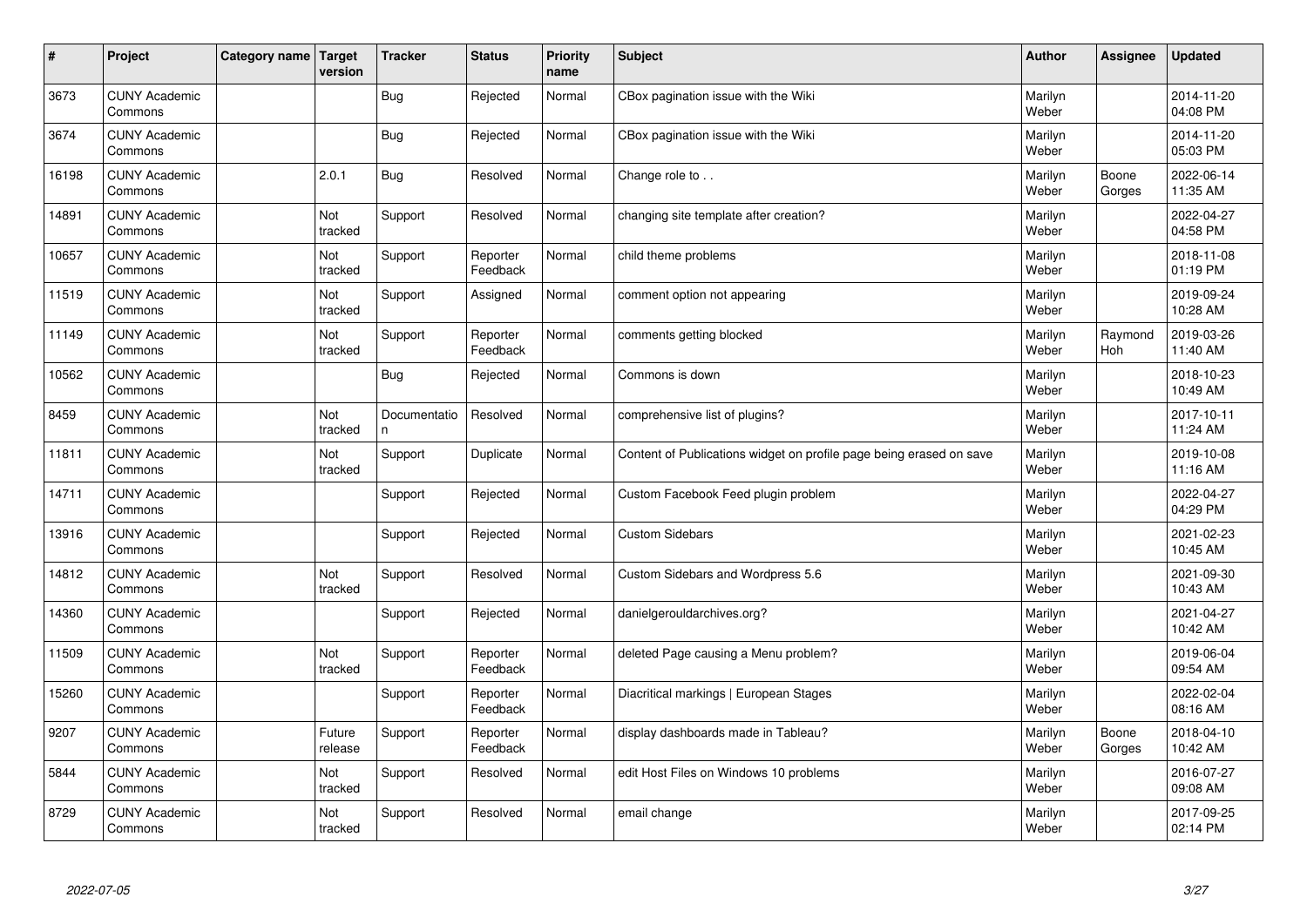| #     | Project                         | Category name   Target | version        | <b>Tracker</b> | <b>Status</b>        | <b>Priority</b><br>name | <b>Subject</b>                                                  | <b>Author</b>    | Assignee        | <b>Updated</b>         |
|-------|---------------------------------|------------------------|----------------|----------------|----------------------|-------------------------|-----------------------------------------------------------------|------------------|-----------------|------------------------|
| 8848  | <b>CUNY Academic</b><br>Commons |                        | Not<br>tracked | Support        | Resolved             | Normal                  | email change request                                            | Marilyn<br>Weber |                 | 2017-10-24<br>11:19 AM |
| 10256 | <b>CUNY Academic</b><br>Commons |                        |                | Support        | Resolved             | Normal                  | email change requested                                          | Marilyn<br>Weber | Matt Gold       | 2018-08-29<br>02:52 PM |
| 15025 | <b>CUNY Academic</b><br>Commons |                        |                | Support        | Duplicate            | Normal                  | emails for all the papers on the commons that have been changed | Marilyn<br>Weber |                 | 2021-12-02<br>11:57 AM |
| 13121 | <b>CUNY Academic</b><br>Commons |                        |                | Support        | Rejected             | Normal                  | embed a DropBox Paper file                                      | Marilyn<br>Weber |                 | 2020-08-25<br>10:56 AM |
| 15120 | <b>CUNY Academic</b><br>Commons |                        |                | Support        | Resolved             | Normal                  | embed Zoom recordings in a post?                                | Marilyn<br>Weber |                 | 2021-12-29<br>08:15 AM |
| 15655 | <b>CUNY Academic</b><br>Commons |                        | 2.0.3          | Support        | Reporter<br>Feedback | Normal                  | Event Aggregator plugin?                                        | Marilyn<br>Weber |                 | 2022-06-29<br>11:32 AM |
| 15565 | <b>CUNY Academic</b><br>Commons |                        |                | Support        | <b>New</b>           | Normal                  | Events - send updates to an email listserv                      | Marilyn<br>Weber |                 | 2022-03-10<br>01:06 PM |
| 14410 | <b>CUNY Academic</b><br>Commons |                        | 1.18.10        | <b>Bug</b>     | Resolved             | Normal                  | events calendar problem?                                        | Marilyn<br>Weber |                 | 2021-05-10<br>04:45 PM |
| 14398 | <b>CUNY Academic</b><br>Commons |                        | Not<br>tracked | Support        | Reporter<br>Feedback | Normal                  | Events plug-in notification problem                             | Marilyn<br>Weber |                 | 2021-05-11<br>11:21 AM |
| 7972  | <b>CUNY Academic</b><br>Commons |                        | Not<br>tracked | Support        | Resolved             | Normal                  | expand the memory limit for videos?                             | Marilyn<br>Weber |                 | 2017-04-20<br>10:07 AM |
| 13641 | <b>CUNY Academic</b><br>Commons |                        | 1.18.2         | Support        | Resolved             | Normal                  | follow up to migration request                                  | Marilyn<br>Weber | Boone<br>Gorges | 2021-01-12<br>10:59 AM |
| 13169 | <b>CUNY Academic</b><br>Commons |                        | 1.17.4         | Support        | Rejected             | Normal                  | footer logo image has no alt-text                               | Marilyn<br>Weber |                 | 2020-09-22<br>10:18 AM |
| 11198 | <b>CUNY Academic</b><br>Commons |                        | Not<br>tracked | Support        | Resolved             | Normal                  | former CUNY employee                                            | Marilyn<br>Weber |                 | 2019-03-07<br>02:21 PM |
| 7310  | <b>CUNY Academic</b><br>Commons |                        | 1.10.7         | Bug            | Resolved             | Normal                  | Friendship request mystery.                                     | Marilyn<br>Weber | Boone<br>Gorges | 2017-01-05<br>03:12 PM |
| 7785  | <b>CUNY Academic</b><br>Commons |                        | Not<br>tracked | Support        | Resolved             | Normal                  | ftp access or files?                                            | Marilyn<br>Weber | Boone<br>Gorges | 2017-03-13<br>02:34 PM |
| 10266 | <b>CUNY Academic</b><br>Commons |                        |                | Support        | Resolved             | Normal                  | GC email change requested                                       | Marilyn<br>Weber | Matt Gold       | 2018-08-30<br>03:07 PM |
| 13584 | <b>CUNY Academic</b><br>Commons |                        |                | Support        | Abandoned            | Normal                  | Graphy theme question                                           | Marilyn<br>Weber |                 | 2021-09-14<br>10:41 AM |
| 10850 | <b>CUNY Academic</b><br>Commons |                        |                | Support        | Rejected             | Normal                  | Gravity form being resent                                       | Marilyn<br>Weber |                 | 2018-12-20<br>10:18 PM |
| 11233 | <b>CUNY Academic</b><br>Commons |                        | 1.14.9         | Support        | Resolved             | Normal                  | Hotjar?                                                         | Marilyn<br>Weber |                 | 2019-03-26<br>12:10 PM |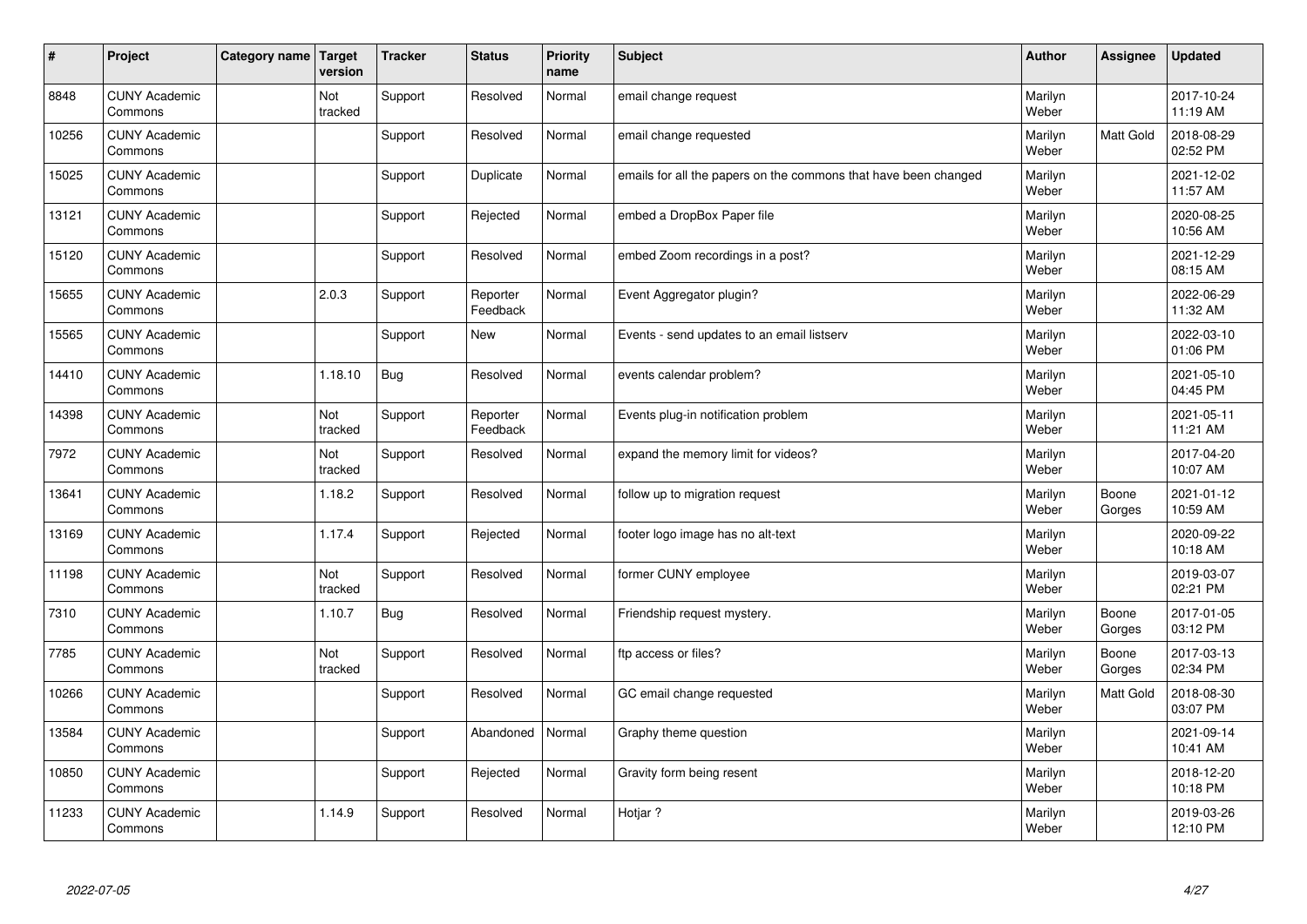| $\sharp$ | Project                         | Category name | Target<br>version | <b>Tracker</b> | <b>Status</b> | <b>Priority</b><br>name | <b>Subject</b>                                                                                         | <b>Author</b>    | Assignee | <b>Updated</b>         |
|----------|---------------------------------|---------------|-------------------|----------------|---------------|-------------------------|--------------------------------------------------------------------------------------------------------|------------------|----------|------------------------|
| 11650    | <b>CUNY Academic</b><br>Commons |               | Not<br>tracked    | Support        | Resolved      | Normal                  | https://commons.gc.cuny.edu/groups/introduction-to-literary-studies-engl<br>ish-252-at-hunter-college/ | Marilyn<br>Weber |          | 2019-07-18<br>02:28 PM |
| 11896    | <b>CUNY Academic</b><br>Commons |               | Not<br>tracked    | Support        | Resolved      | Normal                  | https://thenurseswritingproject.commons.gc.cuny.edu                                                    | Marilyn<br>Weber |          | 2019-09-24<br>08:09 AM |
| 13715    | <b>CUNY Academic</b><br>Commons |               | Not<br>tracked    | <b>Bug</b>     | Resolved      | High                    | https://ulysses.commons.gc.cuny.edu down                                                               | Marilyn<br>Weber |          | 2020-12-22<br>03:02 PM |
| 9604     | <b>CUNY Academic</b><br>Commons |               | Not<br>tracked    | Support        | Resolved      | Normal                  | (Marilyn) can only log into cdev as teststudent                                                        | Marilyn<br>Weber |          | 2018-04-21<br>10:20 AM |
| 8529     | <b>CUNY Academic</b><br>Commons |               | Not<br>tracked    | Support        | Resolved      | Normal                  | Iframe reqiest?                                                                                        | Marilyn<br>Weber |          | 2017-08-16<br>04:40 PM |
| 14625    | <b>CUNY Academic</b><br>Commons |               | Not<br>tracked    | Support        | Rejected      | Normal                  | image won't appear in slideshow.                                                                       | Marilyn<br>Weber |          | 2021-07-27<br>10:33 AM |
| 11912    | <b>CUNY Academic</b><br>Commons |               |                   | Support        | Resolved      | Normal                  | influence search results?                                                                              | Marilyn<br>Weber |          | 2020-02-11<br>10:51 AM |
| 5059     | <b>CUNY Academic</b><br>Commons |               | Not<br>tracked    | <b>Bug</b>     | Resolved      | Normal                  | Instagram embed?                                                                                       | Marilyn<br>Weber |          | 2016-01-26<br>12:05 AM |
| 14799    | <b>CUNY Academic</b><br>Commons |               | 1.18.19           | Support        | Resolved      | High                    | install the official Classic Widgets?                                                                  | Marilyn<br>Weber |          | 2021-09-22<br>02:17 PM |
| 14008    | <b>CUNY Academic</b><br>Commons |               |                   | <b>Bug</b>     | Resolved      | High                    | invisible user                                                                                         | Marilyn<br>Weber |          | 2021-02-18<br>05:53 PM |
| 13596    | <b>CUNY Academic</b><br>Commons |               |                   | Support        | Abandoned     | Normal                  | invited as Author but show as Contributor                                                              | Marilyn<br>Weber |          | 2021-09-14<br>10:41 AM |
| 6800     | <b>CUNY Academic</b><br>Commons |               |                   | Bug            | Rejected      | Immediate               | Is something going on?                                                                                 | Marilyn<br>Weber |          | 2016-11-18<br>04:40 PM |
| 13826    | <b>CUNY Academic</b><br>Commons |               |                   | Support        | Resolved      | Normal                  | January 14th                                                                                           | Marilyn<br>Weber |          | 2021-01-26<br>04:26 PM |
| 10537    | <b>CUNY Academic</b><br>Commons |               | Not<br>tracked    | <b>Bug</b>     | Resolved      | Normal                  | jpegs not showing                                                                                      | Marilyn<br>Weber |          | 2018-10-23<br>10:51 AM |
| 15266    | <b>CUNY Academic</b><br>Commons |               |                   | Support        | Resolved      | Normal                  | Just an appreciation                                                                                   | Marilyn<br>Weber |          | 2022-02-07<br>10:42 AM |
| 14242    | <b>CUNY Academic</b><br>Commons |               |                   | Support        | Resolved      | Normal                  | LAILAC site missing content                                                                            | Marilyn<br>Weber |          | 2021-03-27<br>08:40 AM |
| 13288    | <b>CUNY Academic</b><br>Commons |               |                   | Support        | Abandoned     | Normal                  | log in problems on iPhone 6                                                                            | Marilyn<br>Weber |          | 2020-10-27<br>10:26 AM |
| 14973    | <b>CUNY Academic</b><br>Commons |               |                   | Support        | Resolved      | Normal                  | Mail Poet                                                                                              | Marilyn<br>Weber |          | 2021-12-06<br>10:20 AM |
| 14972    | <b>CUNY Academic</b><br>Commons |               |                   | Support        | Rejected      | Normal                  | Mailchimp plugin                                                                                       | Marilyn<br>Weber |          | 2021-11-17<br>02:13 PM |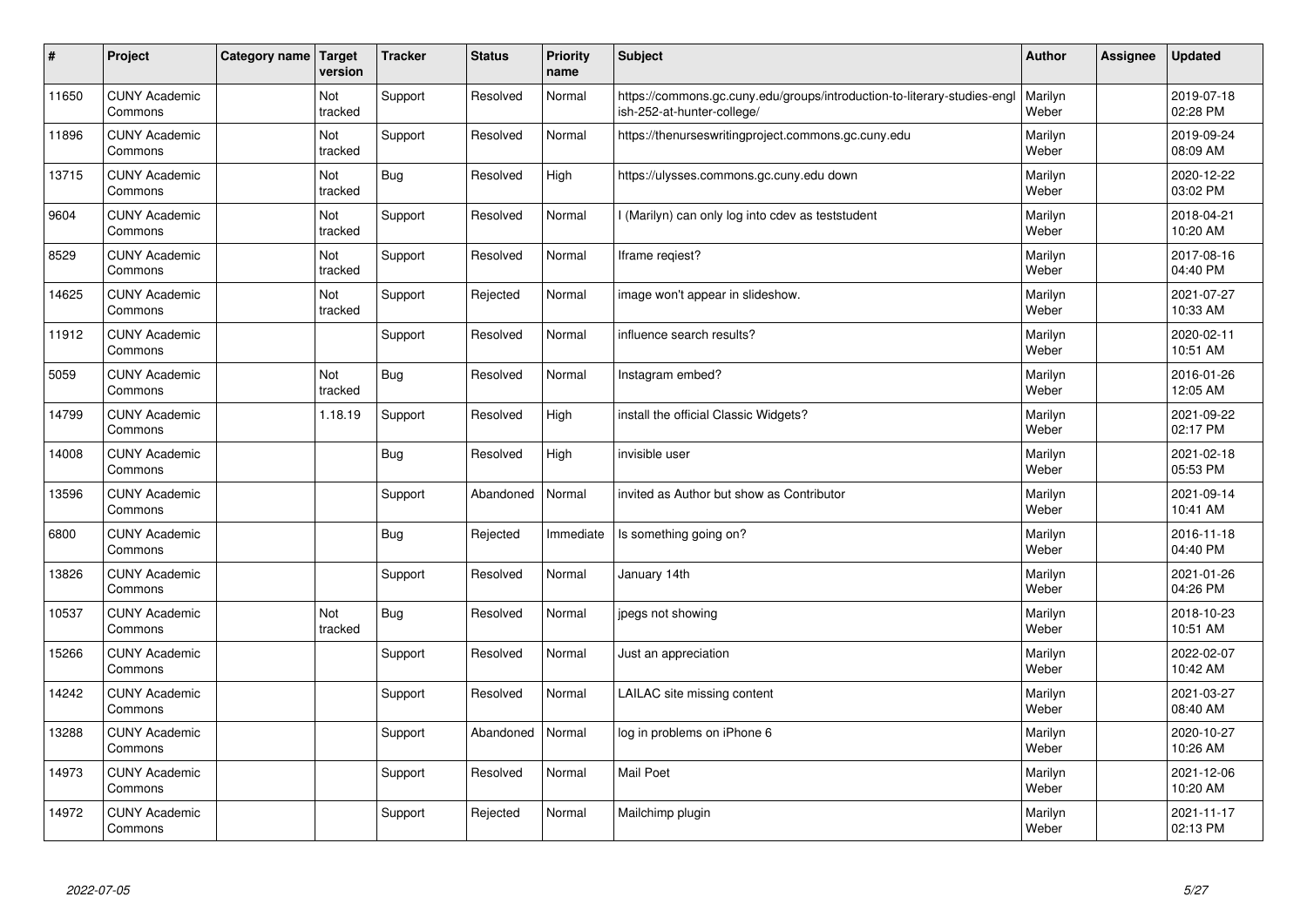| $\sharp$ | Project                         | Category name   Target | version        | <b>Tracker</b> | <b>Status</b>        | <b>Priority</b><br>name | <b>Subject</b>                                                 | <b>Author</b>    | <b>Assignee</b> | <b>Updated</b>         |
|----------|---------------------------------|------------------------|----------------|----------------|----------------------|-------------------------|----------------------------------------------------------------|------------------|-----------------|------------------------|
| 13918    | <b>CUNY Academic</b><br>Commons |                        | Not<br>tracked | Support        | Rejected             | Normal                  | MailPoet Newsletters Premium plugin                            | Marilyn<br>Weber |                 | 2021-02-09<br>11:01 AM |
| 13699    | <b>CUNY Academic</b><br>Commons |                        | Not<br>tracked | Support        | Resolved             | Normal                  | Martin Segal Center site down                                  | Marilyn<br>Weber | Raymond<br>Hoh  | 2020-12-22<br>03:03 PM |
| 4013     | <b>CUNY Academic</b><br>Commons |                        |                | Bug            | Duplicate            | Normal                  | Math question?                                                 | Marilyn<br>Weber |                 | 2015-04-22<br>04:05 PM |
| 8873     | <b>CUNY Academic</b><br>Commons |                        | Not<br>tracked | Support        | Resolved             | Normal                  | maximum file upload size?                                      | Marilyn<br>Weber |                 | 2017-10-30<br>11:23 AM |
| 8259     | <b>CUNY Academic</b><br>Commons |                        | Not<br>tracked | Bug            | Resolved             | Normal                  | missing dashboard                                              | Marilyn<br>Weber |                 | 2017-11-15<br>01:28 PM |
| 11609    | <b>CUNY Academic</b><br>Commons |                        | 1.15.5         | Support        | Resolved             | Normal                  | Mixed Content flag                                             | Marilyn<br>Weber |                 | 2019-06-27<br>06:54 PM |
| 9223     | <b>CUNY Academic</b><br>Commons |                        | Not<br>tracked | Support        | Resolved             | Normal                  | moving wordpress sites                                         | Marilyn<br>Weber |                 | 2018-02-18<br>08:44 PM |
| 12176    | <b>CUNY Academic</b><br>Commons |                        | Not<br>tracked | Support        | Resolved             | Normal                  | Mp4s?                                                          | Marilyn<br>Weber |                 | 2019-12-05<br>11:04 AM |
| 6338     | <b>CUNY Academic</b><br>Commons |                        |                | Bug            | Rejected             | Normal                  | Multiple email notifications for each blog post                | Marilyn<br>Weber | Boone<br>Gorges | 2016-10-18<br>08:45 PM |
| 10239    | <b>CUNY Academic</b><br>Commons |                        | Not<br>tracked | Support        | Resolved             | Normal                  | musicroombooking.commons.gc.cuny.edu                           | Marilyn<br>Weber |                 | 2018-08-29<br>03:06 PM |
| 12960    | <b>CUNY Academic</b><br>Commons |                        | 1.16.14        | Support        | Resolved             | Normal                  | mutiple plugin in requests                                     | Marilyn<br>Weber | Boone<br>Gorges | 2020-06-23<br>10:53 AM |
| 5834     | <b>CUNY Academic</b><br>Commons |                        |                | <b>Bug</b>     | Resolved             | Normal                  | My access to cdev                                              | Marilyn<br>Weber | Boone<br>Gorges | 2016-07-25<br>03:12 PM |
| 13783    | <b>CUNY Academic</b><br>Commons |                        | 1.18.2         | Support        | Resolved             | Normal                  | new CUNY OneSearch url                                         | Marilyn<br>Weber |                 | 2021-01-14<br>04:53 PM |
| 11031    | <b>CUNY Academic</b><br>Commons |                        | Not<br>tracked | Support        | Resolved             | Normal                  | new group with seemingly old topics                            | Marilyn<br>Weber |                 | 2019-02-11<br>12:17 PM |
| 15169    | <b>CUNY Academic</b><br>Commons |                        | 2.0.3          | Support        | Reporter<br>Feedback | Normal                  | new Prelude website zipfiles for custom theme and other files. | Marilyn<br>Weber |                 | 2022-06-29<br>11:32 AM |
| 10571    | <b>CUNY Academic</b><br>Commons |                        | Not<br>tracked | Support        | Abandoned            | Normal                  | newsletter queue problem                                       | Marilyn<br>Weber |                 | 2018-12-10<br>03:58 PM |
| 15045    | <b>CUNY Academic</b><br>Commons |                        |                | Support        | New                  | Normal                  | no result for KCeL in the search box on the commons            | Marilyn<br>Weber |                 | 2021-12-10<br>11:29 AM |
| 12584    | <b>CUNY Academic</b><br>Commons |                        | Not<br>tracked | Bug            | Resolved             | Urgent                  | No way to register                                             | Marilyn<br>Weber |                 | 2020-03-27<br>02:38 PM |
| 13441    | <b>CUNY Academic</b><br>Commons |                        | 1.17.5         | Support        | Resolved             | Normal                  | ongoing user problems with daily digests                       | Marilyn<br>Weber |                 | 2020-10-13<br>10:02 AM |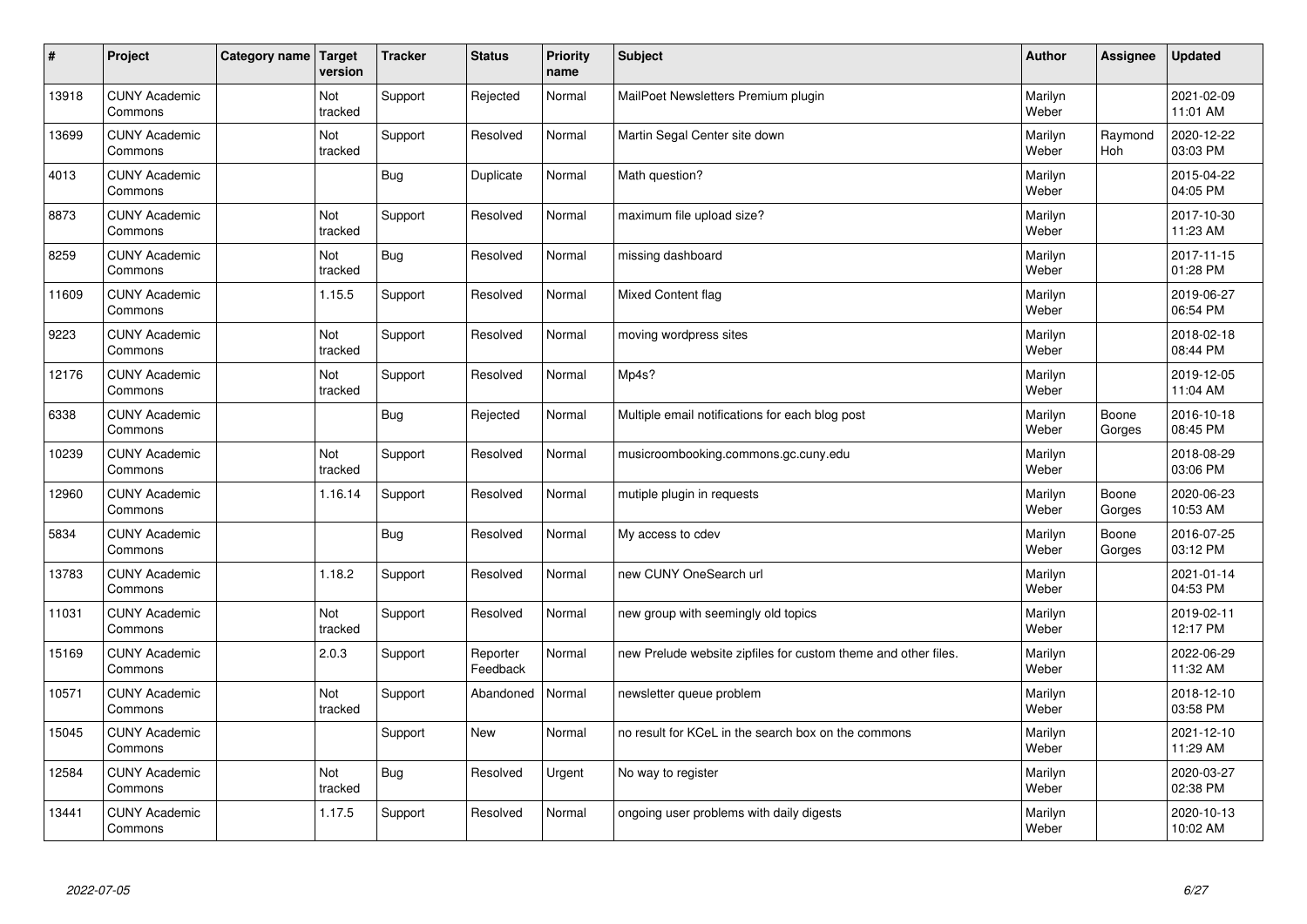| $\vert$ # | Project                         | Category name   Target | version        | <b>Tracker</b> | <b>Status</b>        | <b>Priority</b><br>name | <b>Subject</b>                                       | <b>Author</b>    | <b>Assignee</b> | <b>Updated</b>         |
|-----------|---------------------------------|------------------------|----------------|----------------|----------------------|-------------------------|------------------------------------------------------|------------------|-----------------|------------------------|
| 11002     | <b>CUNY Academic</b><br>Commons |                        | Not<br>tracked | Support        | Resolved             | Normal                  | open link in a new tab not working                   | Marilyn<br>Weber |                 | 2019-06-03<br>07:57 PM |
| 12427     | <b>CUNY Academic</b><br>Commons |                        | Not<br>tracked | Support        | Resolved             | Normal                  | organizing PDF on a site?                            | Marilyn<br>Weber | scott voth      | 2020-03-10<br>11:11 AM |
| 8607      | <b>CUNY Academic</b><br>Commons |                        | Not<br>tracked | Support        | <b>New</b>           | Normal                  | Paypal?                                              | Marilyn<br>Weber | Matt Gold       | 2018-05-15<br>01:37 PM |
| 13201     | <b>CUNY Academic</b><br>Commons |                        |                | Support        | Rejected             | Low                     | PDF embedder                                         | Marilyn<br>Weber |                 | 2020-09-29<br>11:37 AM |
| 10986     | <b>CUNY Academic</b><br>Commons |                        | Not<br>tracked | Support        | Resolved             | Normal                  | PDF embedder provoking error                         | Marilyn<br>Weber |                 | 2019-03-29<br>04:28 PM |
| 14016     | <b>CUNY Academic</b><br>Commons |                        |                | Support        | Rejected             | Normal                  | PDFs not downloading                                 | Marilyn<br>Weber |                 | 2021-02-22<br>11:00 AM |
| 11977     | <b>CUNY Academic</b><br>Commons |                        | Not<br>tracked | Support        | Resolved             | Normal                  | please remove me from many sites                     | Marilyn<br>Weber |                 | 2019-11-21<br>01:05 PM |
| 9587      | <b>CUNY Academic</b><br>Commons |                        |                | Support        | Rejected             | Normal                  | possible request for the "PDF Poster" plugin         | Marilyn<br>Weber |                 | 2018-04-24<br>10:52 AM |
| 8195      | <b>CUNY Academic</b><br>Commons |                        |                | Support        | Rejected             | Normal                  | possible to make the Profile pic semi-hidden?        | Marilyn<br>Weber |                 | 2017-05-24<br>11:00 PM |
| 12205     | <b>CUNY Academic</b><br>Commons |                        |                | Support        | Rejected             | Normal                  | possible update to the 2019 theme?                   | Marilyn<br>Weber |                 | 2020-01-14<br>12:08 PM |
| 11771     | <b>CUNY Academic</b><br>Commons |                        | Not<br>tracked | Support        | Reporter<br>Feedback | Normal                  | post displays in sections                            | Marilyn<br>Weber |                 | 2019-08-20<br>10:34 AM |
| 12483     | <b>CUNY Academic</b><br>Commons |                        | 1.16.7         | <b>Bug</b>     | Resolved             | High                    | post error                                           | Marilyn<br>Weber |                 | 2020-02-28<br>02:44 PM |
| 14148     | <b>CUNY Academic</b><br>Commons |                        |                | Support        | Abandoned            | Normal                  | post notification problem                            | Marilyn<br>Weber |                 | 2021-09-14<br>10:43 AM |
| 13912     | <b>CUNY Academic</b><br>Commons |                        | Not<br>tracked | Feature        | Hold                 | Low                     | posting "missed schedule"                            | Marilyn<br>Weber |                 | 2021-02-23<br>10:46 AM |
| 14378     | <b>CUNY Academic</b><br>Commons |                        | Not<br>tracked | Support        | Resolved             | Normal                  | PPTX files unfetchable                               | Marilyn<br>Weber |                 | 2021-05-11<br>11:25 AM |
| 14900     | <b>CUNY Academic</b><br>Commons |                        | Not<br>tracked | Support        | Reporter<br>Feedback | Normal                  | previous theme?                                      | Marilyn<br>Weber |                 | 2021-10-25<br>10:31 AM |
| 9276      | <b>CUNY Academic</b><br>Commons |                        |                | <b>Bug</b>     | Resolved             | High                    | problem adding a member to a group - wrong username? | Marilyn<br>Weber |                 | 2018-02-25<br>12:47 PM |
| 13286     | <b>CUNY Academic</b><br>Commons |                        | Not<br>tracked | Support        | <b>New</b>           | Normal                  | problem connecting with WordPress app                | Marilyn<br>Weber | Raymond<br>Hoh  | 2020-09-08<br>11:16 AM |
| 13378     | <b>CUNY Academic</b><br>Commons |                        | 1.17.5         | Bug            | Resolved             | Normal                  | problem on one of my sites                           | Marilyn<br>Weber |                 | 2020-09-24<br>05:27 PM |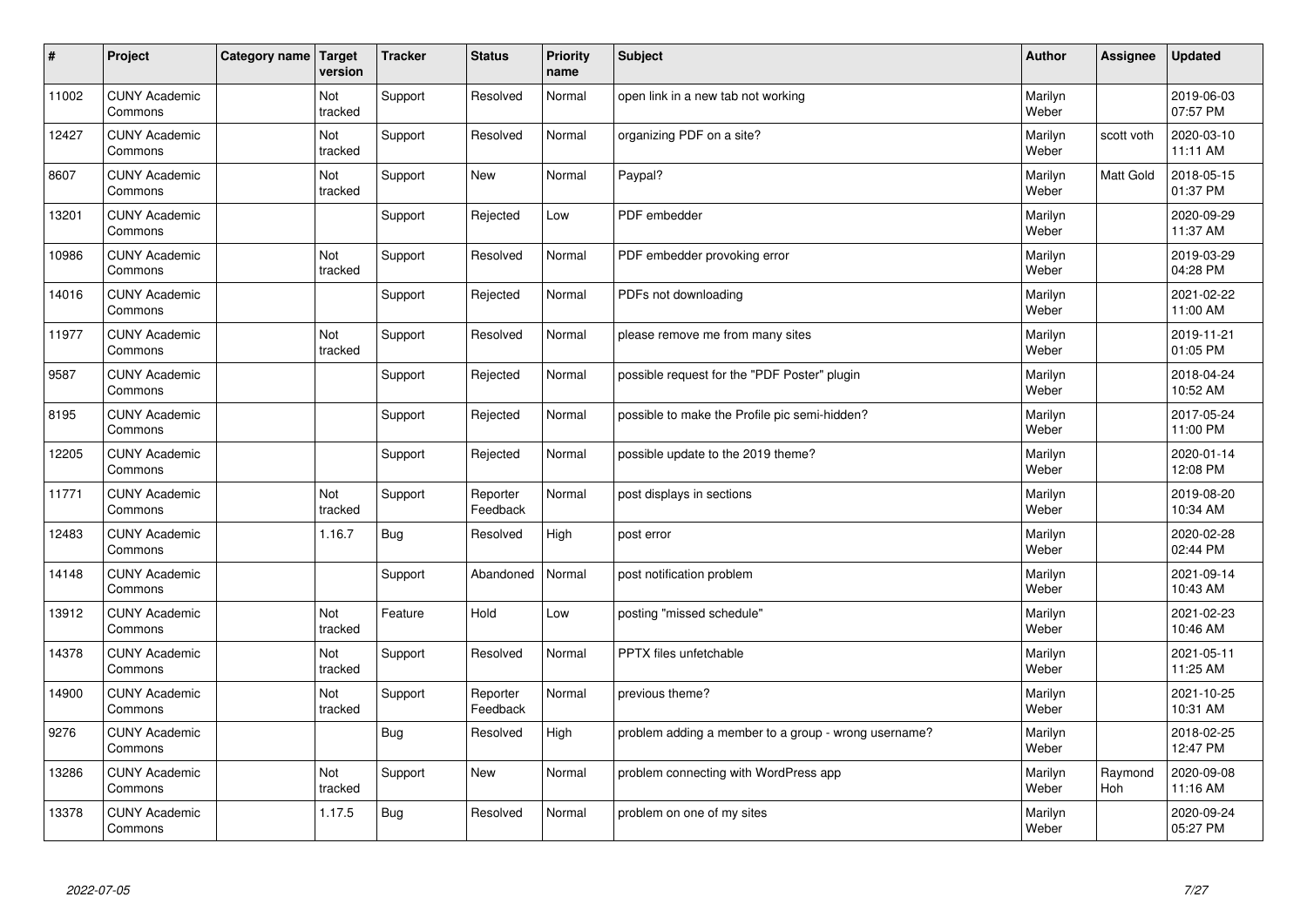| #     | Project                         | Category name   Target | version        | <b>Tracker</b> | <b>Status</b>        | <b>Priority</b><br>name | <b>Subject</b>                                     | <b>Author</b>    | <b>Assignee</b> | <b>Updated</b>         |
|-------|---------------------------------|------------------------|----------------|----------------|----------------------|-------------------------|----------------------------------------------------|------------------|-----------------|------------------------|
| 15685 | <b>CUNY Academic</b><br>Commons |                        |                | Support        | <b>New</b>           | High                    | problem with chrome?                               | Marilyn<br>Weber |                 | 2022-04-25<br>03:40 PM |
| 13091 | <b>CUNY Academic</b><br>Commons |                        | 1.17.0         | Support        | Resolved             | Normal                  | problem with latex (math equations)                | Marilyn<br>Weber |                 | 2020-07-28<br>11:09 AM |
| 9725  | <b>CUNY Academic</b><br>Commons |                        | Not<br>tracked | Support        | Resolved             | Normal                  | problems with deleting a site                      | Marilyn<br>Weber |                 | 2018-05-07<br>10:24 PM |
| 9518  | <b>CUNY Academic</b><br>Commons |                        | Not<br>tracked | Support        | Rejected             | Normal                  | problems with site on Internet Explorer            | Marilyn<br>Weber | Raymond<br>Hoh  | 2019-03-11<br>11:18 PM |
| 9885  | <b>CUNY Academic</b><br>Commons |                        |                | Support        | Rejected             | Normal                  | Publications field problem                         | Marilyn<br>Weber |                 | 2018-06-06<br>01:18 PM |
| 13633 | <b>CUNY Academic</b><br>Commons |                        | Not<br>tracked | <b>Bug</b>     | Resolved             | High                    | PublicsLab site down                               | Marilyn<br>Weber |                 | 2020-11-30<br>02:01 PM |
| 8882  | <b>CUNY Academic</b><br>Commons |                        | Not<br>tracked | Support        | Resolved             | Normal                  | question about search engines                      | Marilyn<br>Weber |                 | 2017-11-01<br>03:26 PM |
| 9949  | <b>CUNY Academic</b><br>Commons |                        | 1.13.4         | Support        | Resolved             | Normal                  | raise storage space limit?                         | Marilyn<br>Weber | Boone<br>Gorges | 2018-06-26<br>12:00 PM |
| 14813 | <b>CUNY Academic</b><br>Commons |                        | Not<br>tracked | Support        | Resolved             | Normal                  | raise the file size limit                          | Marilyn<br>Weber |                 | 2021-09-30<br>12:02 PM |
| 9062  | <b>CUNY Academic</b><br>Commons |                        | Not<br>tracked | <b>Bug</b>     | Resolved             | Normal                  | re-add me as admin of https://commons.gc.cuny.edu/ | Marilyn<br>Weber |                 | 2018-01-08<br>12:03 PM |
| 10035 | <b>CUNY Academic</b><br>Commons |                        | Not<br>tracked | <b>Bug</b>     | Resolved             | Normal                  | Reconnecting user to site                          | Marilyn<br>Weber |                 | 2018-07-23<br>11:55 AM |
| 8726  | <b>CUNY Academic</b><br>Commons |                        |                | Support        | Resolved             | Normal                  | Redirect problem                                   | Marilyn<br>Weber |                 | 2017-09-21<br>12:14 PM |
| 5072  | <b>CUNY Academic</b><br>Commons |                        |                | Feature        | Duplicate            | Normal                  | redirect shortcode handler                         | Marilyn<br>Weber | Boone<br>Gorges | 2016-01-07<br>12:34 PM |
| 9889  | <b>CUNY Academic</b><br>Commons |                        | Not<br>tracked | Support        | Resolved             | Normal                  | remove comments from activity feed?                | Marilyn<br>Weber |                 | 2018-12-10<br>03:53 PM |
| 16110 | <b>CUNY Academic</b><br>Commons |                        |                | Support        | Reporter<br>Feedback | Normal                  | remove Creative Commons license from pages?        | Marilyn<br>Weber | Raymond<br>Hoh  | 2022-05-17<br>06:11 PM |
| 9780  | <b>CUNY Academic</b><br>Commons |                        | Not<br>tracked | Support        | Resolved             | Normal                  | remove the phone number on this profile?           | Marilyn<br>Weber |                 | 2018-05-15<br>10:35 AM |
| 8289  | <b>CUNY Academic</b><br>Commons |                        | Not<br>tracked | Support        | Resolved             | Normal                  | removing my access to sites                        | Marilyn<br>Weber | Luke<br>Waltzer | 2017-06-19<br>12:40 PM |
| 12334 | <b>CUNY Academic</b><br>Commons |                        |                | Support        | Resolved             | Normal                  | request for a Redmine account                      | Marilyn<br>Weber | Matt Gold       | 2020-01-30<br>12:01 PM |
| 12999 | <b>CUNY Academic</b><br>Commons |                        | 1.18.1         | Support        | Resolved             | Normal                  | request for Dentist theme                          | Marilyn<br>Weber | Boone<br>Gorges | 2020-12-22<br>03:31 PM |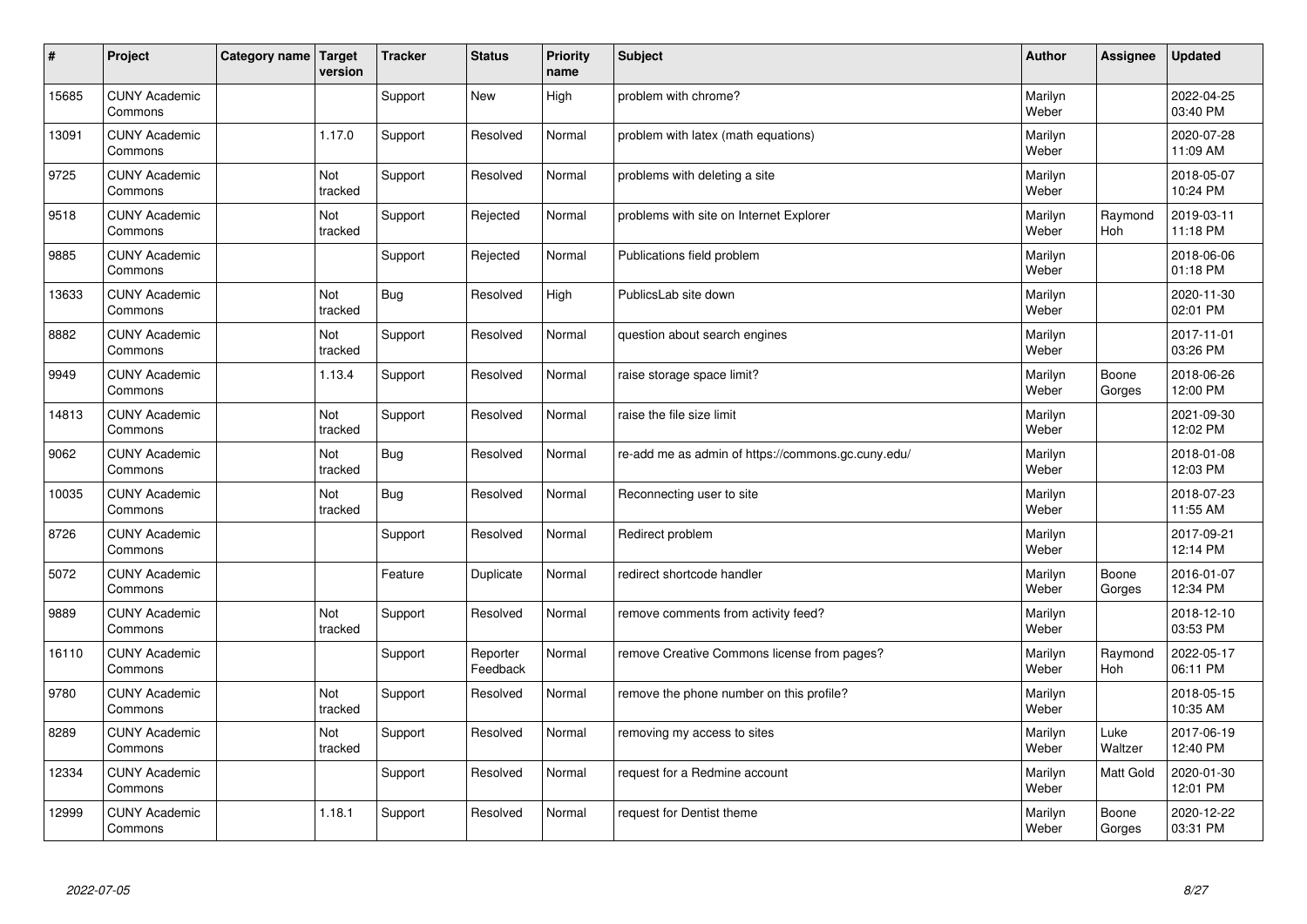| $\vert$ # | Project                         | Category name Target | version        | <b>Tracker</b> | <b>Status</b>        | <b>Priority</b><br>name | <b>Subject</b>                                                       | <b>Author</b>    | <b>Assignee</b> | <b>Updated</b>         |
|-----------|---------------------------------|----------------------|----------------|----------------|----------------------|-------------------------|----------------------------------------------------------------------|------------------|-----------------|------------------------|
| 16099     | <b>CUNY Academic</b><br>Commons |                      |                | Support        | Reporter<br>Feedback | Normal                  | request for Newsletter Glue                                          | Marilyn<br>Weber |                 | 2022-05-13<br>12:14 PM |
| 8379      | <b>CUNY Academic</b><br>Commons |                      | Not<br>tracked | Support        | Resolved             | Normal                  | request for site build help                                          | Marilyn<br>Weber |                 | 2017-07-01<br>10:48 AM |
| 12777     | <b>CUNY Academic</b><br>Commons |                      | 1.16.14        | Support        | Resolved             | Normal                  | request to include custom javascript into a Commons-hosted site      | Marilyn<br>Weber |                 | 2020-06-16<br>04:03 PM |
| 10820     | <b>CUNY Academic</b><br>Commons |                      | Not<br>tracked | Support        | Resolved             | Normal                  | retrieve deleted pages/posts                                         | Marilyn<br>Weber |                 | 2018-12-13<br>06:33 PM |
| 10298     | <b>CUNY Academic</b><br>Commons |                      | Not<br>tracked | Support        | Resolved             | Normal                  | RSS feed to itunes problem                                           | Marilyn<br>Weber |                 | 2018-12-10<br>03:57 PM |
| 9684      | <b>CUNY Academic</b><br>Commons |                      |                | Support        | Rejected             | Normal                  | SEO cleanup for newlaborforum.cuny.edu                               | Marilyn<br>Weber |                 | 2018-04-30<br>10:29 AM |
| 11267     | <b>CUNY Academic</b><br>Commons |                      |                | Support        | Rejected             | Normal                  | signing up with a nonCUNY signup code from the Register page         | Marilyn<br>Weber |                 | 2019-03-26<br>03:00 PM |
| 11017     | <b>CUNY Academic</b><br>Commons |                      | Not<br>tracked | Support        | Resolved             | Normal                  | site didn't save?                                                    | Marilyn<br>Weber |                 | 2019-01-25<br>03:47 PM |
| 13656     | <b>CUNY Academic</b><br>Commons |                      |                | Bug            | Resolved             | High                    | site down                                                            | Marilyn<br>Weber |                 | 2020-12-11<br>12:50 PM |
| 7767      | <b>CUNY Academic</b><br>Commons |                      | Not<br>tracked | <b>Bug</b>     | Resolved             | Normal                  | Site loading problems                                                | Marilyn<br>Weber |                 | 2017-03-21<br>09:57 PM |
| 13160     | <b>CUNY Academic</b><br>Commons |                      |                | Support        | Rejected             | Normal                  | site not working on iphone                                           | Marilyn<br>Weber |                 | 2020-08-25<br>10:58 AM |
| 6107      | <b>CUNY Academic</b><br>Commons |                      |                | Bug            | Resolved             | High                    | site redirect?                                                       | Marilyn<br>Weber | Boone<br>Gorges | 2016-09-29<br>03:45 PM |
| 9033      | <b>CUNY Academic</b><br>Commons |                      |                | Support        | Rejected             | Normal                  | Site search terms                                                    | Marilyn<br>Weber |                 | 2017-12-22<br>01:10 PM |
| 15816     | <b>CUNY Academic</b><br>Commons |                      | Not<br>tracked | Support        | <b>New</b>           | Normal                  | slow loading at SPS                                                  | Marilyn<br>Weber |                 | 2022-04-05<br>01:26 PM |
| 7700      | <b>CUNY Academic</b><br>Commons |                      | Not<br>tracked | Support        | Abandoned            | Normal                  | slow loading Page on site                                            | Marilyn<br>Weber | Boone<br>Gorges | 2017-11-15<br>11:02 AM |
| 13710     | <b>CUNY Academic</b><br>Commons |                      | Not<br>tracked | Support        | Resolved             | Normal                  | small change to Hosting Partner Handbook                             | Marilyn<br>Weber |                 | 2020-12-16<br>04:29 PM |
| 9275      | <b>CUNY Academic</b><br>Commons |                      |                | Support        | Rejected             | Normal                  | soft chalk page?                                                     | Marilyn<br>Weber | Boone<br>Gorges | 2018-04-09<br>10:37 AM |
| 12986     | <b>CUNY Academic</b><br>Commons |                      |                | Support        | Rejected             | Normal                  | Someone is trying to create accounts using random CUNY entity emails | Marilyn<br>Weber |                 | 2020-07-02<br>09:47 PM |
| 8553      | <b>CUNY Academic</b><br>Commons |                      | Not<br>tracked | Support        | Resolved             | Normal                  | storage limits?                                                      | Marilyn<br>Weber |                 | 2017-08-18<br>04:36 PM |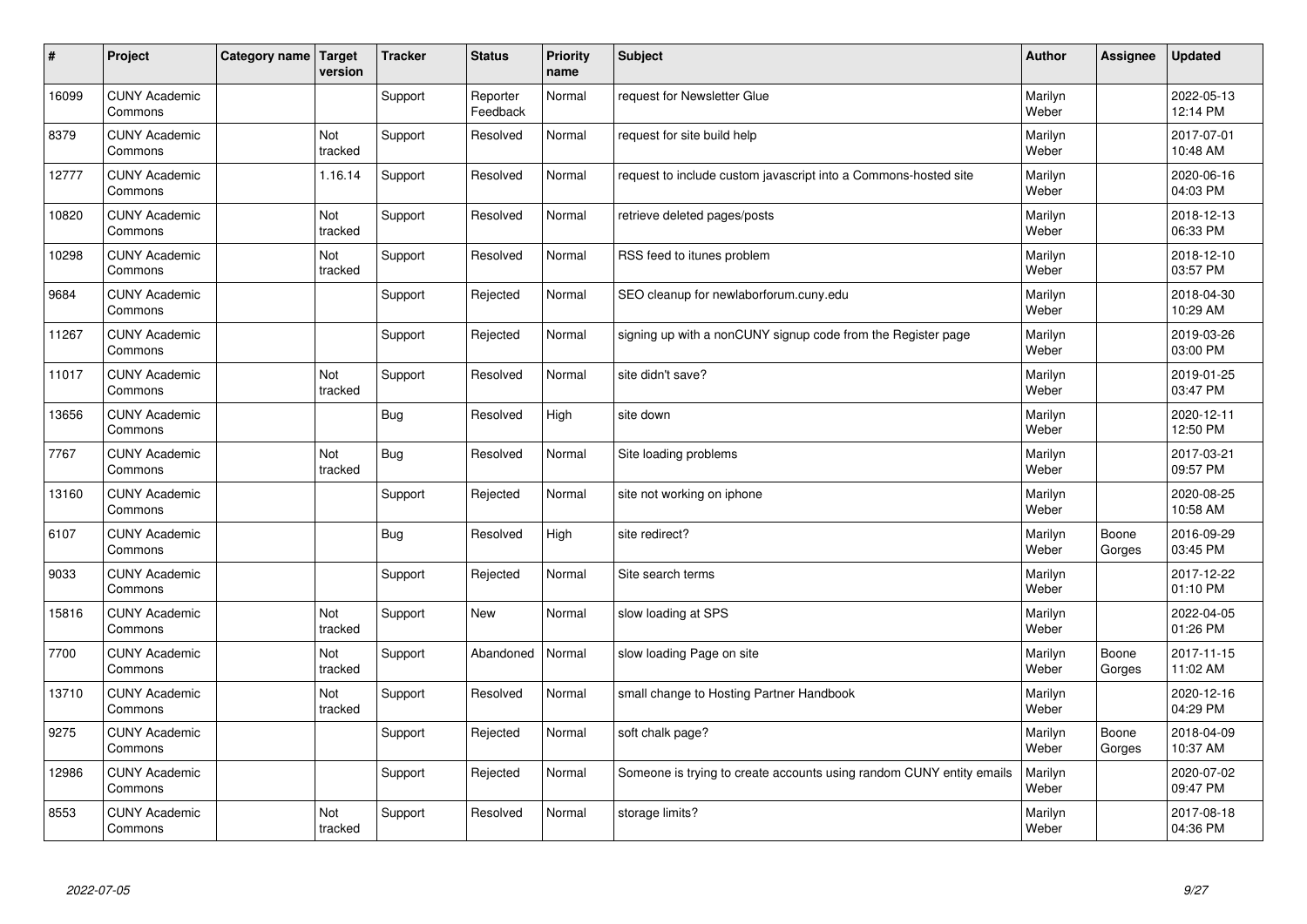| $\vert$ # | Project                         | Category name   Target | version        | <b>Tracker</b> | <b>Status</b>        | <b>Priority</b><br>name | <b>Subject</b>                                          | <b>Author</b>    | Assignee         | <b>Updated</b>         |
|-----------|---------------------------------|------------------------|----------------|----------------|----------------------|-------------------------|---------------------------------------------------------|------------------|------------------|------------------------|
| 13738     | <b>CUNY Academic</b><br>Commons |                        | 1.18.1         | Support        | Resolved             | Normal                  | theme requests from a non-CUY person                    | Marilyn<br>Weber |                  | 2020-12-23<br>11:34 AM |
| 10407     | <b>CUNY Academic</b><br>Commons |                        | Not<br>tracked | Support        | Resolved             | Normal                  | toolbar problem                                         | Marilyn<br>Weber | Boone<br>Gorges  | 2018-10-23<br>10:52 AM |
| 11647     | <b>CUNY Academic</b><br>Commons |                        | 1.15.6         | Support        | Resolved             | Normal                  | <b>Tribulant Newsletters update</b>                     | Marilyn<br>Weber |                  | 2019-07-18<br>02:27 PM |
| 12905     | <b>CUNY Academic</b><br>Commons |                        | 1.16.14        | Support        | Resolved             | Normal                  | trouble embedding a flipbook from Flipsnack             | Marilyn<br>Weber | Boone<br>Gorges  | 2020-06-23<br>10:53 AM |
| 12861     | <b>CUNY Academic</b><br>Commons |                        |                | Support        | Resolved             | Normal                  | trouble with YouTube                                    | Marilyn<br>Weber | Raymond<br>Hoh   | 2020-06-09<br>11:16 AM |
| 5436      | <b>CUNY Academic</b><br>Commons |                        | Not<br>tracked | Bug            | Resolved             | Normal                  | Trying to change email settings for                     | Marilyn<br>Weber | Boone<br>Gorges  | 2016-04-21<br>10:12 PM |
| 10838     | <b>CUNY Academic</b><br>Commons |                        | 1.15.3         | Support        | Rejected             | Normal                  | two plugin/theme requests from a digital fellow         | Marilyn<br>Weber |                  | 2019-06-11<br>10:31 AM |
| 4012      | <b>CUNY Academic</b><br>Commons |                        | 1.7.20         | <b>Bug</b>     | Resolved             | Normal                  | Two users reporting same Forbidden 403 error message.   | Marilyn<br>Weber |                  | 2015-05-01<br>08:13 PM |
| 8768      | <b>CUNY Academic</b><br>Commons |                        | Not<br>tracked | Support        | Resolved             | Normal                  | unsafe redirect?                                        | Marilyn<br>Weber |                  | 2017-10-06<br>12:14 PM |
| 13929     | <b>CUNY Academic</b><br>Commons |                        | 1.18.4         | Support        | Resolved             | Normal                  | update error message                                    | Marilyn<br>Weber | Boone<br>Gorges  | 2021-02-09<br>11:05 AM |
| 13217     | <b>CUNY Academic</b><br>Commons |                        |                | Support        | Rejected             | Normal                  | upload recordings of our past webinars?                 | Marilyn<br>Weber |                  | 2020-08-25<br>07:56 AM |
| 10101     | <b>CUNY Academic</b><br>Commons |                        | 1.13.7         | Bug            | Resolved             | Normal                  | URL changes within Manage section of groups             | Marilyn<br>Weber |                  | 2018-08-03<br>01:54 PM |
| 6812      | <b>CUNY Academic</b><br>Commons |                        | Not<br>tracked | Support        | Resolved             | Normal                  | User cannot change email                                | Marilyn<br>Weber | Matt Gold        | 2016-12-01<br>06:24 PM |
| 7803      | <b>CUNY Academic</b><br>Commons |                        |                | Bug            | Resolved             | Normal                  | user email change                                       | Marilyn<br>Weber |                  | 2017-03-16<br>11:58 AM |
| 11003     | <b>CUNY Academic</b><br>Commons |                        | Not<br>tracked | Support        | Resolved             | Normal                  | user email change                                       | Marilyn<br>Weber |                  | 2019-01-24<br>02:50 PM |
| 10227     | <b>CUNY Academic</b><br>Commons |                        |                | Support        | Resolved             | Normal                  | user incorrectly entered her email address              | Marilyn<br>Weber | <b>Matt Gold</b> | 2018-08-26<br>08:55 PM |
| 7724      | <b>CUNY Academic</b><br>Commons |                        | Not<br>tracked | Support        | Abandoned            | Normal                  | User name confusion                                     | Marilyn<br>Weber | Boone<br>Gorges  | 2017-11-15<br>11:12 AM |
| 11915     | <b>CUNY Academic</b><br>Commons |                        | Not<br>tracked | Support        | Resolved             | Normal                  | User not in list                                        | Marilyn<br>Weber |                  | 2019-10-28<br>10:13 AM |
| 14784     | <b>CUNY Academic</b><br>Commons |                        |                | Support        | Reporter<br>Feedback | Normal                  | User report of logo problem when using Customizer theme | Marilyn<br>Weber |                  | 2021-09-17<br>10:25 AM |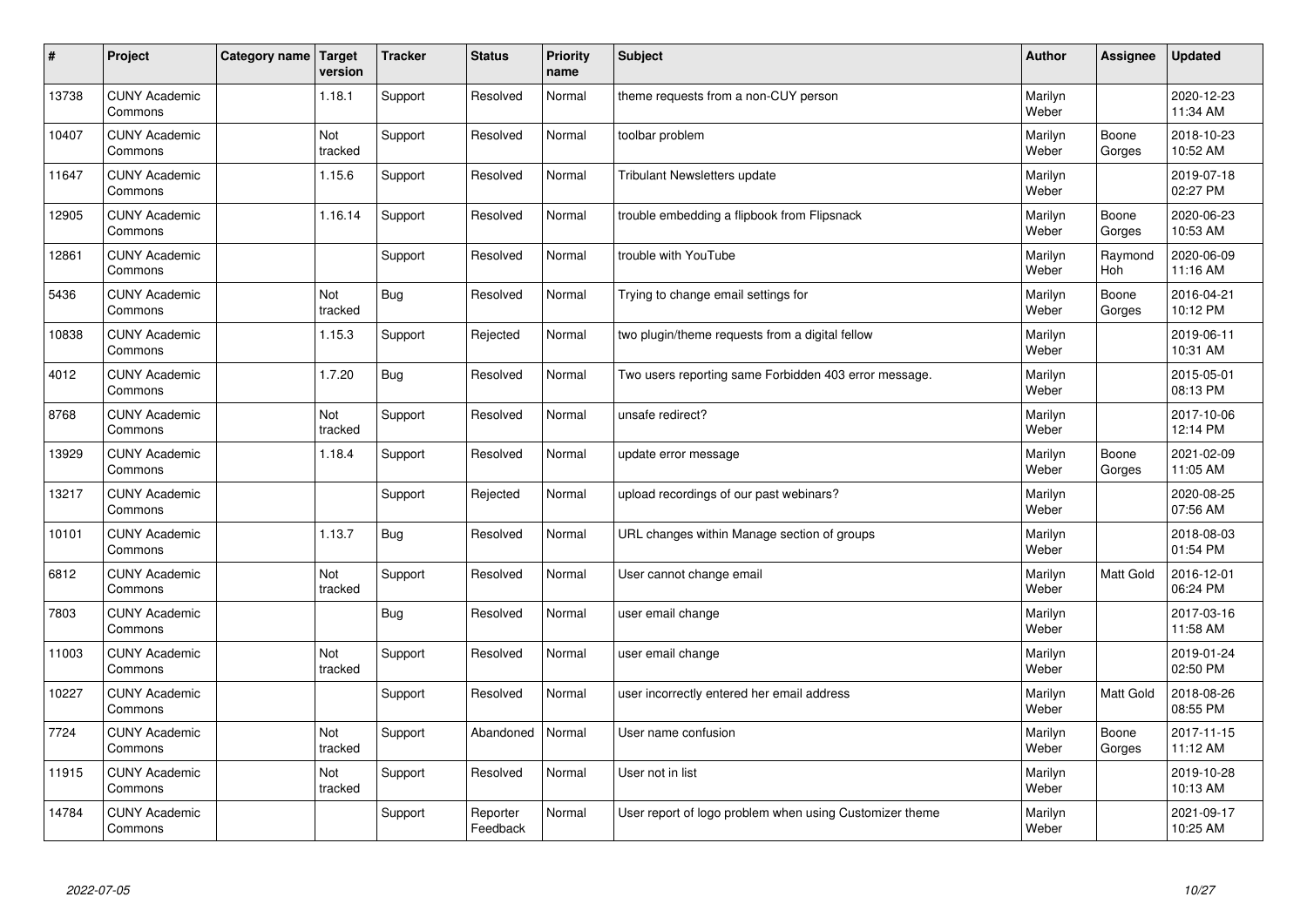| $\sharp$ | Project                         | Category name   Target       | version        | <b>Tracker</b> | <b>Status</b> | <b>Priority</b><br>name | <b>Subject</b>                                                                          | <b>Author</b>    | Assignee         | <b>Updated</b>         |
|----------|---------------------------------|------------------------------|----------------|----------------|---------------|-------------------------|-----------------------------------------------------------------------------------------|------------------|------------------|------------------------|
| 14718    | <b>CUNY Academic</b><br>Commons |                              | Not<br>tracked | Support        | Resolved      | Normal                  | User wants to recover deleted account                                                   | Marilyn<br>Weber |                  | 2021-08-30<br>02:46 PM |
| 6866     | <b>CUNY Academic</b><br>Commons |                              | Not<br>tracked | Support        | Resolved      | Normal                  | User would like to have her account deleted                                             | Marilyn<br>Weber | <b>Matt Gold</b> | 2017-11-15<br>05:49 PM |
| 9470     | <b>CUNY Academic</b><br>Commons |                              |                | Bug            | Resolved      | Normal                  | Users not appearing via "Add New"                                                       | Marilyn<br>Weber |                  | 2018-03-22<br>07:44 PM |
| 14389    | <b>CUNY Academic</b><br>Commons |                              |                | Support        | Abandoned     | Normal                  | WebflowIO?                                                                              | Marilyn<br>Weber |                  | 2021-09-14<br>10:45 AM |
| 9133     | <b>CUNY Academic</b><br>Commons |                              |                | Support        | Duplicate     | Normal                  | webrecorder.io                                                                          | Marilyn<br>Weber |                  | 2018-01-29<br>10:34 AM |
| 9131     | <b>CUNY Academic</b><br>Commons |                              |                | Support        | Resolved      | Normal                  | webrecorder.io via Firefox                                                              | Marilyn<br>Weber |                  | 2018-01-29<br>11:11 AM |
| 8464     | <b>CUNY Academic</b><br>Commons |                              | Not<br>tracked | Support        | Resolved      | Normal                  | WP UI                                                                                   | Marilyn<br>Weber |                  | 2017-10-11<br>11:23 AM |
| 6175     | <b>CUNY Academic</b><br>Commons | Account<br>settings          |                | Support        | Resolved      | Normal                  | Email address (user cannot access old)                                                  | Marilyn<br>Weber | Matt Gold        | 2016-11-29<br>06:31 PM |
| 9823     | <b>CUNY Academic</b><br>Commons | Account<br>settings          | Not<br>tracked | Support        | Resolved      | Normal                  | email change                                                                            | Marilyn<br>Weber | <b>Matt Gold</b> | 2018-05-23<br>01:58 PM |
| 9477     | <b>CUNY Academic</b><br>Commons | Account<br>settings          |                | Support        | Resolved      | Normal                  | email change request                                                                    | Marilyn<br>Weber | <b>Matt Gold</b> | 2018-03-24<br>08:53 AM |
| 9928     | <b>CUNY Academic</b><br>Commons | Account<br>settings          |                | Support        | Resolved      | Normal                  | email change request from former student                                                | Marilyn<br>Weber | Matt Gold        | 2018-06-14<br>10:20 AM |
| 6899     | <b>CUNY Academic</b><br>Commons | Account<br>settings          | Not<br>tracked | Support        | Resolved      | Normal                  | New user has misspelled her own name                                                    | Marilyn<br>Weber | Boone<br>Gorges  | 2016-12-01<br>05:10 PM |
| 11294    | <b>CUNY Academic</b><br>Commons | Account<br>settings          | Not<br>tracked | Support        | Resolved      | Normal                  | student emgail change                                                                   | Marilyn<br>Weber | <b>Matt Gold</b> | 2019-04-07<br>09:11 PM |
| 9659     | <b>CUNY Academic</b><br>Commons | Account<br>settings          |                | Support        | Resolved      | Normal                  | user email change                                                                       | Marilyn<br>Weber | <b>Matt Gold</b> | 2018-04-24<br>12:08 PM |
| 11029    | <b>CUNY Academic</b><br>Commons | Authentication               | 1.14.9         | Support        | Resolved      | Normal                  | Sujatha Fernandes cannot edit her site                                                  | Marilyn<br>Weber | Raymond<br>Hoh   | 2019-03-26<br>12:10 PM |
| 4834     | <b>CUNY Academic</b><br>Commons | <b>Blogs</b><br>(BuddyPress) |                | Bug            | Resolved      | Normal                  | Admin invite problem                                                                    | Marilyn<br>Weber | Boone<br>Gorges  | 2015-11-13<br>12:25 PM |
| 6857     | <b>CUNY Academic</b><br>Commons | <b>Blogs</b><br>(BuddyPress) | Not<br>tracked | Support        | Resolved      | Normal                  | Committee on Religion website                                                           | Marilyn<br>Weber | Boone<br>Gorges  | 2017-08-17<br>10:24 AM |
| 12156    | <b>CUNY Academic</b><br>Commons | <b>Blogs</b><br>(BuddyPress) | Not<br>tracked | Support        | Resolved      | Normal                  | My Sites list (Commons Profile or Sites directory) doesn't match toolbar<br>dropdown    | Marilyn<br>Weber |                  | 2019-12-11<br>10:20 AM |
| 15211    | <b>CUNY Academic</b><br>Commons | <b>Blogs</b><br>(BuddyPress) | 1.19.2         | Support        | Resolved      | Normal                  | No good error reporting for already-used domain name when creating a<br>site in Firefox | Marilyn<br>Weber | Boone<br>Gorges  | 2022-01-25<br>11:33 AM |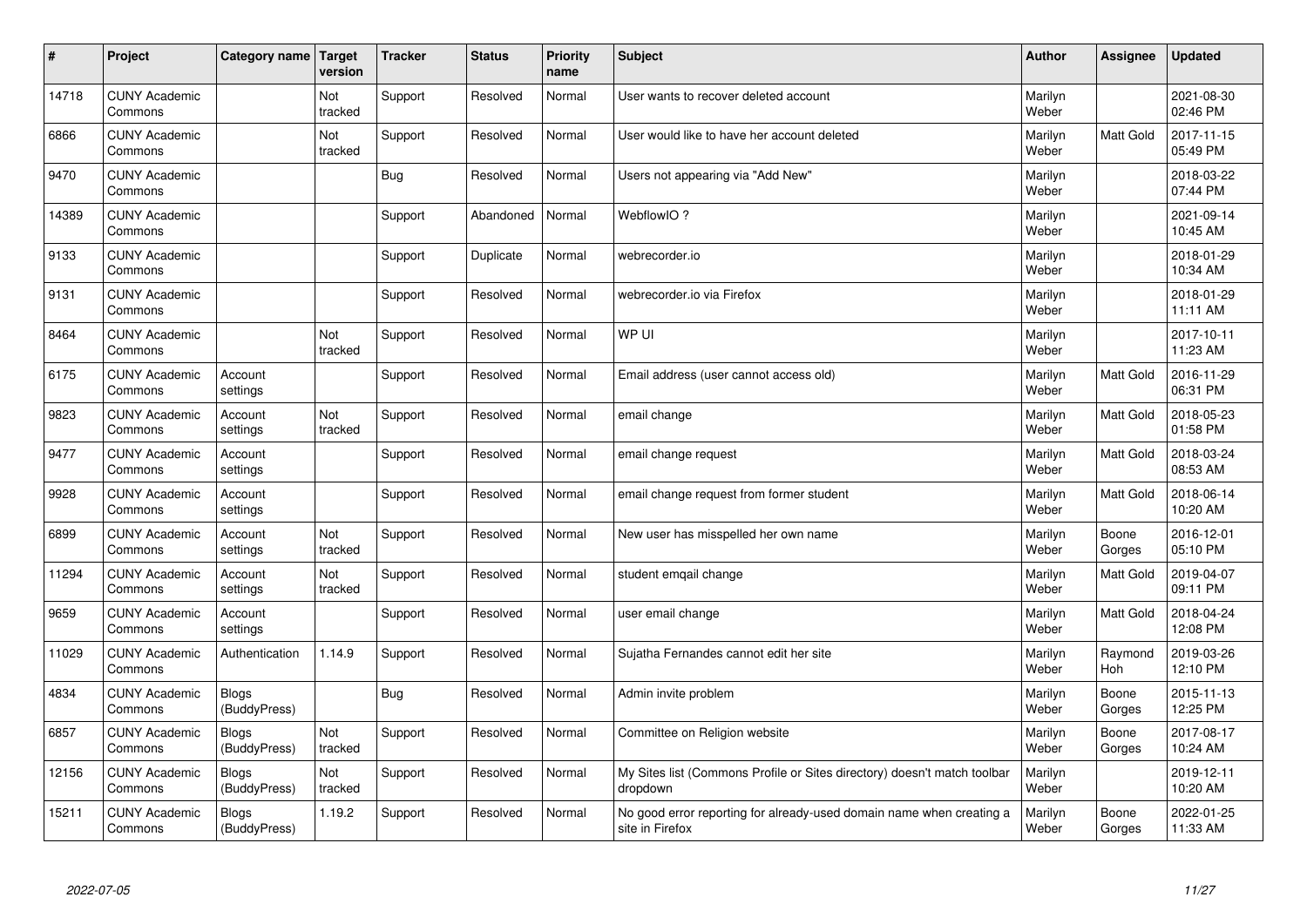| #     | Project                         | Category name   Target           | version        | <b>Tracker</b> | <b>Status</b>        | <b>Priority</b><br>name | <b>Subject</b>                                             | <b>Author</b>    | Assignee         | Updated                |
|-------|---------------------------------|----------------------------------|----------------|----------------|----------------------|-------------------------|------------------------------------------------------------|------------------|------------------|------------------------|
| 5799  | <b>CUNY Academic</b><br>Commons | <b>Blogs</b><br>(BuddyPress)     | Not<br>tracked | Feature        | Resolved             | Normal                  | removing one's own access to sites?                        | Marilyn<br>Weber | Boone<br>Gorges  | 2016-07-26<br>01:55 PM |
| 12190 | <b>CUNY Academic</b><br>Commons | Blogs<br>(BuddyPress)            | Not<br>tracked | Support        | Resolved             | Normal                  | Site avatar in directory is not what user expects          | Marilyn<br>Weber |                  | 2019-12-12<br>08:51 PM |
| 12350 | <b>CUNY Academic</b><br>Commons | <b>Blogs</b><br>(BuddyPress)     | Not<br>tracked | Support        | Reporter<br>Feedback | Normal                  | URL creation problem                                       | Marilyn<br>Weber |                  | 2020-02-03<br>11:27 AM |
| 2994  | <b>CUNY Academic</b><br>Commons | <b>BuddyPress</b><br>(misc)      | 1.5.16         | Bug            | Resolved             | High                    | "My forums" link gives "page not found" error              | Marilyn<br>Weber | Boone<br>Gorges  | 2014-01-29<br>03:44 PM |
| 3417  | <b>CUNY Academic</b><br>Commons | <b>BuddyPress</b><br>(misc)      | Not<br>tracked | Bug            | Rejected             | High                    | copying two commons groups                                 | Marilyn<br>Weber | Marilyn<br>Weber | 2014-11-05<br>09:56 AM |
| 11448 | <b>CUNY Academic</b><br>Commons | <b>BuddyPress</b><br>(misc)      | 1.15.1         | Support        | Resolved             | Normal                  | sole administrator listed on sites is not an admin at all? | Marilyn<br>Weber | Raymond<br>Hoh   | 2019-05-14<br>11:15 AM |
| 12165 | <b>CUNY Academic</b><br>Commons | <b>BuddyPress</b><br>(misc)      | Not<br>tracked | Support        | Resolved             | Normal                  | two reports of Profile problems                            | Marilyn<br>Weber | Boone<br>Gorges  | 2019-12-04<br>05:06 PM |
| 4734  | <b>CUNY Academic</b><br>Commons | <b>BuddyPress</b><br>Docs        | 1.8.13         | Bug            | Resolved             | High                    | Problems with "Create New Doc"                             | Marilyn<br>Weber | Boone<br>Gorges  | 2015-10-09<br>07:53 AM |
| 11091 | <b>CUNY Academic</b><br>Commons | <b>BuddyPress</b><br><b>Docs</b> | 1.14.7         | Support        | Resolved             | Normal                  | word limit for comments on a group doc?                    | Marilyn<br>Weber |                  | 2019-02-26<br>02:04 PM |
| 10606 | <b>CUNY Academic</b><br>Commons | cdev.gc.cuny.ed<br>u.            | Not<br>tracked | Support        | Resolved             | Normal                  | problems with testing environment                          | Marilyn<br>Weber |                  | 2018-11-02<br>10:27 AM |
| 12515 | <b>CUNY Academic</b><br>Commons | cuny.is                          | 1.16.7         | Support        | Resolved             | Normal                  | AJAX actions on cuny is admin page are failing             | Marilyn<br>Weber |                  | 2020-03-10<br>11:57 AM |
| 6118  | <b>CUNY Academic</b><br>Commons | cuny.is                          |                | Feature        | Resolved             | Normal                  | Cuny. Is request from Javier Otero Peña                    | Marilyn<br>Weber | Sarah<br>Morgano | 2016-10-04<br>07:02 PM |
| 8878  | <b>CUNY Academic</b><br>Commons | cuny.is                          | Not<br>tracked | Bug            | Resolved             | Urgent                  | cuny is site link won't work                               | Marilyn<br>Weber | Boone<br>Gorges  | 2017-11-01<br>03:06 PM |
| 9886  | <b>CUNY Academic</b><br>Commons | cuny.is                          | Not<br>tracked | Support        | Resolved             | Normal                  | cuny.is SSL                                                | Marilyn<br>Weber |                  | 2018-10-26<br>02:07 PM |
| 4496  | <b>CUNY Academic</b><br>Commons | cuny.is                          | 1.8.9          | Bug            | Resolved             | Normal                  | Quick links broken?                                        | Marilyn<br>Weber | Boone<br>Gorges  | 2015-08-28<br>10:39 AM |
| 3029  | <b>CUNY Academic</b><br>Commons | cuny.is                          | Not<br>tracked | Support        | Resolved             | Normal                  | shortlink request                                          | Marilyn<br>Weber | Boone<br>Gorges  | 2014-02-12<br>10:03 AM |
| 3138  | <b>CUNY Academic</b><br>Commons | Documentation                    | Not<br>tracked | Bug            | Resolved             | Normal                  | Codex documentation                                        | Marilyn<br>Weber | scott voth       | 2016-03-04<br>08:49 AM |
| 10176 | <b>CUNY Academic</b><br>Commons | Documentation                    | Not<br>tracked | Bug            | Resolved             | Normal                  | domain mapping requests                                    | Marilyn<br>Weber | scott voth       | 2018-08-29<br>05:30 PM |
| 14344 | <b>CUNY Academic</b><br>Commons | Domain<br>Mapping                | Not<br>tracked | Support        | Resolved             | Normal                  | arabstages.org site down                                   | Marilyn<br>Weber | Raymond<br>Hoh   | 2021-04-19<br>01:42 PM |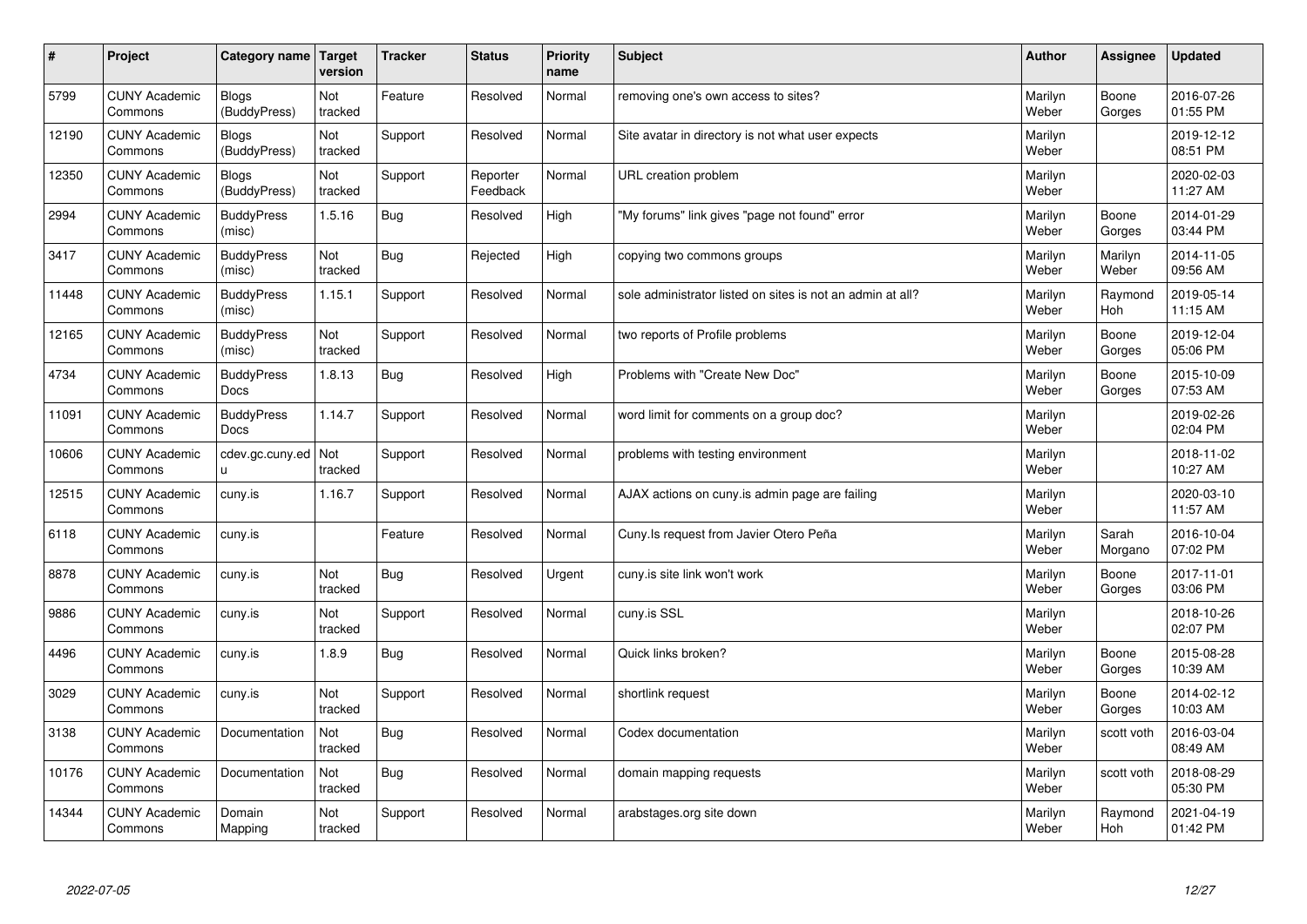| #     | Project                         | Category name   Target        | version           | <b>Tracker</b> | <b>Status</b>        | <b>Priority</b><br>name | <b>Subject</b>                                                                           | <b>Author</b>    | <b>Assignee</b>       | <b>Updated</b>         |
|-------|---------------------------------|-------------------------------|-------------------|----------------|----------------------|-------------------------|------------------------------------------------------------------------------------------|------------------|-----------------------|------------------------|
| 13085 | <b>CUNY Academic</b><br>Commons | Domain<br>Mapping             | Not<br>tracked    | Support        | Resolved             | Normal                  | domain mapping request                                                                   | Marilyn<br>Weber | <b>Matt Gold</b>      | 2020-07-28<br>03:33 PM |
| 7995  | <b>CUNY Academic</b><br>Commons | Domain<br>Mapping             | Not<br>tracked    | Bug            | Resolved             | Urgent                  | http://on.socialpaper.gc.cuny.edu down?                                                  | Marilyn<br>Weber |                       | 2017-04-21<br>11:07 AM |
| 13768 | <b>CUNY Academic</b><br>Commons | Domain<br>Mapping             | Not<br>tracked    | Bug            | Resolved             | Normal                  | patricksweeney.commons.gc.cuny.edu down                                                  | Marilyn<br>Weber | Raymond<br>Hoh        | 2021-01-12<br>10:47 AM |
| 9828  | <b>CUNY Academic</b><br>Commons | Domain<br>Mapping             | 1.13.3            | Bug            | Resolved             | High                    | redirecting problem                                                                      | Marilyn<br>Weber | Raymond<br><b>Hoh</b> | 2018-05-24<br>02:39 PM |
| 7376  | <b>CUNY Academic</b><br>Commons | Email<br>Notifications        |                   | Bug            | Rejected             | Normal                  | automatic forwarding of blog posts not working                                           | Marilyn<br>Weber | Boone<br>Gorges       | 2017-05-01<br>10:36 PM |
| 5991  | <b>CUNY Academic</b><br>Commons | Email<br>Notifications        | Future<br>release | Support        | Resolved             | Normal                  | change format of autogenerated blog emails                                               | Marilyn<br>Weber | Paige<br>Dupont       | 2018-01-12<br>02:55 PM |
| 5992  | <b>CUNY Academic</b><br>Commons | Email<br>Notifications        | Future<br>release | Feature        | <b>New</b>           | Normal                  | Changing the From line of autogenerated blog emails                                      | Marilyn<br>Weber |                       | 2018-09-27<br>05:19 PM |
| 5448  | <b>CUNY Academic</b><br>Commons | Email<br><b>Notifications</b> | 1.10.2            | Bug            | Rejected             | Normal                  | garbled CAC activity digests                                                             | Marilyn<br>Weber | Raymond<br><b>Hoh</b> | 2016-11-20<br>02:38 AM |
| 6818  | <b>CUNY Academic</b><br>Commons | Email<br><b>Notifications</b> | 1.10.3            | Support        | Resolved             | Normal                  | No more email notifications?                                                             | Marilyn<br>Weber |                       | 2016-11-22<br>02:51 PM |
| 11971 | <b>CUNY Academic</b><br>Commons | Email<br>Notifications        | Future<br>release | Bug            | Reporter<br>Feedback | Low                     | Pictures obscured in emailed post notifications                                          | Marilyn<br>Weber | Raymond<br>Hoh        | 2019-11-21<br>01:14 PM |
| 10245 | <b>CUNY Academic</b><br>Commons | Email<br>Notifications        | 1.13.8            | Support        | Resolved             | Urgent                  | Placeholders in action emails (activation, password reset) not being<br>properly swapped | Marilyn<br>Weber | Raymond<br><b>Hoh</b> | 2018-08-30<br>04:02 PM |
| 14889 | <b>CUNY Academic</b><br>Commons | Events                        | 1.19.0            | Support        | Resolved             | Normal                  | events in group - can they be edited by all admins?                                      | Marilyn<br>Weber | Raymond<br><b>Hoh</b> | 2021-12-13<br>03:31 PM |
| 9154  | <b>CUNY Academic</b><br>Commons | Events                        | 1.12.8            | <b>Bug</b>     | Resolved             | Normal                  | problem with group calendar                                                              | Marilyn<br>Weber | Raymond<br>Hoh        | 2018-02-13<br>10:49 AM |
| 4962  | <b>CUNY Academic</b><br>Commons | Events                        | 1.8.18            | <b>Bug</b>     | Resolved             | High                    | Problems with text entry field in the Events Calendar                                    | Marilyn<br>Weber | Raymond<br>Hoh        | 2015-12-01<br>06:57 PM |
| 3036  | <b>CUNY Academic</b><br>Commons | <b>Ground Control</b>         | Not<br>tracked    | Publicity      | Deferred             | Normal                  | <b>Ground Control</b>                                                                    | Marilyn<br>Weber | Dominic<br>Giglio     | 2015-03-21<br>09:10 PM |
| 3037  | <b>CUNY Academic</b><br>Commons | <b>Ground Control</b>         | Not<br>tracked    | Publicity      | Resolved             | Normal                  | <b>Ground Control</b>                                                                    | Marilyn<br>Weber | scott voth            | 2016-01-26<br>05:23 PM |
| 3038  | <b>CUNY Academic</b><br>Commons | <b>Ground Control</b>         | Not<br>tracked    | Publicity      | Resolved             | Normal                  | <b>Ground Control</b>                                                                    | Marilyn<br>Weber | Matt Gold             | 2016-01-26<br>05:10 PM |
| 3039  | <b>CUNY Academic</b><br>Commons | <b>Ground Control</b>         | Not<br>tracked    | Publicity      | Resolved             | Normal                  | <b>Ground Control</b>                                                                    | Marilyn<br>Weber | Sarah<br>Morgano      | 2016-01-26<br>05:19 PM |
| 3040  | <b>CUNY Academic</b><br>Commons | <b>Ground Control</b>         | Not<br>tracked    | Publicity      | Resolved             | Normal                  | <b>Ground Control</b>                                                                    | Marilyn<br>Weber | Micki<br>Kaufman      | 2016-01-26<br>05:16 PM |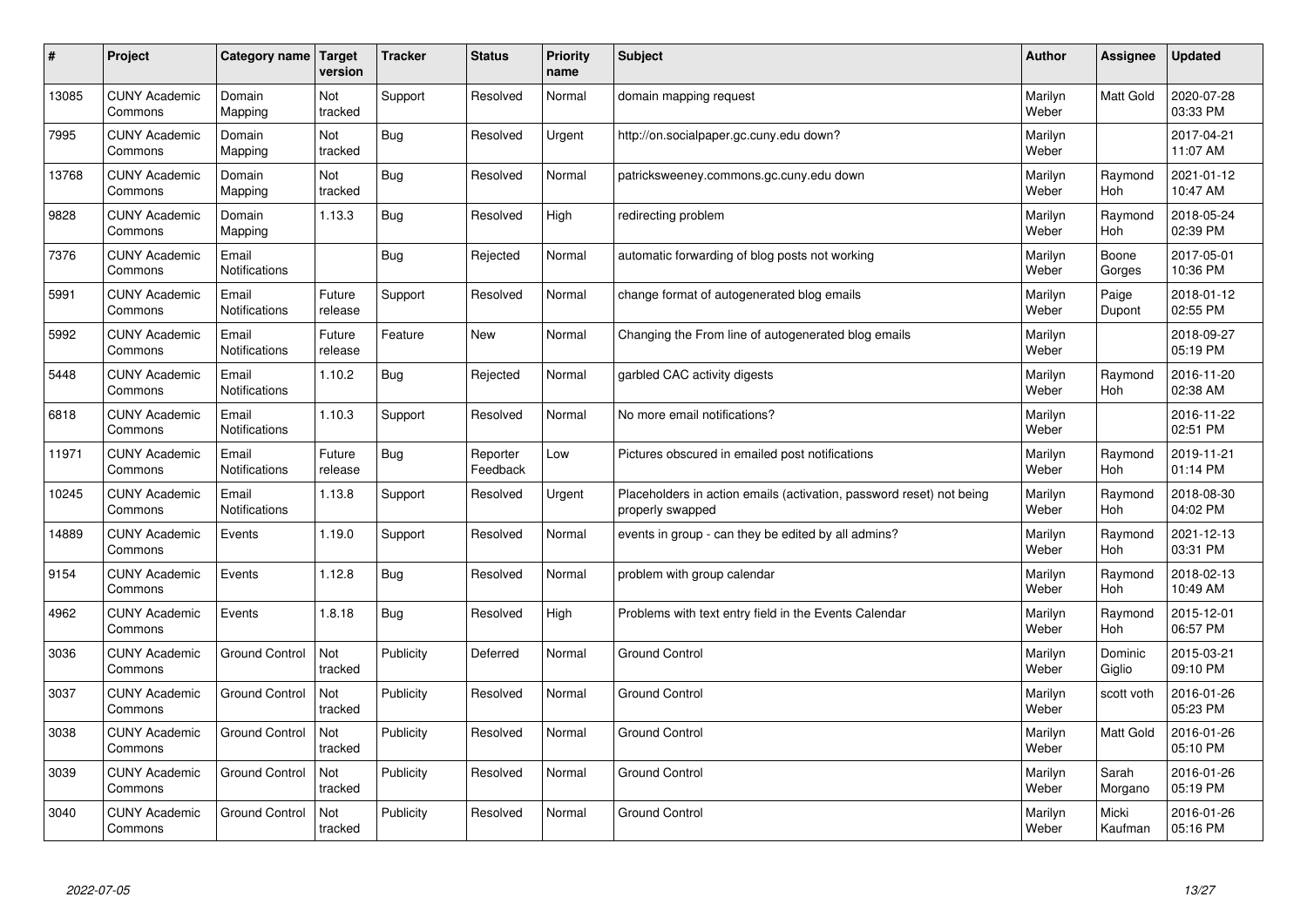| $\sharp$ | Project                         | Category name   Target | version           | <b>Tracker</b> | <b>Status</b>        | <b>Priority</b><br>name | <b>Subject</b>                                                                        | <b>Author</b>    | Assignee              | <b>Updated</b>         |
|----------|---------------------------------|------------------------|-------------------|----------------|----------------------|-------------------------|---------------------------------------------------------------------------------------|------------------|-----------------------|------------------------|
| 3041     | <b>CUNY Academic</b><br>Commons | <b>Ground Control</b>  | Not<br>tracked    | Publicity      | Resolved             | Normal                  | <b>Ground Control</b>                                                                 | Marilyn<br>Weber | Chris Stein           | 2016-01-26<br>04:52 PM |
| 3035     | <b>CUNY Academic</b><br>Commons | <b>Ground Control</b>  | Not<br>tracked    | Publicity      | Deferred             | Normal                  | <b>Ground Control article</b>                                                         | Marilyn<br>Weber | Marilyn<br>Weber      | 2015-03-21<br>08:54 PM |
| 8638     | <b>CUNY Academic</b><br>Commons | Group Blogs            | 1.11.11           | Bug            | Resolved             | Normal                  | members not syncing from group to site                                                | Marilyn<br>Weber |                       | 2017-09-01<br>03:50 PM |
| 8661     | <b>CUNY Academic</b><br>Commons | Group Blogs            | Not<br>tracked    | Bug            | Resolved             | Normal                  | new group, old site, can't link?                                                      | Marilyn<br>Weber |                       | 2017-11-15<br>01:26 PM |
| 11088    | <b>CUNY Academic</b><br>Commons | Group Blogs            | Not<br>tracked    | Bug            | Resolved             | Normal                  | no notification for comments                                                          | Marilyn<br>Weber |                       | 2019-02-15<br>03:30 PM |
| 13878    | <b>CUNY Academic</b><br>Commons | Group cloning          | 1.18.4            | Support        | Resolved             | High                    | When creating Group + Site and choosing 'Clone existing', cannot<br>advance to step 2 | Marilyn<br>Weber | Jeremy<br>Felt        | 2021-02-02<br>11:02 AM |
| 6626     | <b>CUNY Academic</b><br>Commons | <b>Group Files</b>     | 1.10.1            | <b>Bug</b>     | Resolved             | Normal                  | Files from non-member showing up in private group                                     | Marilyn<br>Weber | Boone<br>Gorges       | 2016-11-07<br>03:54 PM |
| 9224     | <b>CUNY Academic</b><br>Commons | Group Files            | 1.13              | Feature        | Resolved             | Normal                  | attachments to forum posts clutter up Files area                                      | Marilyn<br>Weber | Boone<br>Gorges       | 2018-03-22<br>03:34 PM |
| 8917     | <b>CUNY Academic</b><br>Commons | <b>Group Files</b>     | 1.12.3            | Bug            | Resolved             | High                    | Files not downloading from Groups properly                                            | Marilyn<br>Weber | Boone<br>Gorges       | 2017-11-29<br>10:04 PM |
| 11567    | <b>CUNY Academic</b><br>Commons | <b>Group Files</b>     | 1.15.4            | Bug            | Resolved             | Normal                  | Group files pagination doesn't work properly in folders                               | Marilyn<br>Weber | Boone<br>Gorges       | 2019-06-25<br>04:22 PM |
| 5684     | <b>CUNY Academic</b><br>Commons | Group Files            | Not<br>tracked    | Bug            | Resolved             | Normal                  | Making Group files appear as Blog entries                                             | Marilyn<br>Weber | Boone<br>Gorges       | 2017-11-20<br>03:28 PM |
| 9282     | <b>CUNY Academic</b><br>Commons | Group Forums           | 1.12.9            | <b>Bug</b>     | Resolved             | Normal                  | 'Forum ID is missing" error?                                                          | Marilyn<br>Weber |                       | 2018-02-27<br>10:32 AM |
| 9835     | <b>CUNY Academic</b><br>Commons | Group Forums           | Future<br>release | Bug            | Assigned             | Normal                  | add a "like" function?                                                                | Marilyn<br>Weber | Erik<br>Trainer       | 2018-06-05<br>01:49 PM |
| 13328    | <b>CUNY Academic</b><br>Commons | Group Forums           | Not<br>tracked    | Bug            | Reporter<br>Feedback | Normal                  | cross-posting in two related groups                                                   | Marilyn<br>Weber | Raymond<br><b>Hoh</b> | 2020-09-15<br>10:39 PM |
| 6893     | <b>CUNY Academic</b><br>Commons | Group Forums           |                   | Bug            | Resolved             | Normal                  | Forum for CUNY Academic Commons Team is gone                                          | Marilyn<br>Weber | Boone<br>Gorges       | 2016-12-01<br>08:08 AM |
| 10361    | <b>CUNY Academic</b><br>Commons | Group Forums           | 1.13.10           | Bug            | Resolved             | Normal                  | forum post pending oddity                                                             | Marilyn<br>Weber |                       | 2018-09-25<br>10:45 AM |
| 13341    | <b>CUNY Academic</b><br>Commons | Group Forums           | 1.17.4            | Bug            | Resolved             | Normal                  | Forum reply problems                                                                  | Marilyn<br>Weber | Raymond<br>Hoh        | 2020-09-22<br>12:08 PM |
| 12487    | <b>CUNY Academic</b><br>Commons | Group Forums           | 1.16.7            | Bug            | Resolved             | Normal                  | group posting problems?                                                               | Marilyn<br>Weber | Raymond<br>Hoh        | 2020-03-10<br>11:40 AM |
| 13827    | <b>CUNY Academic</b><br>Commons | Group Forums           | 1.18.3            | Bug            | Resolved             | Normal                  | more forum post problems                                                              | Marilyn<br>Weber | Raymond<br>Hoh        | 2021-01-22<br>08:19 PM |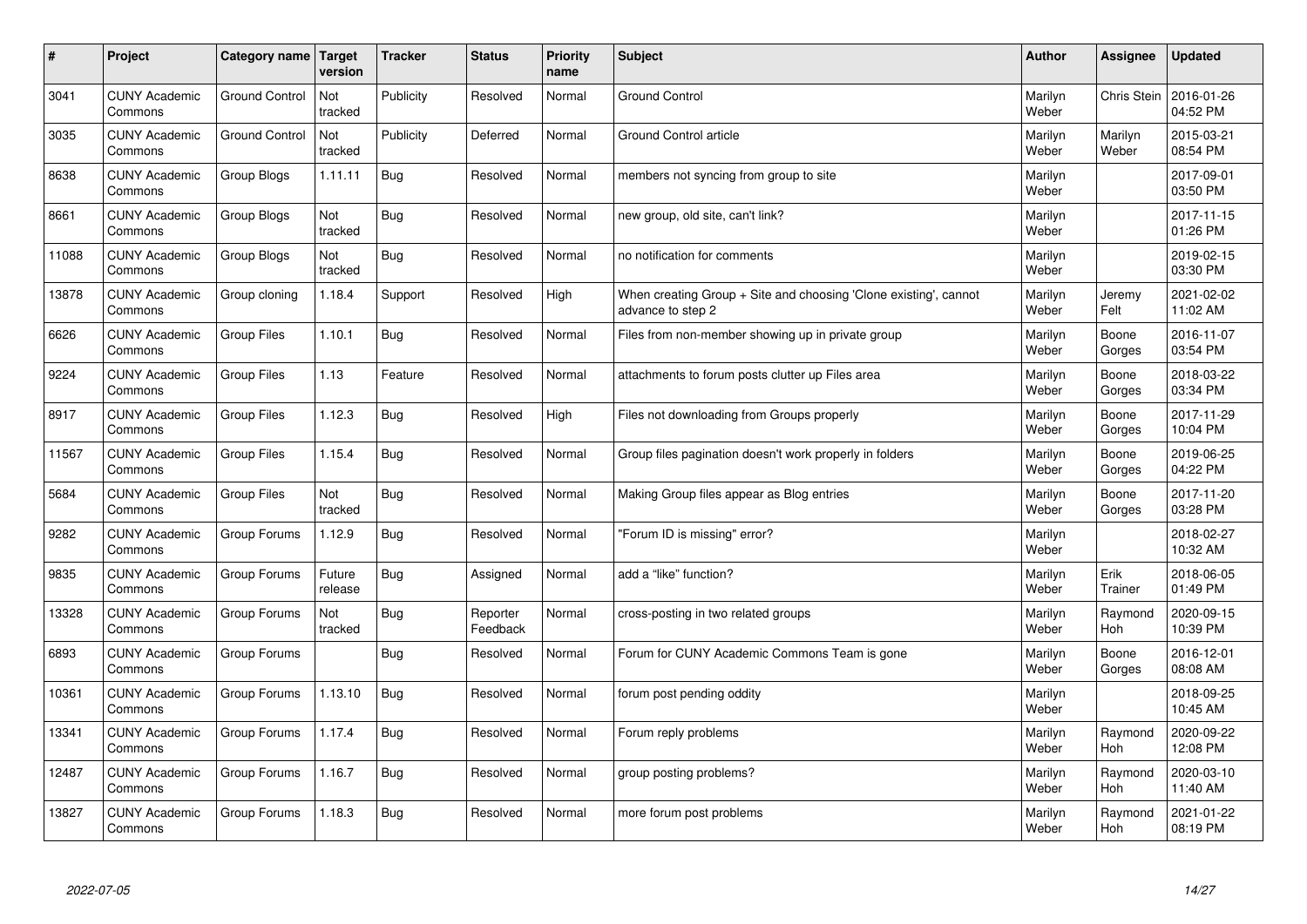| $\sharp$ | Project                         | Category name   Target | version        | <b>Tracker</b> | <b>Status</b> | <b>Priority</b><br>name | <b>Subject</b>                                                              | <b>Author</b>    | Assignee        | <b>Updated</b>         |
|----------|---------------------------------|------------------------|----------------|----------------|---------------|-------------------------|-----------------------------------------------------------------------------|------------------|-----------------|------------------------|
| 4657     | <b>CUNY Academic</b><br>Commons | Group Forums           | 1.8.18         | Bug            | Resolved      | High                    | Submit button disappears in new post mode in forum                          | Marilyn<br>Weber | Raymond<br>Hoh  | 2015-12-01<br>11:15 PM |
| 12006    | <b>CUNY Academic</b><br>Commons | Group<br>Invitations   | 1.15.13        | Bug            | Resolved      | Immediate               | Invite system is broken.                                                    | Marilyn<br>Weber | Boone<br>Gorges | 2019-10-23<br>10:16 AM |
| 3533     | <b>CUNY Academic</b><br>Commons | Group<br>Invitations   | 1.7.8          | Bug            | Resolved      | Low                     | Trying to invite member to a new group                                      | Marilyn<br>Weber | Boone<br>Gorges | 2015-04-01<br>09:13 PM |
| 6091     | <b>CUNY Academic</b><br>Commons | Group<br>Invitations   | Not<br>tracked | Bug            | Resolved      | Normal                  | User cannot re-join a group                                                 | Marilyn<br>Weber | Boone<br>Gorges | 2016-09-28<br>01:47 PM |
| 13173    | <b>CUNY Academic</b><br>Commons | Group Library          | 1.17.1         | Support        | Resolved      | High                    | all uploads to the library are silent                                       | Marilyn<br>Weber |                 | 2020-08-10<br>04:12 PM |
| 13675    | <b>CUNY Academic</b><br>Commons | Group Library          | 1.18.1         | Bug            | Resolved      | High                    | broken Library                                                              | Marilyn<br>Weber |                 | 2020-12-09<br>05:02 PM |
| 13159    | <b>CUNY Academic</b><br>Commons | Group Library          | Not<br>tracked | Support        | Resolved      | Normal                  | changing folder names?                                                      | Marilyn<br>Weber | Boone<br>Gorges | 2020-08-27<br>08:59 AM |
| 13227    | <b>CUNY Academic</b><br>Commons | Group Library          | 1.17.2         | Bug            | Resolved      | High                    | folder not appearing in library                                             | Marilyn<br>Weber |                 | 2020-08-21<br>04:22 PM |
| 14304    | <b>CUNY Academic</b><br>Commons | Group Library          | 1.18.8         | Bug            | Resolved      | Normal                  | Library items change folders when adding subsequent items in new<br>folders | Marilyn<br>Weber | Boone<br>Gorges | 2021-04-13<br>11:21 AM |
| 13138    | <b>CUNY Academic</b><br>Commons | Group Library          | Not<br>tracked | Support        | Resolved      | Normal                  | moving Library contents for Steve Brier                                     | Marilyn<br>Weber |                 | 2020-08-03<br>04:00 PM |
| 7678     | <b>CUNY Academic</b><br>Commons | Groups (misc)          | Not<br>tracked | Support        | Resolved      | Normal                  | add admin to student group                                                  | Marilyn<br>Weber | Boone<br>Gorges | 2017-02-15<br>11:58 AM |
| 3620     | <b>CUNY Academic</b><br>Commons | Groups (misc)          | Not<br>tracked | <b>Bug</b>     | Resolved      | Normal                  | admins of The Group for Group Admins                                        | Marilyn<br>Weber |                 | 2014-11-03<br>08:38 AM |
| 8200     | <b>CUNY Academic</b><br>Commons | Groups (misc)          | Not<br>tracked | Bug            | Resolved      | Normal                  | Announcements has disappeared                                               | Marilyn<br>Weber | Boone<br>Gorges | 2017-05-26<br>04:04 PM |
| 10772    | <b>CUNY Academic</b><br>Commons | Groups (misc)          | 1.14.2         | Bug            | Resolved      | Normal                  | can't create groups                                                         | Marilyn<br>Weber |                 | 2018-12-04<br>10:42 AM |
| 6313     | <b>CUNY Academic</b><br>Commons | Groups (misc)          |                | Bug            | Duplicate     | Normal                  | group member no longer in group, can't rejoin.                              | Marilyn<br>Weber |                 | 2016-10-14<br>09:27 PM |
| 6286     | <b>CUNY Academic</b><br>Commons | Groups (misc)          | Not<br>tracked | Bug            | Resolved      | Immediate               | Groups pages not displaying at all!                                         | Marilyn<br>Weber | Boone<br>Gorges | 2017-11-15<br>10:57 AM |
| 6575     | <b>CUNY Academic</b><br>Commons | Groups (misc)          |                | Bug            | Rejected      | Normal                  | No papers link for the group "social paper"                                 | Marilyn<br>Weber |                 | 2016-11-02<br>10:39 PM |
| 11006    | <b>CUNY Academic</b><br>Commons | Groups (misc)          | 1.14.6         | Support        | Resolved      | Normal                  | removing members from a group isn't working                                 | Marilyn<br>Weber |                 | 2019-01-24<br>03:18 PM |
| 8978     | <b>CUNY Academic</b><br>Commons | Groups (misc)          | Not<br>tracked | Support        | Resolved      | Normal                  | removing old groups                                                         | Marilyn<br>Weber |                 | 2018-12-10<br>03:52 PM |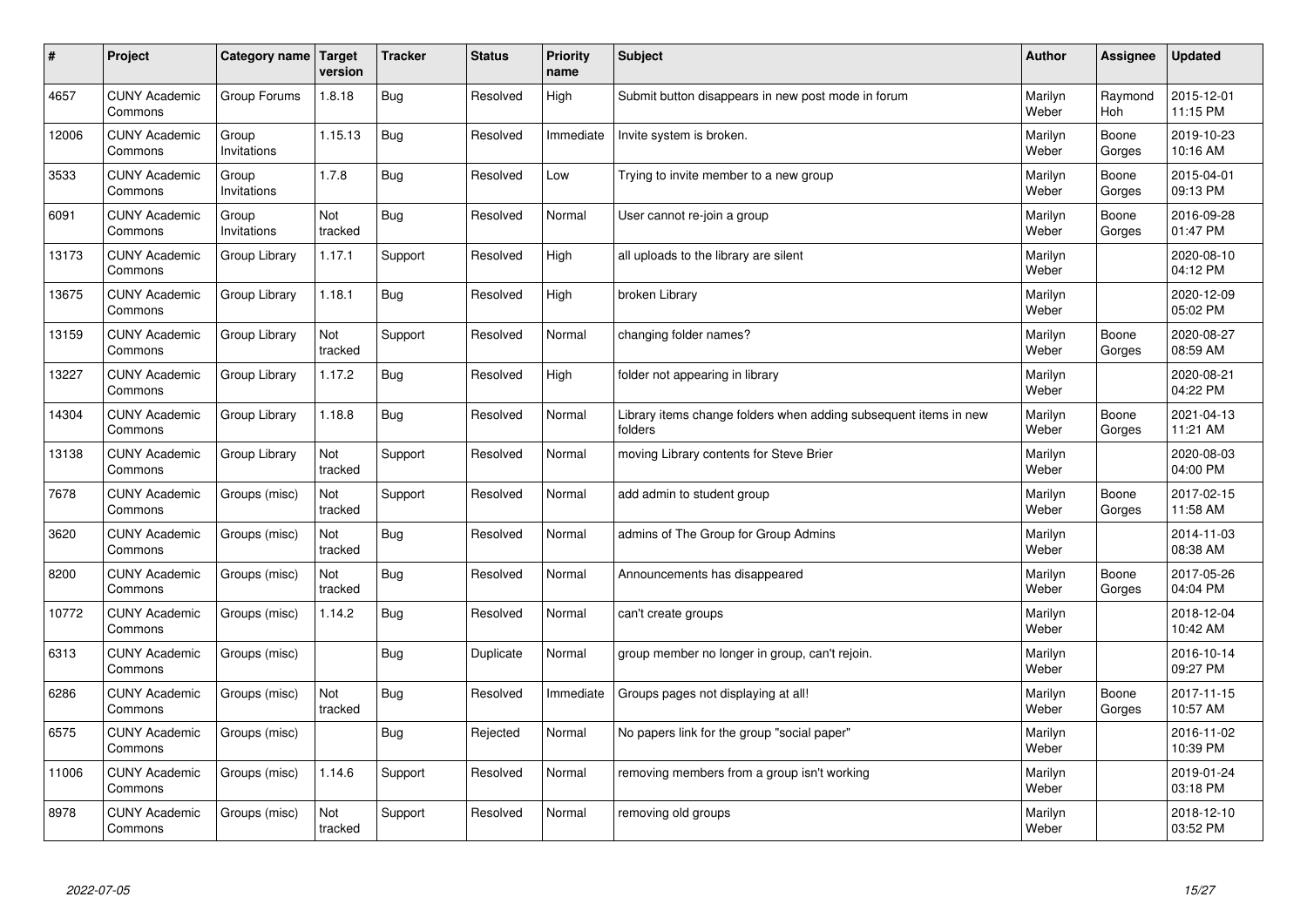| #     | Project                         | Category name   Target | version        | <b>Tracker</b> | <b>Status</b> | <b>Priority</b><br>name | <b>Subject</b>                                                       | <b>Author</b>    | <b>Assignee</b>  | <b>Updated</b>         |
|-------|---------------------------------|------------------------|----------------|----------------|---------------|-------------------------|----------------------------------------------------------------------|------------------|------------------|------------------------|
| 3197  | <b>CUNY Academic</b><br>Commons | Groups (misc)          | 1.6.4          | Bug            | Resolved      | Normal                  | trying to set up a hidden group blog with no RSS feed                | Marilyn<br>Weber | Boone<br>Gorges  | 2014-05-21<br>09:39 PM |
| 9130  | <b>CUNY Academic</b><br>Commons | Homepage<br>Slides     | Not<br>tracked | Bug            | Resolved      | Normal                  | too many redirects                                                   | Marilyn<br>Weber |                  | 2018-01-29<br>10:27 AM |
| 11964 | <b>CUNY Academic</b><br>Commons | Layout                 | 1.15.12        | Bug            | Resolved      | Normal                  | https://commons.gc.cuny.edu/create/ not displaying correctly in Edge | Marilyn<br>Weber | Raymond<br>Hoh   | 2019-10-22<br>11:54 AM |
| 9163  | <b>CUNY Academic</b><br>Commons | Layout                 | 1.12.8         | Support        | Resolved      | Normal                  | Mobile responsiveness issues                                         | Marilyn<br>Weber | Raymond<br>Hoh   | 2018-02-13<br>10:49 AM |
| 15252 | <b>CUNY Academic</b><br>Commons | Layout                 | Not<br>tracked | Bug            | Resolved      | Normal                  | visual glitch with the Segal Center webpage                          | Marilyn<br>Weber | Raymond<br>Hoh   | 2022-02-03<br>04:56 PM |
| 8401  | <b>CUNY Academic</b><br>Commons | Membership             | Not<br>tracked | Support        | Resolved      | Normal                  | add me as an admin                                                   | Marilyn<br>Weber | Boone<br>Gorges  | 2017-07-11<br>11:40 AM |
| 8120  | <b>CUNY Academic</b><br>Commons | Membership             | Not<br>tracked | Support        | Resolved      | Normal                  | add me as an admin to https://nyslavery.commons.gc.cuny.edu          | Marilyn<br>Weber |                  | 2017-05-10<br>02:19 PM |
| 10066 | <b>CUNY Academic</b><br>Commons | Membership             | Not<br>tracked | Support        | Resolved      | Normal                  | add me as an admin to https://pkms.commons.gc.cuny.edu/              | Marilyn<br>Weber |                  | 2018-07-26<br>11:54 AM |
| 7922  | <b>CUNY Academic</b><br>Commons | Membership             | Not<br>tracked | Support        | Resolved      | Normal                  | add me as an admin to the MALs alumni site?                          | Marilyn<br>Weber |                  | 2017-04-06<br>05:19 PM |
| 8222  | <b>CUNY Academic</b><br>Commons | Membership             | Not<br>tracked | Support        | Resolved      | Normal                  | Admin for iletc.commons.gc.cuny.edu                                  | Marilyn<br>Weber | Boone<br>Gorges  | 2017-06-08<br>10:06 AM |
| 8481  | <b>CUNY Academic</b><br>Commons | Membership             | Not<br>tracked | Support        | Resolved      | Normal                  | admin of http://swipanalytic.org/organizers/                         | Marilyn<br>Weber |                  | 2019-02-19<br>01:58 PM |
| 8531  | <b>CUNY Academic</b><br>Commons | Membership             | Not<br>tracked | Support        | Resolved      | Normal                  | admin of https://admissions.commons.gc.cuny.edu                      | Marilyn<br>Weber |                  | 2017-08-15<br>04:20 PM |
| 10006 | <b>CUNY Academic</b><br>Commons | Membership             | Not<br>tracked | Support        | Resolved      | Normal                  | another email change request                                         | Marilyn<br>Weber |                  | 2018-07-13<br>12:36 PM |
| 11217 | <b>CUNY Academic</b><br>Commons | Membership             | Not<br>tracked | Support        | Resolved      | Normal                  | Another email update                                                 | Marilyn<br>Weber |                  | 2019-03-12<br>03:37 PM |
| 8577  | <b>CUNY Academic</b><br>Commons | Membership             | Not<br>tracked | Support        | Resolved      | Normal                  | another user email change                                            | Marilyn<br>Weber |                  | 2017-08-25<br>10:23 AM |
| 8630  | <b>CUNY Academic</b><br>Commons | Membership             | Not<br>tracked | Support        | Resolved      | Normal                  | Change in email/campus                                               | Marilyn<br>Weber |                  | 2017-08-30<br>03:48 PM |
| 10257 | <b>CUNY Academic</b><br>Commons | Membership             | Not<br>tracked | Support        | Resolved      | Normal                  | change the email from @login.cuny.edu to campu email                 | Marilyn<br>Weber |                  | 2018-12-10<br>03:55 PM |
| 7486  | <b>CUNY Academic</b><br>Commons | Membership             | Not<br>tracked | Support        | Resolved      | Normal                  | changed email address                                                | Marilyn<br>Weber |                  | 2017-01-24<br>10:00 PM |
| 5968  | <b>CUNY Academic</b><br>Commons | Membership             | Not<br>tracked | Bug            | Resolved      | Normal                  | Deleting account without knowing password                            | Marilyn<br>Weber | <b>Matt Gold</b> | 2017-11-15<br>06:19 PM |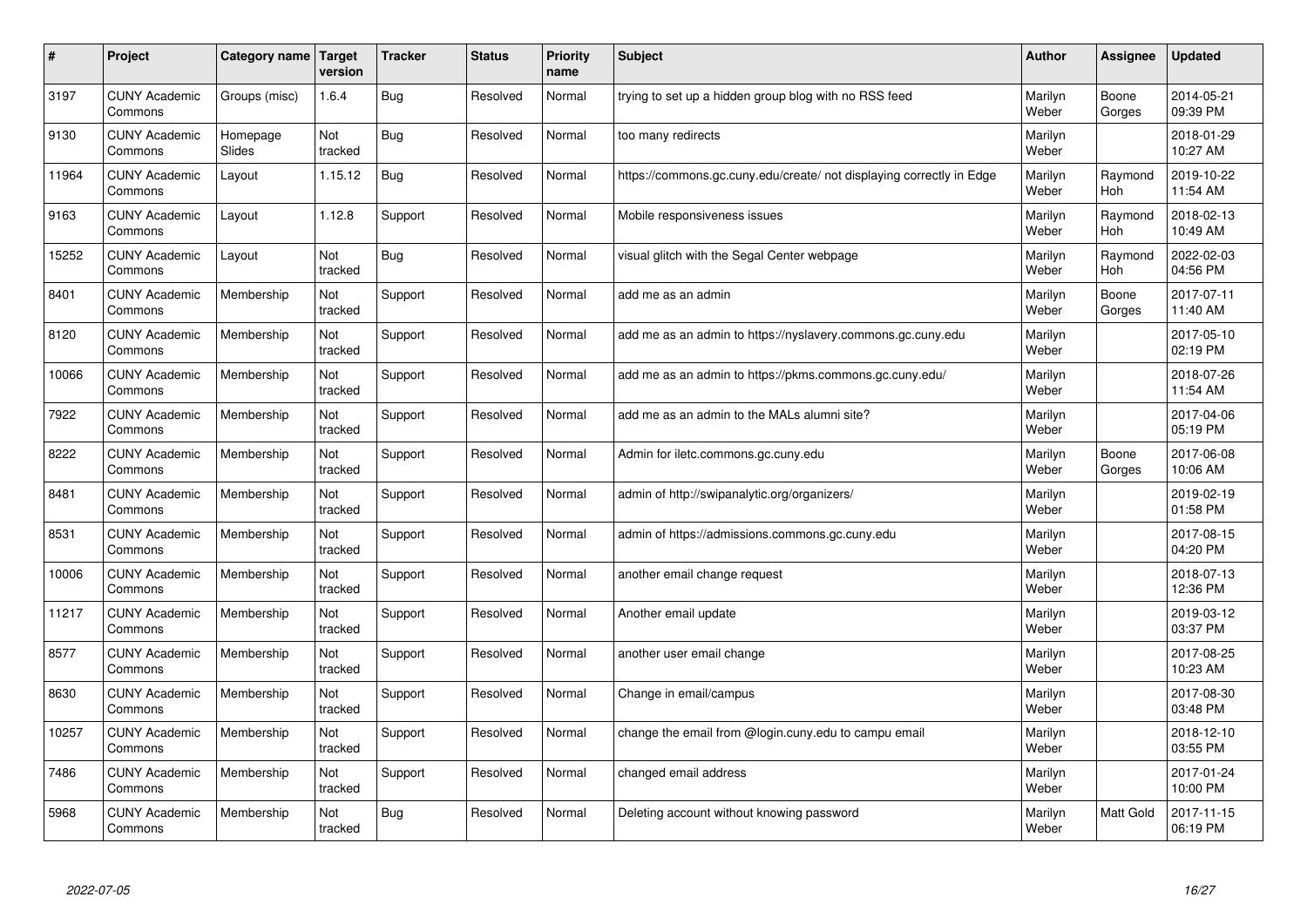| $\sharp$ | Project                         | Category name   Target | version        | <b>Tracker</b> | <b>Status</b> | <b>Priority</b><br>name | <b>Subject</b>                                             | <b>Author</b>    | Assignee         | <b>Updated</b>         |
|----------|---------------------------------|------------------------|----------------|----------------|---------------|-------------------------|------------------------------------------------------------|------------------|------------------|------------------------|
| 7775     | <b>CUNY Academic</b><br>Commons | Membership             | Not<br>tracked | Support        | Resolved      | Normal                  | Email change                                               | Marilyn<br>Weber |                  | 2017-03-08<br>10:09 PM |
| 9004     | <b>CUNY Academic</b><br>Commons | Membership             | Not<br>tracked | Support        | Resolved      | Normal                  | email change request                                       | Marilyn<br>Weber |                  | 2017-12-14<br>12:27 PM |
| 12382    | <b>CUNY Academic</b><br>Commons | Membership             | Not<br>tracked | Support        | <b>New</b>    | Normal                  | Email request change                                       | Marilyn<br>Weber | Marilyn<br>Weber | 2020-02-06<br>12:56 PM |
| 11147    | <b>CUNY Academic</b><br>Commons | Membership             | Not<br>tracked | Support        | Resolved      | Normal                  | employee email change                                      | Marilyn<br>Weber |                  | 2019-03-12<br>03:58 PM |
| 9134     | <b>CUNY Academic</b><br>Commons | Membership             | Not<br>tracked | Support        | Abandoned     | Normal                  | former user                                                | Marilyn<br>Weber | <b>Matt Gold</b> | 2019-09-18<br>10:26 AM |
| 11922    | <b>CUNY Academic</b><br>Commons | Membership             | Not<br>tracked | Support        | Resolved      | Normal                  | https://commons.gc.cuny.edu/members/cunyhealthequity/      | Marilyn<br>Weber |                  | 2019-10-02<br>04:05 PM |
| 7349     | <b>CUNY Academic</b><br>Commons | Membership             | Not<br>tracked | Bug            | Resolved      | Normal                  | <b>LACUNY</b> Institute website                            | Marilyn<br>Weber | Boone<br>Gorges  | 2017-01-11<br>04:26 PM |
| 7619     | <b>CUNY Academic</b><br>Commons | Membership             | Not<br>tracked | Support        | Resolved      | Normal                  | outside users for a site that isn't a class?               | Marilyn<br>Weber | Matt Gold        | 2017-11-15<br>06:18 PM |
| 11210    | <b>CUNY Academic</b><br>Commons | Membership             | Not<br>tracked | Support        | Resolved      | Normal                  | Please change the email                                    | Marilyn<br>Weber |                  | 2019-03-11<br>04:16 PM |
| 8429     | <b>CUNY Academic</b><br>Commons | Membership             | Not<br>tracked | Support        | Resolved      | Normal                  | Please make me an admin of https://arc.commons.gc.cuny.edu | Marilyn<br>Weber | Boone<br>Gorges  | 2017-07-24<br>03:33 PM |
| 10387    | <b>CUNY Academic</b><br>Commons | Membership             | Not<br>tracked | Support        | Resolved      | Normal                  | remove user page                                           | Marilyn<br>Weber |                  | 2018-09-28<br>02:26 PM |
| 11516    | <b>CUNY Academic</b><br>Commons | Membership             | Not<br>tracked | Support        | Resolved      | Normal                  | request for email change                                   | Marilyn<br>Weber |                  | 2019-06-04<br>01:48 PM |
| 10910    | <b>CUNY Academic</b><br>Commons | Membership             | Not<br>tracked | Support        | Resolved      | Normal                  | request to be an admin to a prof's site                    | Marilyn<br>Weber |                  | 2019-01-04<br>10:45 AM |
| 3466     | <b>CUNY Academic</b><br>Commons | Membership             | 1.6.16         | Feature        | Resolved      | Normal                  | restricting undergrad registration                         | Marilyn<br>Weber | Boone<br>Gorges  | 2014-09-18<br>12:02 AM |
| 11961    | <b>CUNY Academic</b><br>Commons | Membership             | Not<br>tracked | Support        | Resolved      | Normal                  | switch email for student user                              | Marilyn<br>Weber |                  | 2019-10-09<br>01:56 PM |
| 10941    | <b>CUNY Academic</b><br>Commons | Membership             | Not<br>tracked | Support        | Resolved      | Normal                  | update user email                                          | Marilyn<br>Weber |                  | 2019-02-13<br>02:24 PM |
| 6039     | <b>CUNY Academic</b><br>Commons | Membership             | 1.9.28         | Bug            | Resolved      | High                    | User cannot change her email                               | Marilyn<br>Weber |                  | 2016-09-19<br>03:03 PM |
| 8566     | <b>CUNY Academic</b><br>Commons | Membership             | Not<br>tracked | Support        | Resolved      | Normal                  | user email change                                          | Marilyn<br>Weber |                  | 2017-11-15<br>01:27 PM |
| 5772     | <b>CUNY Academic</b><br>Commons | Membership             | Not<br>tracked | Support        | Resolved      | Normal                  | User email change and forgotten password                   | Marilyn<br>Weber | <b>Matt Gold</b> | 2017-11-15<br>06:18 PM |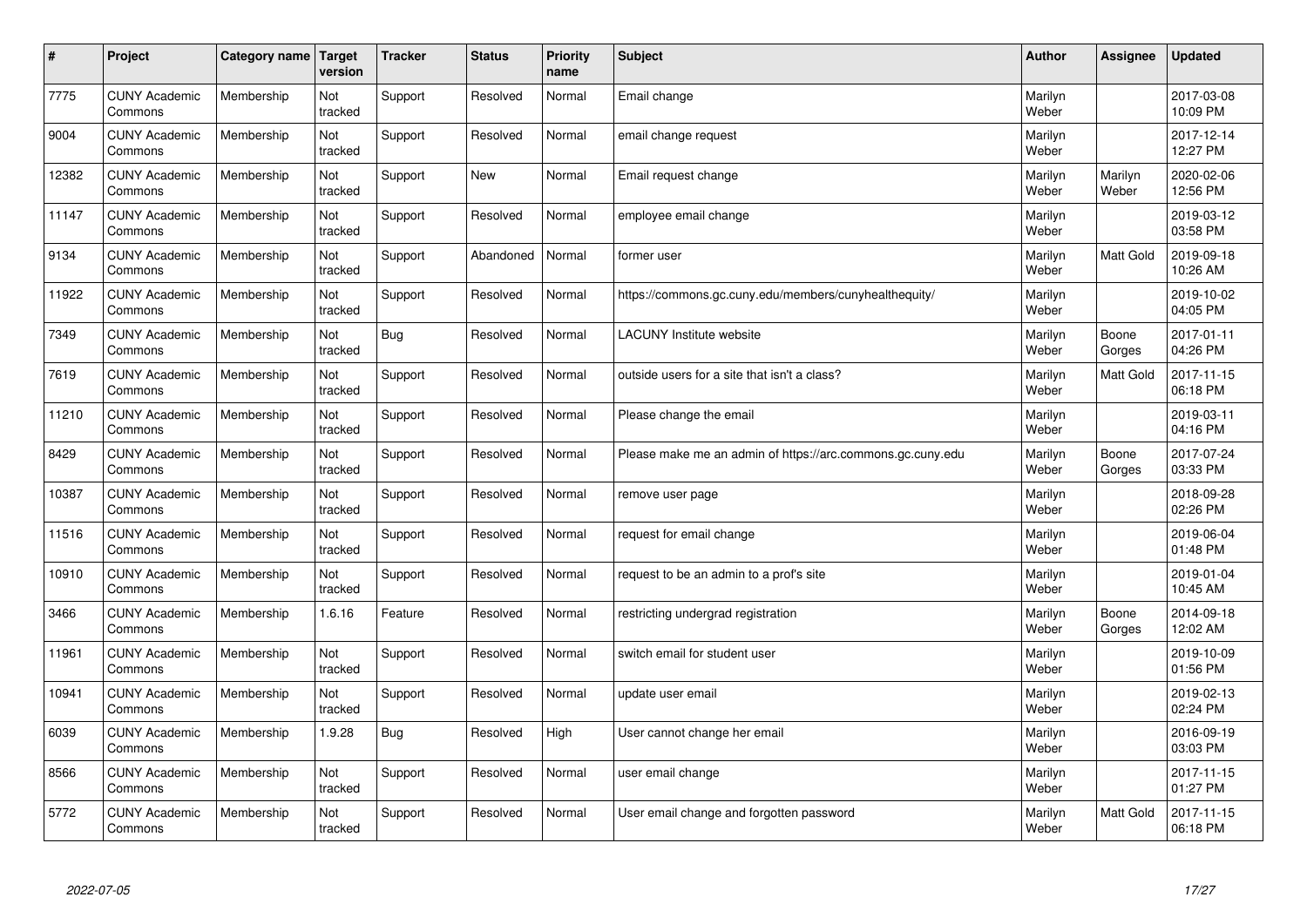| $\sharp$ | Project                         | Category name   Target  | version        | <b>Tracker</b> | <b>Status</b> | <b>Priority</b><br>name | <b>Subject</b>                                                    | <b>Author</b>    | Assignee              | <b>Updated</b>         |
|----------|---------------------------------|-------------------------|----------------|----------------|---------------|-------------------------|-------------------------------------------------------------------|------------------|-----------------------|------------------------|
| 9996     | <b>CUNY Academic</b><br>Commons | Membership              | Not<br>tracked | Support        | Rejected      | Normal                  | user email change request                                         | Marilyn<br>Weber |                       | 2018-07-16<br>10:49 AM |
| 9779     | <b>CUNY Academic</b><br>Commons | Membership              | Not<br>tracked | Support        | Resolved      | Normal                  | user not sure if she is registered.                               | Marilyn<br>Weber |                       | 2018-12-10<br>03:53 PM |
| 11127    | <b>CUNY Academic</b><br>Commons | Membership              | Not<br>tracked | Support        | Resolved      | Normal                  | user with new campus affiliation                                  | Marilyn<br>Weber |                       | 2019-02-19<br>02:09 PM |
| 7337     | <b>CUNY Academic</b><br>Commons | Membership              | Not<br>tracked | Bug            | Resolved      | Normal                  | User with new email                                               | Marilyn<br>Weber |                       | 2017-01-06<br>11:05 AM |
| 7223     | <b>CUNY Academic</b><br>Commons | Membership              | Not<br>tracked | Bug            | Resolved      | Normal                  | User with two profiles would like to merge them                   | Marilyn<br>Weber | Boone<br>Gorges       | 2017-01-10<br>02:07 PM |
| 7771     | <b>CUNY Academic</b><br>Commons | Membership              | Not<br>tracked | Support        | Resolved      | Normal                  | User would like to be uncoupled from sites                        | Marilyn<br>Weber | Boone<br>Gorges       | 2017-03-09<br>12:38 PM |
| 9927     | <b>CUNY Academic</b><br>Commons | Membership              | Not<br>tracked | Support        | Resolved      | Normal                  | wrong email used                                                  | Marilyn<br>Weber | Matt Gold             | 2018-06-14<br>10:21 AM |
| 14129    | <b>CUNY Academic</b><br>Commons | Onboarding              | 1.18.6         | Support        | Resolved      | Normal                  | can only see some invites sent                                    | Marilyn<br>Weber | Raymond<br>Hoh        | 2021-04-09<br>09:00 AM |
| 13521    | <b>CUNY Academic</b><br>Commons | Onboarding              | 1.17.7         | Support        | Resolved      | Normal                  | sent invitations page                                             | Marilyn<br>Weber | Raymond<br><b>Hoh</b> | 2020-11-10<br>10:31 AM |
| 11865    | <b>CUNY Academic</b><br>Commons | Onboarding              | 1.15.10        | Bug            | Resolved      | Normal                  | Site name not appearing in "Membership" lists of Invitation modal | Marilyn<br>Weber | Boone<br>Gorges       | 2019-09-24<br>11:09 AM |
| 15241    | <b>CUNY Academic</b><br>Commons | Onboarding              | 1.19.3         | Design/UX      | Resolved      | Normal                  | white on gray                                                     | Marilyn<br>Weber | Boone<br>Gorges       | 2022-02-08<br>02:38 PM |
| 4880     | <b>CUNY Academic</b><br>Commons | Password<br>Reset       | Not<br>tracked | Support        | Resolved      | High                    | CUNY Central person having password trouble                       | Marilyn<br>Weber |                       | 2015-11-10<br>12:40 PM |
| 6815     | <b>CUNY Academic</b><br>Commons | Password<br>Reset       | Not<br>tracked | Support        | Resolved      | Normal                  | password reset requested                                          | Marilyn<br>Weber | Matt Gold             | 2016-11-22<br>10:30 AM |
| 14448    | <b>CUNY Academic</b><br>Commons | Password<br>Reset       | Not<br>tracked | Bug            | Rejected      | Normal                  | password reset weirdness                                          | Marilyn<br>Weber | Raymond<br><b>Hoh</b> | 2021-05-12<br>01:34 PM |
| 7685     | <b>CUNY Academic</b><br>Commons | Password<br>Reset       | Not<br>tracked | Support        | Resolved      | Normal                  | temporary password                                                | Marilyn<br>Weber | Boone<br>Gorges       | 2017-02-15<br>07:36 PM |
| 11907    | <b>CUNY Academic</b><br>Commons | <b>Public Portfolio</b> | 1.15.13        | Support        | Resolved      | Normal                  | more publications problems (in profile)                           | Marilyn<br>Weber |                       | 2019-11-04<br>11:16 AM |
| 6101     | <b>CUNY Academic</b><br>Commons | <b>Public Portfolio</b> |                | Bug            | Resolved      | High                    | Profile update problems                                           | Marilyn<br>Weber | Boone<br>Gorges       | 2016-12-01<br>03:50 PM |
| 5667     | <b>CUNY Academic</b><br>Commons | <b>Public Portfolio</b> | 1.9.18         | Bug            | Resolved      | Normal                  | publication section on my public portfolio won't update           | Marilyn<br>Weber | Boone<br>Gorges       | 2016-06-12<br>10:19 AM |
| 5629     | <b>CUNY Academic</b><br>Commons | Public Portfolio        | 1.10.4         | Support        | Resolved      | Normal                  | Title field in profile can't be edited                            | Marilyn<br>Weber |                       | 2016-12-13<br>11:19 AM |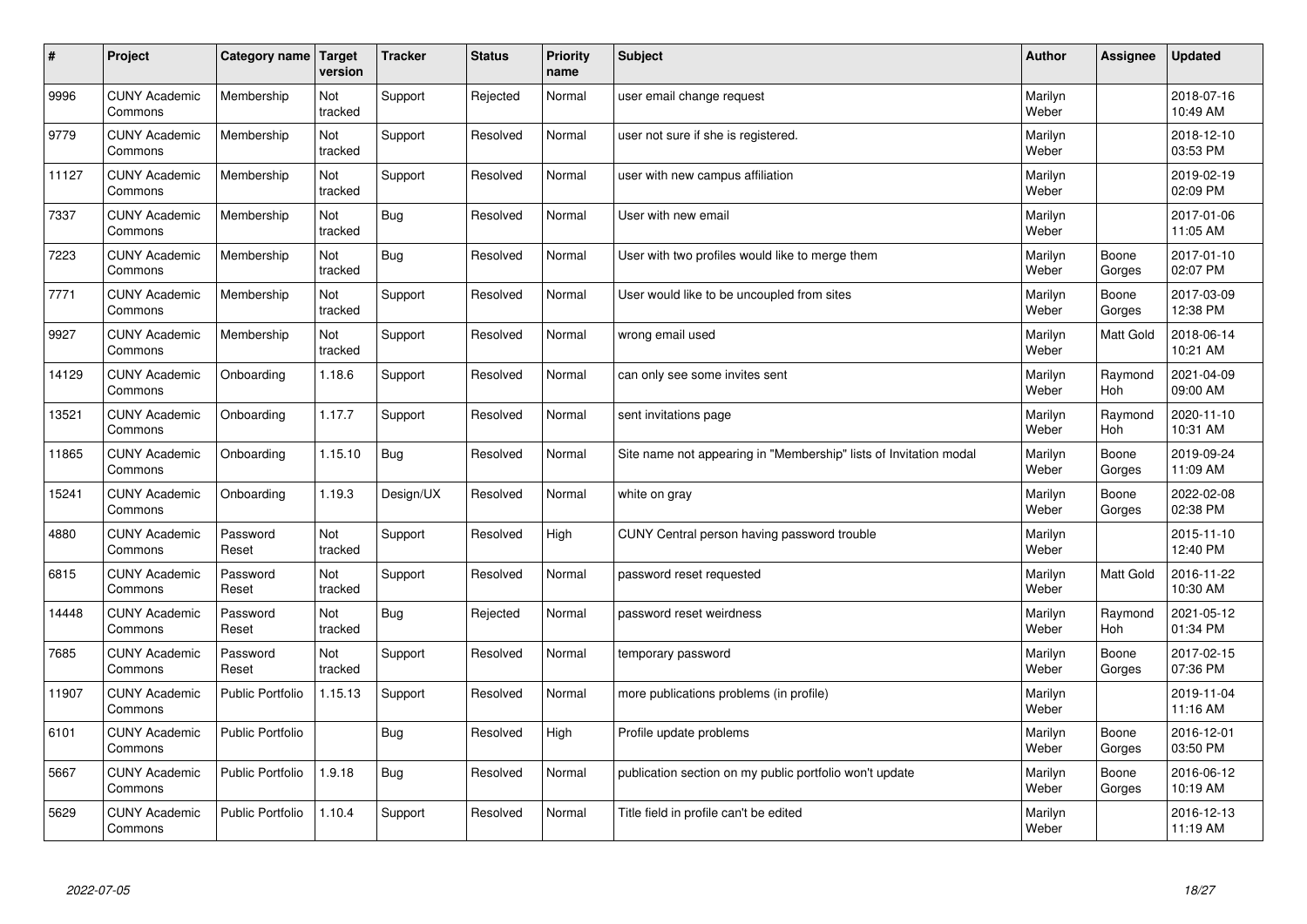| #     | Project                         | Category name Target    | version        | <b>Tracker</b> | <b>Status</b> | <b>Priority</b><br>name | <b>Subject</b>                                                  | <b>Author</b>    | Assignee         | <b>Updated</b>         |
|-------|---------------------------------|-------------------------|----------------|----------------|---------------|-------------------------|-----------------------------------------------------------------|------------------|------------------|------------------------|
| 12543 | <b>CUNY Academic</b><br>Commons | <b>Public Portfolio</b> | Not<br>tracked | Support        | Resolved      | Normal                  | User cannot find profile edit button                            | Marilyn<br>Weber | scott voth       | 2020-03-22<br>02:49 PM |
| 4831  | <b>CUNY Academic</b><br>Commons | <b>Public Portfolio</b> | 1.9.4          | Bug            | Resolved      | Normal                  | User cannot update profile                                      | Marilyn<br>Weber | Boone<br>Gorges  | 2016-01-11<br>10:46 PM |
| 8098  | <b>CUNY Academic</b><br>Commons | <b>Public Portfolio</b> | Not<br>tracked | Bug            | Abandoned     | Normal                  | Widget in profile not working                                   | Marilyn<br>Weber |                  | 2017-11-15<br>01:28 PM |
| 5176  | <b>CUNY Academic</b><br>Commons | <b>Public Portfolio</b> | 1.9.6          | Bug            | Resolved      | Normal                  | Widgets in Profile not saving                                   | Marilyn<br>Weber | Boone<br>Gorges  | 2016-02-01<br>11:07 AM |
| 12346 | <b>CUNY Academic</b><br>Commons | Redmine                 |                | Support        | Resolved      | Normal                  | another Redmine request                                         | Marilyn<br>Weber | <b>Matt Gold</b> | 2020-01-30<br>08:20 PM |
| 6851  | <b>CUNY Academic</b><br>Commons | Redmine                 | Not<br>tracked | Support        | Resolved      | Normal                  | How do I help users join Redmine?                               | Marilyn<br>Weber | Matt Gold        | 2016-11-28<br>10:16 AM |
| 8906  | <b>CUNY Academic</b><br>Commons | Redmine                 | Not<br>tracked | Support        | Resolved      | Normal                  | Redmine access?                                                 | Marilyn<br>Weber | <b>Matt Gold</b> | 2017-11-13<br>06:02 PM |
| 15269 | <b>CUNY Academic</b><br>Commons | Redmine                 | Not<br>tracked | Support        | Resolved      | Normal                  | Segal Theater sites                                             | Marilyn<br>Weber |                  | 2022-02-07<br>04:11 PM |
| 5037  | <b>CUNY Academic</b><br>Commons | Registration            | Not<br>tracked | Support        | Resolved      | Normal                  | Another Forgotten password for user with new email address      | Marilyn<br>Weber | Boone<br>Gorges  | 2015-12-22<br>05:24 PM |
| 7226  | <b>CUNY Academic</b><br>Commons | Registration            | Not<br>tracked | Bug            | Abandoned     | Normal                  | Community college student cannot register?                      | Marilyn<br>Weber |                  | 2017-11-15<br>01:55 PM |
| 7608  | <b>CUNY Academic</b><br>Commons | Registration            | Not<br>tracked | Feature        | Resolved      | Normal                  | create an account                                               | Marilyn<br>Weber |                  | 2017-02-15<br>10:45 PM |
| 9162  | <b>CUNY Academic</b><br>Commons | Registration            | Not<br>tracked | Support        | Resolved      | Normal                  | email change due to user error                                  | Marilyn<br>Weber | <b>Matt Gold</b> | 2018-02-13<br>11:11 AM |
| 9787  | <b>CUNY Academic</b><br>Commons | Registration            |                | Support        | Resolved      | Normal                  | email change request                                            | Marilyn<br>Weber | <b>Matt Gold</b> | 2018-05-16<br>09:55 PM |
| 5019  | <b>CUNY Academic</b><br>Commons | Registration            | Not<br>tracked | Support        | Resolved      | Normal                  | Forgotten password for user with new email address              | Marilyn<br>Weber | Marilyn<br>Weber | 2015-12-11<br>04:18 PM |
| 4577  | <b>CUNY Academic</b><br>Commons | Registration            | Not<br>tracked | Bug            | Resolved      | Normal                  | New users are not getting their email verification              | Marilyn<br>Weber | Boone<br>Gorges  | 2016-01-26<br>03:30 PM |
| 7613  | <b>CUNY Academic</b><br>Commons | Registration            | Not<br>tracked | Support        | Resolved      | Normal                  | non-matriculated students                                       | Marilyn<br>Weber | Boone<br>Gorges  | 2017-11-15<br>11:03 AM |
| 5969  | <b>CUNY Academic</b><br>Commons | Registration            | 1.9.27         | Bug            | Resolved      | Normal                  | Queens students unable to join                                  | Marilyn<br>Weber | Boone<br>Gorges  | 2016-09-04<br>09:41 PM |
| 14526 | <b>CUNY Academic</b><br>Commons | Registration            | 1.18.12        | Bug            | Resolved      | High                    | registration interface won't show a space to enter nonCUNY code | Marilyn<br>Weber |                  | 2021-06-03<br>04:02 PM |
| 3593  | <b>CUNY Academic</b><br>Commons | Registration            | 1.7.2          | <b>Bug</b>     | Resolved      | High                    | registration problems                                           | Marilyn<br>Weber | Boone<br>Gorges  | 2014-11-01<br>02:57 PM |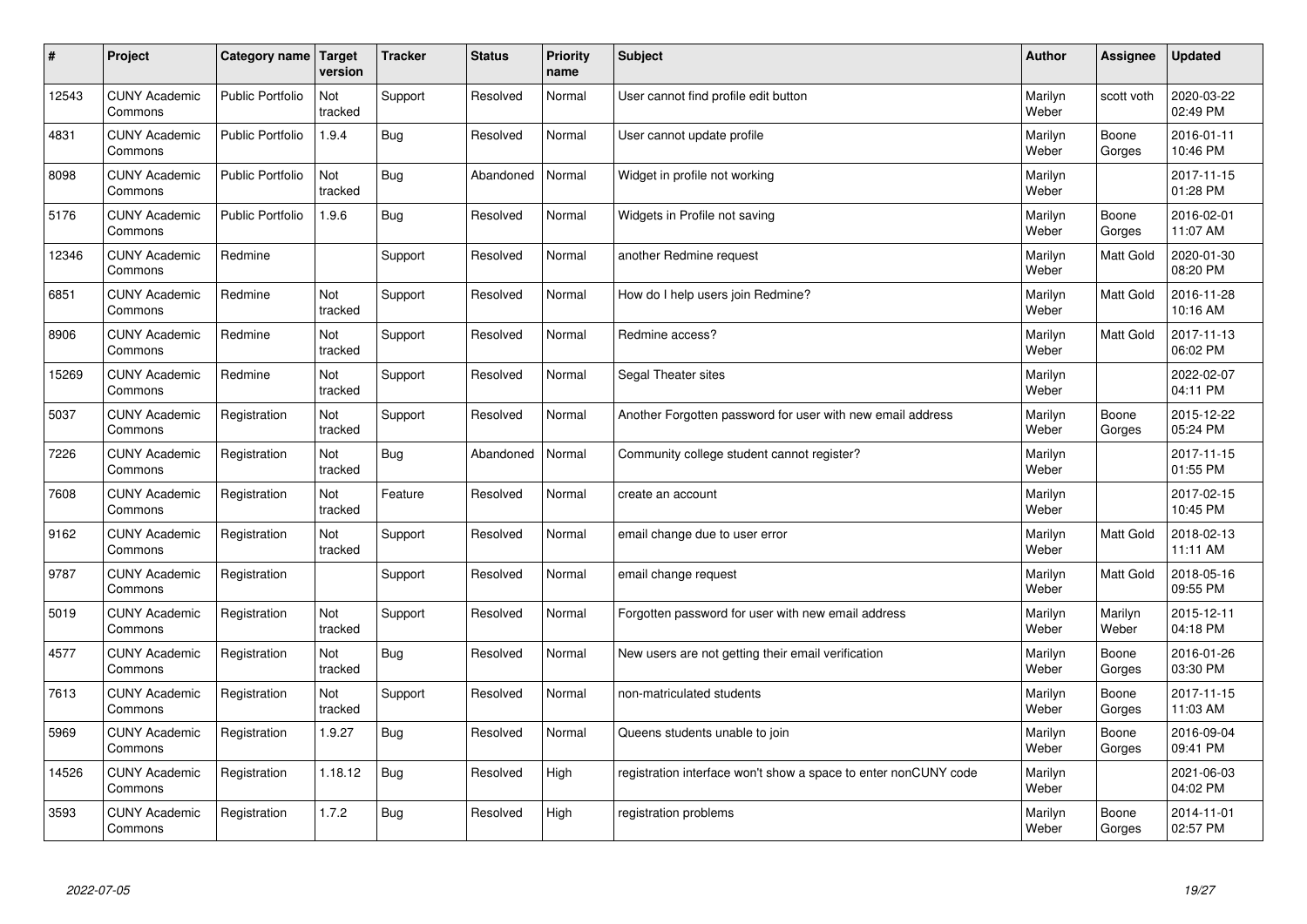| #     | Project                         | <b>Category name</b>     | Target<br>version | <b>Tracker</b> | <b>Status</b>        | <b>Priority</b><br>name | <b>Subject</b>                                                                                                                                  | <b>Author</b>    | <b>Assignee</b>     | Updated                |
|-------|---------------------------------|--------------------------|-------------------|----------------|----------------------|-------------------------|-------------------------------------------------------------------------------------------------------------------------------------------------|------------------|---------------------|------------------------|
| 4649  | <b>CUNY Academic</b><br>Commons | Registration             | Not<br>tracked    | <b>Bug</b>     | Resolved             | Urgent                  | Submit button has disappeared                                                                                                                   | Marilyn<br>Weber | Boone<br>Gorges     | 2015-09-22<br>11:47 AM |
| 9767  | <b>CUNY Academic</b><br>Commons | Registration             | Not<br>tracked    | Support        | Resolved             | Normal                  | user deleted account but now needs one                                                                                                          | Marilyn<br>Weber |                     | 2018-05-11<br>02:39 PM |
| 10273 | <b>CUNY Academic</b><br>Commons | Registration             | Not<br>tracked    | Support        | Reporter<br>Feedback | Normal                  | users combining CF and campus address                                                                                                           | Marilyn<br>Weber |                     | 2019-09-18<br>10:58 AM |
| 8934  | <b>CUNY Academic</b><br>Commons | Reply By Email           | 1.12.4            | Support        | Resolved             | High                    | RBE "could not post" email should have info about attempted From<br>address                                                                     | Marilyn<br>Weber | Raymond<br>Hoh      | 2017-12-12<br>11:25 AM |
| 7684  | <b>CUNY Academic</b><br>Commons | Reply By Email           | 1.10.12           | <b>Bug</b>     | Resolved             | High                    | trying to post too often error                                                                                                                  | Marilyn<br>Weber | Raymond<br>Hoh      | 2017-02-28<br>12:43 PM |
| 6025  | <b>CUNY Academic</b><br>Commons | Search                   | Not<br>tracked    | Bug            | Resolved             | Normal                  | Search function not working                                                                                                                     | Marilyn<br>Weber | Boone<br>Gorges     | 2016-10-12<br>09:41 AM |
| 6106  | <b>CUNY Academic</b><br>Commons | Server                   | Not<br>tracked    | <b>Bug</b>     | Resolved             | Normal                  | 504 error                                                                                                                                       | Marilyn<br>Weber |                     | 2017-11-15<br>01:55 PM |
| 3530  | <b>CUNY Academic</b><br>Commons | Server                   | Not<br>tracked    | <b>Bug</b>     | Resolved             | High                    | Commons running very slowly/ "connection lost"                                                                                                  | Marilyn<br>Weber | Matt Gold           | 2014-10-08<br>09:34 AM |
| 5872  | <b>CUNY Academic</b><br>Commons | Server                   | Not<br>tracked    | <b>Bug</b>     | Resolved             | Immediate               | Whole Commons is down                                                                                                                           | Marilyn<br>Weber | Boone<br>Gorges     | 2016-08-12<br>12:04 AM |
| 13016 | <b>CUNY Academic</b><br>Commons | Shortcodes and<br>embeds | 1.16.15           | Support        | Resolved             | Normal                  | possible to run code examples, like in Jupyter Notebooks?                                                                                       | Marilyn<br>Weber |                     | 2020-07-16<br>11:52 AM |
| 16291 | <b>CUNY Academic</b><br>Commons | Site cloning             | 2.0.2             | Support        | Resolved             | Normal                  | Images coming up blank in Media Library                                                                                                         | Marilyn<br>Weber | Raymond<br>Hoh      | 2022-06-29<br>11:31 AM |
| 13134 | <b>CUNY Academic</b><br>Commons | Site cloning             | 1.17.1            | Support        | Resolved             | Normal                  | New site (a clone) point to old dashboard                                                                                                       | Marilyn<br>Weber |                     | 2020-08-12<br>03:22 PM |
| 5199  | <b>CUNY Academic</b><br>Commons | Social Paper             | Future<br>release | Feature        | New                  | Normal                  | add tables to the SP editor                                                                                                                     | Marilyn<br>Weber |                     | 2016-10-24<br>11:27 AM |
| 5058  | <b>CUNY Academic</b><br>Commons | Social Paper             | Future<br>release | Feature        | <b>New</b>           | Low                     | Can there be a clearer signal that even when comments have already<br>been made you add comments by clicking on the side? (SP suggestion<br>#5) | Marilyn<br>Weber | Samantha<br>Raddatz | 2016-02-11<br>10:24 PM |
| 13975 | <b>CUNY Academic</b><br>Commons | Social Paper             | Not<br>tracked    | Support        | Reporter<br>Feedback | Normal                  | can't approve comments on Social Paper paper                                                                                                    | Marilyn<br>Weber |                     | 2021-02-12<br>09:33 AM |
| 5397  | <b>CUNY Academic</b><br>Commons | Social Paper             | Future<br>release | Feature        | New                  | Normal                  | frustrating to have to enable/disable in SP                                                                                                     | Marilyn<br>Weber | Samantha<br>Raddatz | 2016-04-20<br>03:39 PM |
| 5050  | <b>CUNY Academic</b><br>Commons | Social Paper             | Future<br>release | Feature        | New                  | Low                     | Making comments visible in SP editing mode (SP suggestion #1)                                                                                   | Marilyn<br>Weber | Samantha<br>Raddatz | 2019-09-17<br>11:10 PM |
| 7836  | <b>CUNY Academic</b><br>Commons | Social Paper             | Not<br>tracked    | Support        | Resolved             | Normal                  | missing Social Paper                                                                                                                            | Marilyn<br>Weber |                     | 2017-11-15<br>01:31 PM |
| 5345  | <b>CUNY Academic</b><br>Commons | Social Paper             | 1.9.17            | Feature        | Rejected             | Normal                  | Plus symbol problem in SP                                                                                                                       | Marilyn<br>Weber | Christian<br>Wach   | 2016-05-27<br>04:26 AM |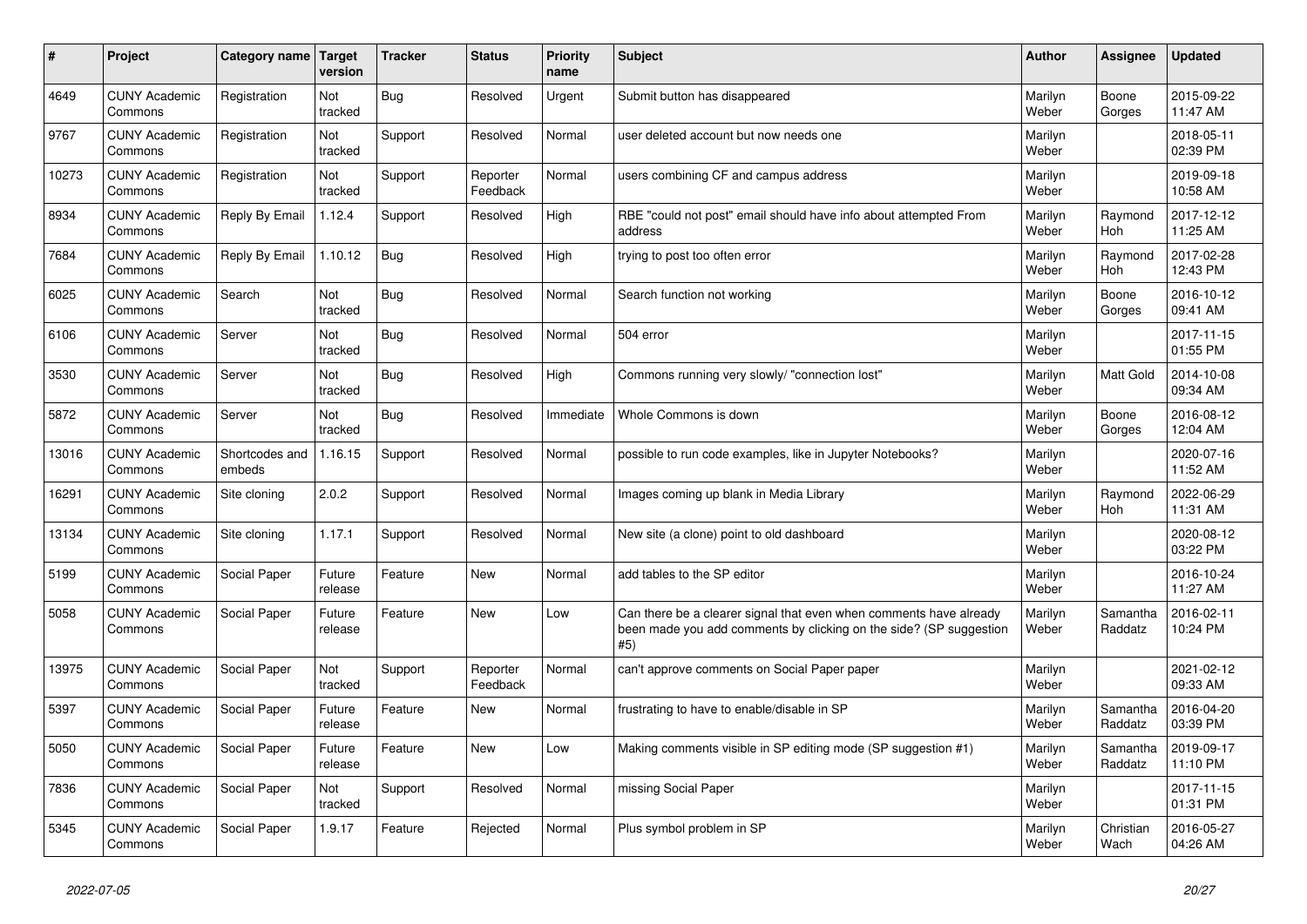| $\pmb{\#}$ | Project                         | Category name           | Target<br>version | <b>Tracker</b> | <b>Status</b> | <b>Priority</b><br>name | <b>Subject</b>                                                              | <b>Author</b>    | Assignee              | <b>Updated</b>         |
|------------|---------------------------------|-------------------------|-------------------|----------------|---------------|-------------------------|-----------------------------------------------------------------------------|------------------|-----------------------|------------------------|
| 5184       | <b>CUNY Academic</b><br>Commons | Social Paper            |                   | Bug            | Rejected      | Normal                  | Problem linking SP to a group                                               | Marilyn<br>Weber | Boone<br>Gorges       | 2016-02-21<br>12:27 PM |
| 5282       | <b>CUNY Academic</b><br>Commons | Social Paper            | Future<br>release | Bug            | New           | Normal                  | Replying via email directs to paper but not individual comment.             | Marilyn<br>Weber | Raymond<br><b>Hoh</b> | 2016-03-02<br>01:48 PM |
| 5053       | <b>CUNY Academic</b><br>Commons | Social Paper            | Future<br>release | Feature        | <b>New</b>    | Low                     | Scrollable menu to add readers (SP suggestion #4)                           | Marilyn<br>Weber | Samantha<br>Raddatz   | 2016-04-21<br>05:21 PM |
| 5052       | <b>CUNY Academic</b><br>Commons | Social Paper            | Future<br>release | Feature        | <b>New</b>    | Low                     | Sentence by sentence or line by line comments (SP suggestion #3)            | Marilyn<br>Weber | Boone<br>Gorges       | 2016-02-11<br>10:24 PM |
| 5205       | <b>CUNY Academic</b><br>Commons | Social Paper            | Future<br>release | Feature        | New           | Normal                  | Social Paper folders                                                        | Marilyn<br>Weber |                       | 2016-02-11<br>10:24 PM |
| 8893       | <b>CUNY Academic</b><br>Commons | Social Paper            | 1.12.1            | Support        | Resolved      | Normal                  | Social paper won't connect to group?                                        | Marilyn<br>Weber |                       | 2017-12-11<br>01:16 PM |
| 5051       | <b>CUNY Academic</b><br>Commons | Social Paper            |                   | Feature        | Rejected      | Low                     | Visual cues for comments (SP suggestion #2)                                 | Marilyn<br>Weber | Samantha<br>Raddatz   | 2016-02-10<br>10:01 AM |
| 12395      | <b>CUNY Academic</b><br>Commons | Spam/Spam<br>Prevention | Not<br>tracked    | Support        | Resolved      | Normal                  | comments again being blocked                                                | Marilyn<br>Weber | Raymond<br>Hoh        | 2020-03-10<br>11:13 AM |
| 11908      | <b>CUNY Academic</b><br>Commons | Spam/Spam<br>Prevention | 1.17.7            | Support        | Resolved      | Normal                  | overeager spam filter                                                       | Marilyn<br>Weber | Raymond<br>Hoh        | 2020-11-05<br>04:36 PM |
| 5985       | <b>CUNY Academic</b><br>Commons | Support                 | Not<br>tracked    | Support        | Resolved      | Normal                  | change user's email address (she cannot access old)                         | Marilyn<br>Weber | Boone<br>Gorges       | 2016-09-07<br>01:43 PM |
| 5988       | <b>CUNY Academic</b><br>Commons | Support                 |                   | Support        | Rejected      | Normal                  | Forbidden error when trying to join                                         | Marilyn<br>Weber | Boone<br>Gorges       | 2016-09-08<br>01:42 PM |
| 6656       | <b>CUNY Academic</b><br>Commons | Support                 | Not<br>tracked    | Support        | Resolved      | Normal                  | Remove user profile                                                         | Marilyn<br>Weber | Matt Gold             | 2016-11-10<br>02:18 PM |
| 5177       | <b>CUNY Academic</b><br>Commons | Toolbar                 | 1.9.6             | <b>Bug</b>     | Resolved      | Normal                  | No "My Papers" tab                                                          | Marilyn<br>Weber | Raymond<br>Hoh        | 2016-01-29<br>08:37 AM |
| 5346       | <b>CUNY Academic</b><br>Commons | Toolbar                 | 1.9.11            | <b>Bug</b>     | Resolved      | Normal                  | possible dynamic HTML code bug?                                             | Marilyn<br>Weber | Boone<br>Gorges       | 2016-03-22<br>10:53 AM |
| 4102       | <b>CUNY Academic</b><br>Commons | User<br>Experience      | 1.8.1             | Design/UX      | Resolved      | Normal                  | Username rules                                                              | Marilyn<br>Weber | Samantha<br>Raddatz   | 2015-06-01<br>01:23 PM |
| 6860       | <b>CUNY Academic</b><br>Commons | User<br>Onboarding      | 1.12              | <b>Bug</b>     | Resolved      | Normal                  | Invitation to join a group is appearing as an invitiation to join the site! | Marilyn<br>Weber | Boone<br>Gorges       | 2017-10-30<br>10:03 AM |
| 15978      | <b>CUNY Academic</b><br>Commons | WordPress -<br>Media    | 2.0.2             | Support        | Resolved      | Normal                  | tex files?                                                                  | Marilyn<br>Weber | Raymond<br><b>Hoh</b> | 2022-06-28<br>09:09 PM |
| 13238      | <b>CUNY Academic</b><br>Commons | WordPress -<br>Media    | 1.17.3            | Support        | Resolved      | Normal                  | allow ppsx file?                                                            | Marilyn<br>Weber | Raymond<br>Hoh        | 2020-09-10<br>11:46 AM |
| 4340       | <b>CUNY Academic</b><br>Commons | WordPress -<br>Media    | 1.8.14            | Feature        | Resolved      | Normal                  | embedding a video                                                           | Marilyn<br>Weber | Daniel<br>Jones       | 2015-10-20<br>12:01 AM |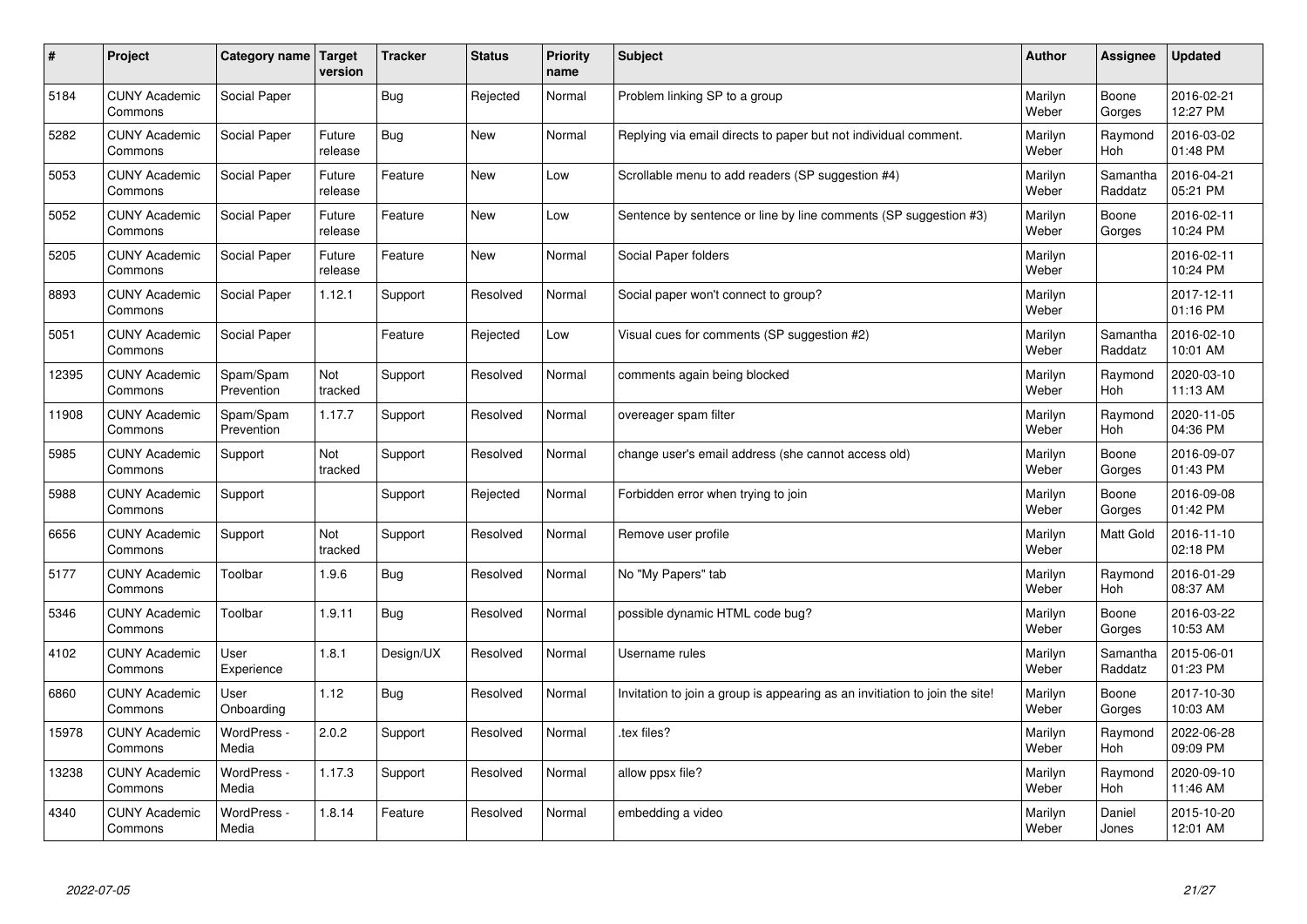| $\sharp$ | Project                         | Category name   Target            | version        | <b>Tracker</b> | <b>Status</b>        | <b>Priority</b><br>name | <b>Subject</b>                                                                 | <b>Author</b>    | Assignee              | <b>Updated</b>         |
|----------|---------------------------------|-----------------------------------|----------------|----------------|----------------------|-------------------------|--------------------------------------------------------------------------------|------------------|-----------------------|------------------------|
| 14369    | <b>CUNY Academic</b><br>Commons | WordPress -<br>Media              | Not<br>tracked | Support        | Resolved             | Normal                  | renewed problem with ppsx files                                                | Marilyn<br>Weber |                       | 2021-04-27<br>12:44 PM |
| 11634    | <b>CUNY Academic</b><br>Commons | WordPress<br>(misc)               | Not<br>tracked | Bug            | Rejected             | Normal                  | 'Insert Read More Tag" working oddly                                           | Marilyn<br>Weber | Raymond<br>Hoh        | 2019-07-15<br>11:48 PM |
| 16172    | <b>CUNY Academic</b><br>Commons | <b>WordPress</b><br>(misc)        | 2.0.2          | Bug            | Resolved             | Normal                  | 'Lost your password" link not in error messge                                  | Marilyn<br>Weber | Raymond<br><b>Hoh</b> | 2022-06-14<br>09:21 PM |
| 11453    | <b>CUNY Academic</b><br>Commons | <b>WordPress</b><br>(misc)        | 1.15.2         | Bug            | Resolved             | Normal                  | 403 error on Firefox                                                           | Marilyn<br>Weber | Raymond<br><b>Hoh</b> | 2019-05-28<br>11:46 AM |
| 14606    | <b>CUNY Academic</b><br>Commons | <b>WordPress</b><br>(misc)        | Not<br>tracked | Support        | Rejected             | Normal                  | calendar wrong month                                                           | Marilyn<br>Weber |                       | 2021-07-23<br>12:11 PM |
| 7994     | <b>CUNY Academic</b><br>Commons | WordPress<br>(misc)               | 1.10.17        | Bug            | Resolved             | Urgent                  | Comments not appearing                                                         | Marilyn<br>Weber |                       | 2017-04-20<br>11:16 AM |
| 2777     | <b>CUNY Academic</b><br>Commons | <b>WordPress</b><br>(misc)        | Not<br>tracked | Bug            | Resolved             | Normal                  | Hero slide access                                                              | Marilyn<br>Weber | Boone<br>Gorges       | 2013-09-07<br>12:26 PM |
| 13012    | <b>CUNY Academic</b><br>Commons | <b>WordPress</b><br>(misc)        |                | Support        | Rejected             | Normal                  | icon image associated with the teaching template's Creative Commons<br>License | Marilyn<br>Weber | Raymond<br>Hoh        | 2020-08-25<br>10:56 AM |
| 5753     | <b>CUNY Academic</b><br>Commons | <b>WordPress</b><br>(misc)        | Not<br>tracked | Support        | Resolved             | Normal                  | merging blogs and groups                                                       | Marilyn<br>Weber | Boone<br>Gorges       | 2016-08-29<br>03:09 PM |
| 7607     | <b>CUNY Academic</b><br>Commons | <b>WordPress</b><br>(misc)        | Not<br>tracked | Feature        | Resolved             | Normal                  | mp4 files                                                                      | Marilyn<br>Weber |                       | 2017-02-15<br>07:37 PM |
| 14074    | <b>CUNY Academic</b><br>Commons | <b>WordPress</b><br>(misc)        | Not<br>tracked | Support        | Reporter<br>Feedback | Normal                  | page password protection problem                                               | Marilyn<br>Weber |                       | 2021-03-02<br>11:03 AM |
| 9541     | <b>CUNY Academic</b><br>Commons | <b>WordPress</b><br>(misc)        | Not<br>tracked | Support        | Resolved             | Normal                  | repeating header banner                                                        | Marilyn<br>Weber | Raymond<br>Hoh        | 2018-04-06<br>12:33 PM |
| 3001     | <b>CUNY Academic</b><br>Commons | <b>WordPress</b><br>(misc)        | Not<br>tracked | Support        | Resolved             | Normal                  | shortlink requested                                                            | Marilyn<br>Weber | Boone<br>Gorges       | 2014-01-30<br>01:26 PM |
| 5713     | <b>CUNY Academic</b><br>Commons | <b>WordPress</b><br>(misc)        | Not<br>tracked | Bug            | Abandoned            | High                    | Site freezing                                                                  | Marilyn<br>Weber | Boone<br>Gorges       | 2017-11-15<br>10:58 AM |
| 10810    | <b>CUNY Academic</b><br>Commons | WordPress<br>(misc)               | 1.14.2         | <b>Bug</b>     | Resolved             | Normal                  | Sites set as public are becoming private                                       | Marilyn<br>Weber |                       | 2018-12-11<br>10:15 AM |
| 12393    | <b>CUNY Academic</b><br>Commons | <b>WordPress</b><br>(misc)        |                | Support        | Resolved             | High                    | size limit for files                                                           | Marilyn<br>Weber |                       | 2020-02-18<br>10:13 AM |
| 9499     | <b>CUNY Academic</b><br>Commons | <b>WordPress</b><br>(misc)        | Not<br>tracked | Support        | Resolved             | Normal                  | tiny question - preventing dates on posts?                                     | Marilyn<br>Weber | Raymond<br>Hoh        | 2018-04-04<br>03:55 PM |
| 10133    | <b>CUNY Academic</b><br>Commons | WordPress<br>(misc)               | Not<br>tracked | Support        | Resolved             | Normal                  | two Commons sites to be migrated elsewhere                                     | Marilyn<br>Weber |                       | 2018-12-10<br>03:54 PM |
| 3592     | <b>CUNY Academic</b><br>Commons | <b>WordPress</b><br>(Permissions) | Not<br>tracked | Publicity      | Resolved             | Normal                  | Oops - Announcing 1.6!                                                         | Marilyn<br>Weber | Boone<br>Gorges       | 2014-10-22<br>03:03 PM |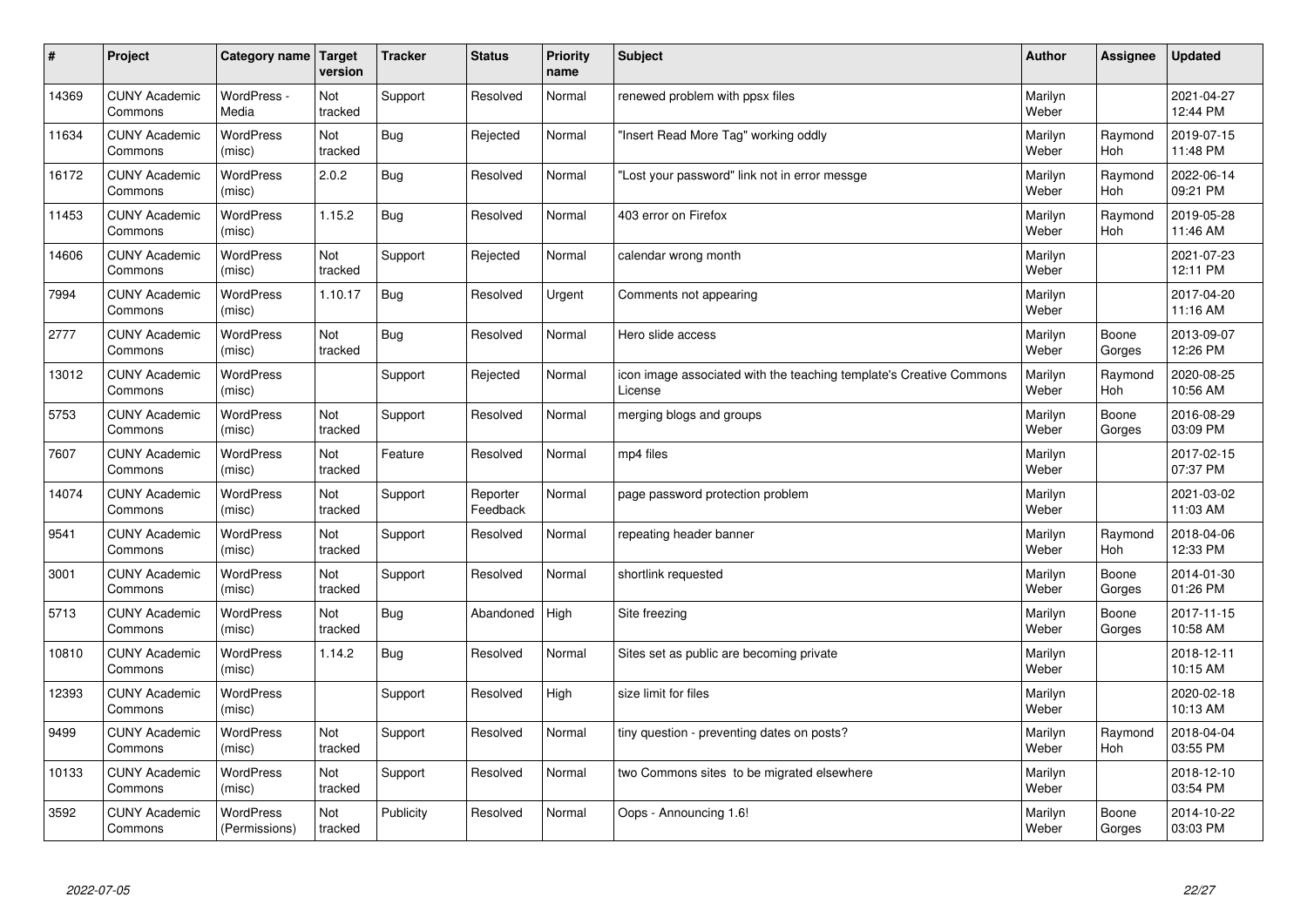| $\sharp$ | Project                         | Category name   Target            | version        | <b>Tracker</b> | <b>Status</b>        | <b>Priority</b><br>name | <b>Subject</b>                                              | <b>Author</b>    | Assignee              | <b>Updated</b>         |
|----------|---------------------------------|-----------------------------------|----------------|----------------|----------------------|-------------------------|-------------------------------------------------------------|------------------|-----------------------|------------------------|
| 3116     | <b>CUNY Academic</b><br>Commons | <b>WordPress</b><br>(Permissions) |                | Bug            | Resolved             | Normal                  | Updating the FAQ page                                       | Marilyn<br>Weber | Boone<br>Gorges       | 2014-04-01<br>10:12 PM |
| 11813    | <b>CUNY Academic</b><br>Commons | <b>WordPress</b><br>Plugins       | 1.15.9         | Support        | Resolved             | Normal                  | 'Change Password Protected Message" plugin requests         | Marilyn<br>Weber |                       | 2019-09-10<br>05:57 PM |
| 12741    | <b>CUNY Academic</b><br>Commons | <b>WordPress</b><br>Plugins       | Not<br>tracked | Support        | Reporter<br>Feedback | Normal                  | <b>Tableau Public Viz Block</b>                             | Marilyn<br>Weber | Raymond<br><b>Hoh</b> | 2020-05-12<br>11:00 AM |
| 9955     | <b>CUNY Academic</b><br>Commons | <b>WordPress</b><br>Plugins       | 1.13.4         | Support        | Rejected             | Normal                  | docx converter plugin?                                      | Marilyn<br>Weber |                       | 2018-06-26<br>11:39 AM |
| 15545    | <b>CUNY Academic</b><br>Commons | <b>WordPress</b><br>Plugins       | 1.19.5         | Feature        | Resolved             | Normal                  | 'ZI Hide Featured Image" plugin request                     | Marilyn<br>Weber | Boone<br>Gorges       | 2022-03-09<br>10:09 AM |
| 13944    | <b>CUNY Academic</b><br>Commons | <b>WordPress</b><br>Plugins       | 1.18.4         | Support        | Resolved             | Normal                  | 3D FlipBook request                                         | Marilyn<br>Weber |                       | 2021-02-09<br>11:05 AM |
| 4997     | <b>CUNY Academic</b><br>Commons | <b>WordPress</b><br>Plugins       | 1.9.4          | Feature        | Resolved             | Normal                  | ability to embed maps from StoryMapJS?                      | Marilyn<br>Weber | Boone<br>Gorges       | 2016-01-07<br>12:34 PM |
| 13935    | <b>CUNY Academic</b><br>Commons | WordPress<br>Plugins              | 1.18.4         | Support        | Resolved             | Low                     | Add Users sidebar widget not working                        | Marilyn<br>Weber |                       | 2021-02-09<br>11:05 AM |
| 8071     | <b>CUNY Academic</b><br>Commons | WordPress<br>Plugins              | Not<br>tracked | Support        | Rejected             | Normal                  | Anthologize                                                 | Marilyn<br>Weber |                       | 2017-05-10<br>10:15 AM |
| 9078     | <b>CUNY Academic</b><br>Commons | WordPress<br>Plugins              | 1.12.7         | Support        | Resolved             | Normal                  | arcgis web maps?                                            | Marilyn<br>Weber | Raymond<br>Hoh        | 2018-01-23<br>11:11 AM |
| 8924     | <b>CUNY Academic</b><br>Commons | <b>WordPress</b><br>Plugins       | 1.12.4         | Bug            | Resolved             | Normal                  | auto-remove feature on http://pcp.gc.cuny.edu               | Marilyn<br>Weber | Matt Gold             | 2017-12-04<br>10:18 AM |
| 9888     | <b>CUNY Academic</b><br>Commons | <b>WordPress</b><br>Plugins       | 1.13.3         | Support        | Resolved             | Normal                  | Business directory Plug-in request                          | Marilyn<br>Weber |                       | 2018-06-12<br>11:52 AM |
| 9340     | <b>CUNY Academic</b><br>Commons | <b>WordPress</b><br>Plugins       | 1.12.10        | Bug            | Resolved             | Normal                  | change the web preview?                                     | Marilyn<br>Weber | Raymond<br>Hoh        | 2018-03-13<br>11:50 AM |
| 7100     | <b>CUNY Academic</b><br>Commons | <b>WordPress</b><br>Plugins       | 1.10.5         | <b>Bug</b>     | Resolved             | High                    | Cincopa plugin problem                                      | Marilyn<br>Weber | Boone<br>Gorges       | 2016-12-19<br>10:32 AM |
| 5083     | <b>CUNY Academic</b><br>Commons | <b>WordPress</b><br>Plugins       | 1.9.5          | Support        | Rejected             | Normal                  | creating a shortcode for the iframe code of the google form | Marilyn<br>Weber | Marilyn<br>Weber      | 2016-01-12<br>04:25 PM |
| 3093     | <b>CUNY Academic</b><br>Commons | WordPress<br>Plugins              |                | Bug            | Rejected             | Normal                  | <b>Custom Google Maps</b>                                   | Marilyn<br>Weber | Boone<br>Gorges       | 2014-05-02<br>10:52 AM |
| 8576     | <b>CUNY Academic</b><br>Commons | <b>WordPress</b><br>Plugins       | 1.11.11        | Support        | Resolved             | Normal                  | Digital Measures plugin request                             | Marilyn<br>Weber |                       | 2017-09-01<br>03:44 PM |
| 14509    | <b>CUNY Academic</b><br>Commons | <b>WordPress</b><br>Plugins       | 1.18.12        | Bug            | Resolved             | Normal                  | Elementor Editor problem                                    | Marilyn<br>Weber |                       | 2021-06-08<br>09:55 AM |
| 13947    | <b>CUNY Academic</b><br>Commons | <b>WordPress</b><br>Plugins       | 1.18.4         | <b>Bug</b>     | Resolved             | Normal                  | Elementor plugin problem                                    | Marilyn<br>Weber | Raymond<br>Hoh        | 2021-02-08<br>09:34 PM |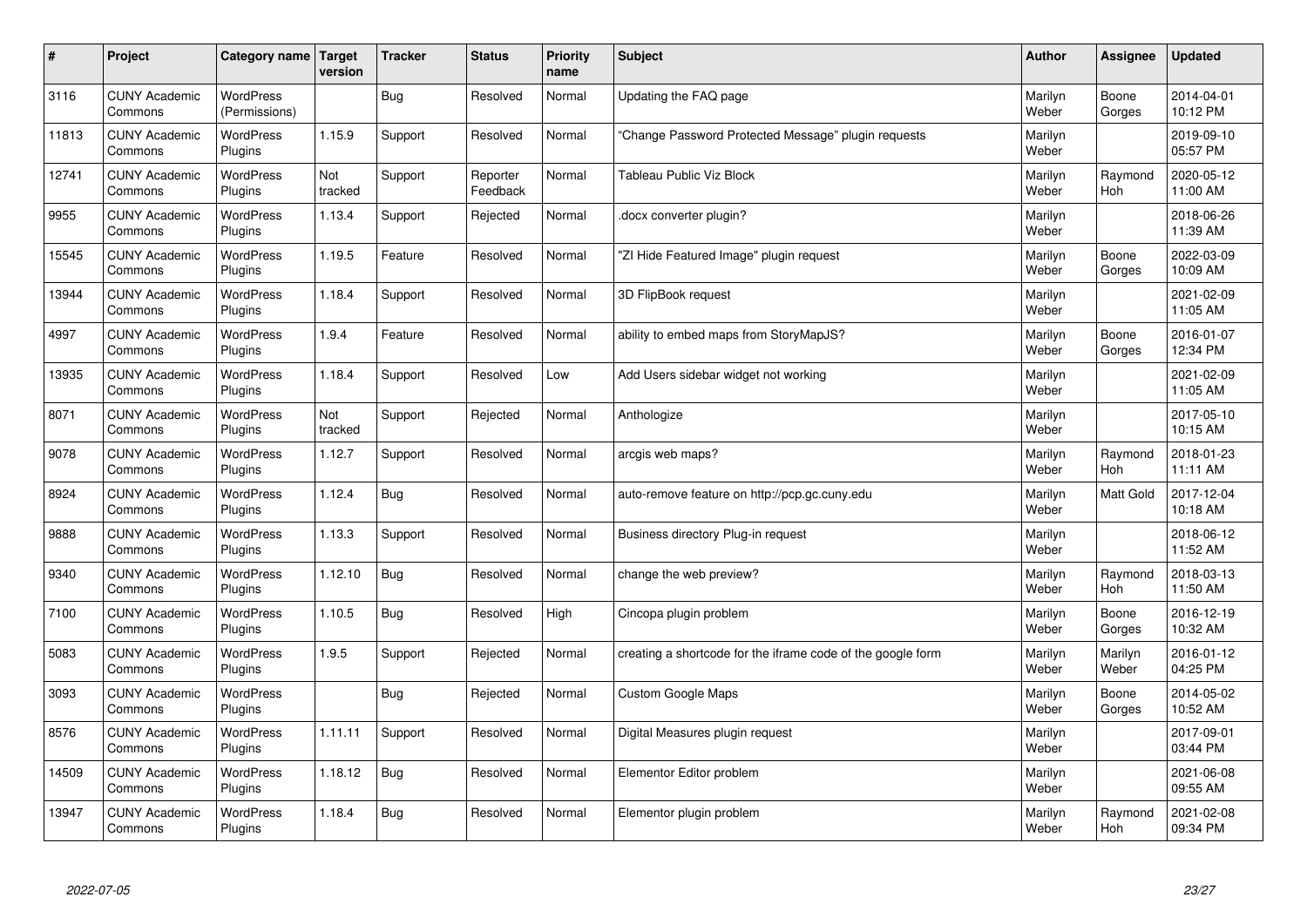| $\sharp$ | Project                         | Category name               | Target<br>version | <b>Tracker</b> | <b>Status</b> | <b>Priority</b><br>name | <b>Subject</b>                                                                          | <b>Author</b>    | Assignee              | <b>Updated</b>         |
|----------|---------------------------------|-----------------------------|-------------------|----------------|---------------|-------------------------|-----------------------------------------------------------------------------------------|------------------|-----------------------|------------------------|
| 14077    | <b>CUNY Academic</b><br>Commons | <b>WordPress</b><br>Plugins | 1.18.7            | Support        | Resolved      | Normal                  | Elementor Pro plugin for the slider                                                     | Marilyn<br>Weber | Raymond<br><b>Hoh</b> | 2021-03-23<br>11:43 AM |
| 4542     | <b>CUNY Academic</b><br>Commons | <b>WordPress</b><br>Plugins | 1.8.10            | Bug            | Resolved      | Normal                  | Emailing group users problem                                                            | Marilyn<br>Weber | Boone<br>Gorges       | 2015-09-11<br>11:16 AM |
| 5036     | <b>CUNY Academic</b><br>Commons | <b>WordPress</b><br>Plugins | 1.9.1.1           | Feature        | Resolved      | Normal                  | Embeds request                                                                          | Marilyn<br>Weber | Boone<br>Gorges       | 2015-12-18<br>10:12 PM |
| 13741    | <b>CUNY Academic</b><br>Commons | <b>WordPress</b><br>Plugins | 1.18.3            | Support        | Resolved      | Normal                  | Ensemble Video Plugin                                                                   | Marilyn<br>Weber |                       | 2021-01-26<br>04:43 PM |
| 5875     | <b>CUNY Academic</b><br>Commons | <b>WordPress</b><br>Plugins | Not<br>tracked    | Bug            | Resolved      | Normal                  | Events Calendar garbled in IE                                                           | Marilyn<br>Weber | Marilyn<br>Weber      | 2017-11-15<br>05:45 PM |
| 8552     | <b>CUNY Academic</b><br>Commons | WordPress<br>Plugins        | 1.11.10           | Bug            | Resolved      | Normal                  | Events Calendar problem                                                                 | Marilyn<br>Weber |                       | 2017-08-18<br>04:36 PM |
| 8693     | <b>CUNY Academic</b><br>Commons | <b>WordPress</b><br>Plugins |                   | Support        | Resolved      | Normal                  | Existing blog wants to replace Mailpoet with Newsletters                                | Marilyn<br>Weber |                       | 2017-09-12<br>02:24 PM |
| 7745     | <b>CUNY Academic</b><br>Commons | <b>WordPress</b><br>Plugins | 1.10.13           | Support        | Resolved      | Normal                  | Featured Video Plus plugin requested                                                    | Marilyn<br>Weber |                       | 2017-03-03<br>01:51 PM |
| 13841    | <b>CUNY Academic</b><br>Commons | <b>WordPress</b><br>Plugins | 1.18.3            | Support        | Resolved      | Normal                  | Folders plugin request                                                                  | Marilyn<br>Weber | Boone<br>Gorges       | 2021-01-26<br>04:43 PM |
| 13184    | <b>CUNY Academic</b><br>Commons | WordPress<br>Plugins        | 1.17.2            | Support        | Resolved      | Normal                  | google translate plugin                                                                 | Marilyn<br>Weber |                       | 2020-08-25<br>11:36 AM |
| 7668     | <b>CUNY Academic</b><br>Commons | WordPress<br>Plugins        |                   | Support        | Rejected      | Normal                  | Iframes question                                                                        | Marilyn<br>Weber |                       | 2017-04-11<br>09:29 PM |
| 14885    | <b>CUNY Academic</b><br>Commons | <b>WordPress</b><br>Plugins | 1.18.22           | Bug            | Resolved      | Normal                  | Long Loading Times -- Wordpress Admin Site                                              | Marilyn<br>Weber | Raymond<br>Hoh        | 2021-10-26<br>12:28 PM |
| 15610    | <b>CUNY Academic</b><br>Commons | <b>WordPress</b><br>Plugins | Not<br>tracked    | Support        | Rejected      | Normal                  | Loops & Logic plugin                                                                    | Marilyn<br>Weber | Raymond<br>Hoh        | 2022-03-19<br>11:16 AM |
| 12363    | <b>CUNY Academic</b><br>Commons | <b>WordPress</b><br>Plugins | 1.16.5            | Bug            | Resolved      | Urgent                  | more bbPress problems - now students unable to post either a new<br>thread or a comment | Marilyn<br>Weber | Raymond<br>Hoh        | 2020-03-17<br>03:07 PM |
| 8721     | <b>CUNY Academic</b><br>Commons | <b>WordPress</b><br>Plugins | 1.11.13           | Bug            | Resolved      | Normal                  | more problems with Events calendar                                                      | Marilyn<br>Weber |                       | 2017-09-21<br>10:35 AM |
| 8131     | <b>CUNY Academic</b><br>Commons | <b>WordPress</b><br>Plugins | 1.11              | Bug            | Resolved      | Normal                  | Newsletters plug-in                                                                     | Marilyn<br>Weber | Boone<br>Gorges       | 2017-05-11<br>09:42 PM |
| 15654    | <b>CUNY Academic</b><br>Commons | WordPress<br>Plugins        | 1.19.6            | Support        | Resolved      | Normal                  | Numerous Copies of Events showing up                                                    | Marilyn<br>Weber | Boone<br>Gorges       | 2022-03-22<br>11:30 AM |
| 14012    | <b>CUNY Academic</b><br>Commons | <b>WordPress</b><br>Plugins | 1.18.5            | Support        | Resolved      | Normal                  | Open External Links in a New Window plugin?                                             | Marilyn<br>Weber | Boone<br>Gorges       | 2021-03-02<br>02:07 PM |
| 9330     | <b>CUNY Academic</b><br>Commons | WordPress<br>Plugins        | 1.12.10           | Bug            | Resolved      | Normal                  | part 2 of problems with the Leaflet plug -in                                            | Marilyn<br>Weber |                       | 2018-03-04<br>05:58 PM |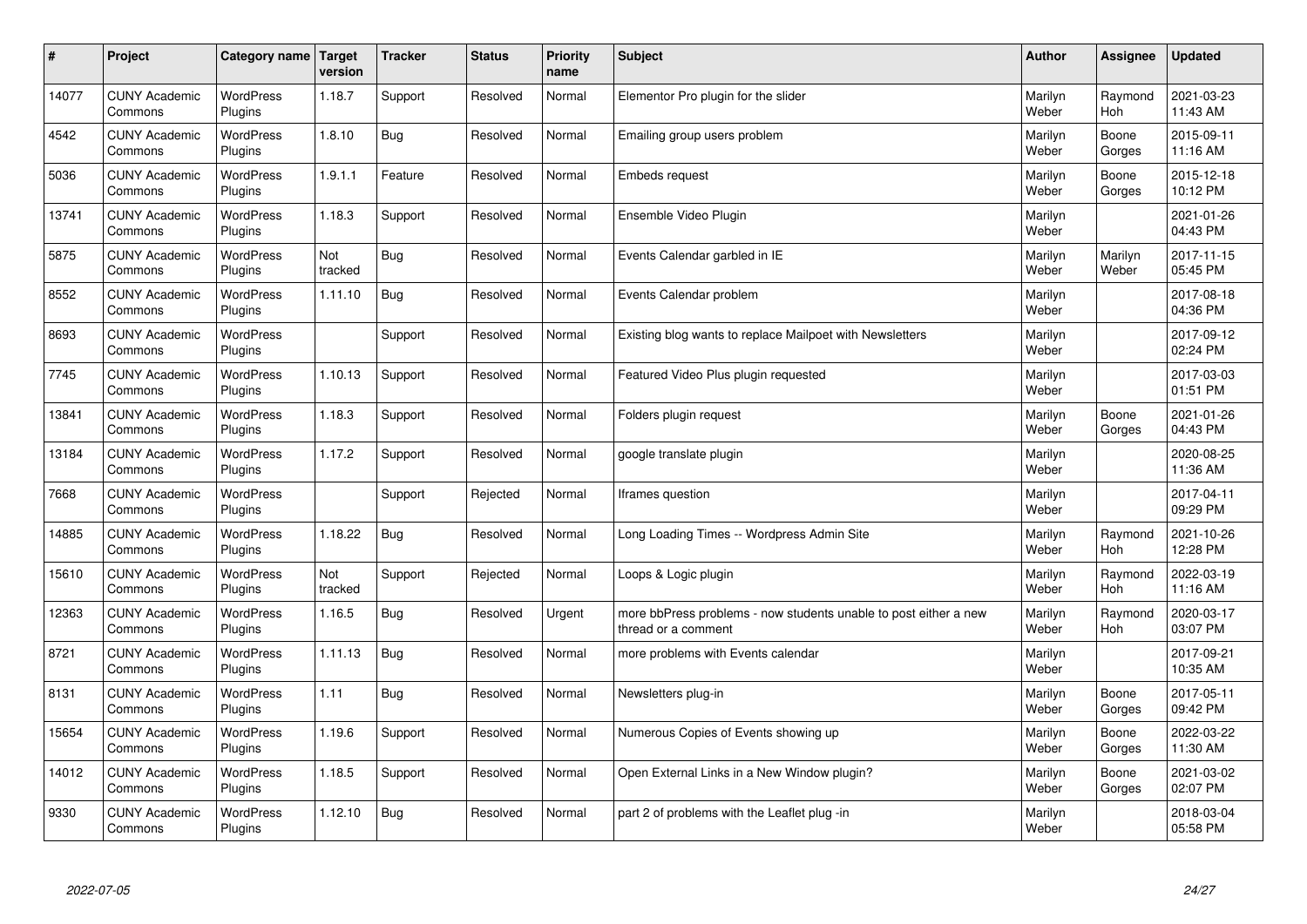| #     | Project                         | Category name               | Target<br>version | <b>Tracker</b> | <b>Status</b> | <b>Priority</b><br>name | <b>Subject</b>                                          | <b>Author</b>    | Assignee              | <b>Updated</b>         |
|-------|---------------------------------|-----------------------------|-------------------|----------------|---------------|-------------------------|---------------------------------------------------------|------------------|-----------------------|------------------------|
| 9965  | <b>CUNY Academic</b><br>Commons | <b>WordPress</b><br>Plugins | 1.13.4            | Support        | Resolved      | Normal                  | plug-in request for OneTone Companion                   | Marilyn<br>Weber | Raymond<br><b>Hoh</b> | 2018-06-26<br>12:00 PM |
| 5522  | <b>CUNY Academic</b><br>Commons | <b>WordPress</b><br>Plugins | 1.9.15            | Feature        | Resolved      | Normal                  | plugin request                                          | Marilyn<br>Weber | Boone<br>Gorges       | 2016-05-09<br>10:36 AM |
| 5657  | <b>CUNY Academic</b><br>Commons | <b>WordPress</b><br>Plugins | 1.9.18            | Feature        | Resolved      | Normal                  | Plugin Request - Instagram Feed WD                      | Marilyn<br>Weber | Boone<br>Gorges       | 2016-06-08<br>12:36 PM |
| 9026  | <b>CUNY Academic</b><br>Commons | <b>WordPress</b><br>Plugins | 1.12.6            | Support        | Resolved      | Normal                  | plugin request from Carlos Guevara                      | Marilyn<br>Weber |                       | 2018-01-03<br>09:33 AM |
| 8908  | <b>CUNY Academic</b><br>Commons | <b>WordPress</b><br>Plugins | 1.12.2            | Support        | Resolved      | Normal                  | Plugin request from Steve Brier                         | Marilyn<br>Weber |                       | 2017-11-27<br>11:39 AM |
| 9500  | <b>CUNY Academic</b><br>Commons | WordPress<br>Plugins        | 1.12.12           | Support        | Resolved      | Normal                  | PowerPoint in the media library?                        | Marilyn<br>Weber | Raymond<br>Hoh        | 2018-04-12<br>02:28 PM |
| 11205 | <b>CUNY Academic</b><br>Commons | <b>WordPress</b><br>Plugins | Not<br>tracked    | Support        | Resolved      | Normal                  | problems with Google calendar                           | Marilyn<br>Weber | Raymond<br>Hoh        | 2019-03-11<br>02:17 PM |
| 9192  | <b>CUNY Academic</b><br>Commons | <b>WordPress</b><br>Plugins | 1.12.8            | Bug            | Resolved      | Normal                  | problems with the Leaflet plug -in                      | Marilyn<br>Weber | Boone<br>Gorges       | 2018-02-13<br>11:07 AM |
| 8446  | <b>CUNY Academic</b><br>Commons | <b>WordPress</b><br>Plugins | 1.11.14           | Support        | Resolved      | Normal                  | request for multiple accordion menu plugins             | Marilyn<br>Weber |                       | 2018-05-07<br>09:57 PM |
| 12676 | <b>CUNY Academic</b><br>Commons | WordPress<br>Plugins        | 1.16.10           | Support        | Resolved      | Normal                  | request for Require Post Category plug-in               | Marilyn<br>Weber |                       | 2020-04-28<br>11:03 AM |
| 5302  | <b>CUNY Academic</b><br>Commons | WordPress<br>Plugins        | 1.9.10            | Feature        | Resolved      | Normal                  | request for WP Gallery Custom Links plug-in             | Marilyn<br>Weber | Boone<br>Gorges       | 2016-03-11<br>09:20 PM |
| 9087  | <b>CUNY Academic</b><br>Commons | <b>WordPress</b><br>Plugins | 1.12.7            | Support        | Resolved      | Normal                  | request for WP Social Sharing                           | Marilyn<br>Weber |                       | 2018-01-23<br>11:17 AM |
| 10240 | <b>CUNY Academic</b><br>Commons | <b>WordPress</b><br>Plugins | 1.13.8            | Support        | Resolved      | Normal                  | require-featured-image plug-in request                  | Marilyn<br>Weber |                       | 2018-08-29<br>05:15 PM |
| 14265 | <b>CUNY Academic</b><br>Commons | WordPress<br>Plugins        | 1.18.10           | Support        | Resolved      | Normal                  | separate the tag cloud in the blog sidebar              | Marilyn<br>Weber | Boone<br>Gorges       | 2021-05-12<br>05:19 PM |
| 14534 | <b>CUNY Academic</b><br>Commons | <b>WordPress</b><br>Plugins | 1.18.12           | Support        | Resolved      | Normal                  | Share This Image plugin?                                | Marilyn<br>Weber |                       | 2021-06-08<br>11:50 AM |
| 12354 | <b>CUNY Academic</b><br>Commons | <b>WordPress</b><br>Plugins | 1.16.5            | Bug            | Resolved      | Urgent                  | sites (including Net-Art) are reporting critical issues | Marilyn<br>Weber | Raymond<br><b>Hoh</b> | 2020-02-02<br>03:16 PM |
| 14075 | <b>CUNY Academic</b><br>Commons | WordPress<br>Plugins        | Not<br>tracked    | Bug            | Resolved      | Normal                  | sludigitalportfolios.commons.gc.cuny.edu                | Marilyn<br>Weber | Boone<br>Gorges       | 2021-03-01<br>10:46 AM |
| 14019 | <b>CUNY Academic</b><br>Commons | WordPress<br>Plugins        | 1.18.5            | <b>Bug</b>     | Resolved      | Normal                  | smorales.commons.gc.cuny.edu                            | Marilyn<br>Weber | Boone<br>Gorges       | 2021-02-23<br>11:06 AM |
| 5621  | <b>CUNY Academic</b><br>Commons | WordPress<br>Plugins        | 1.9.17            | Feature        | Resolved      | Normal                  | Taxonomy plugin request                                 | Marilyn<br>Weber | Boone<br>Gorges       | 2016-06-01<br>11:28 PM |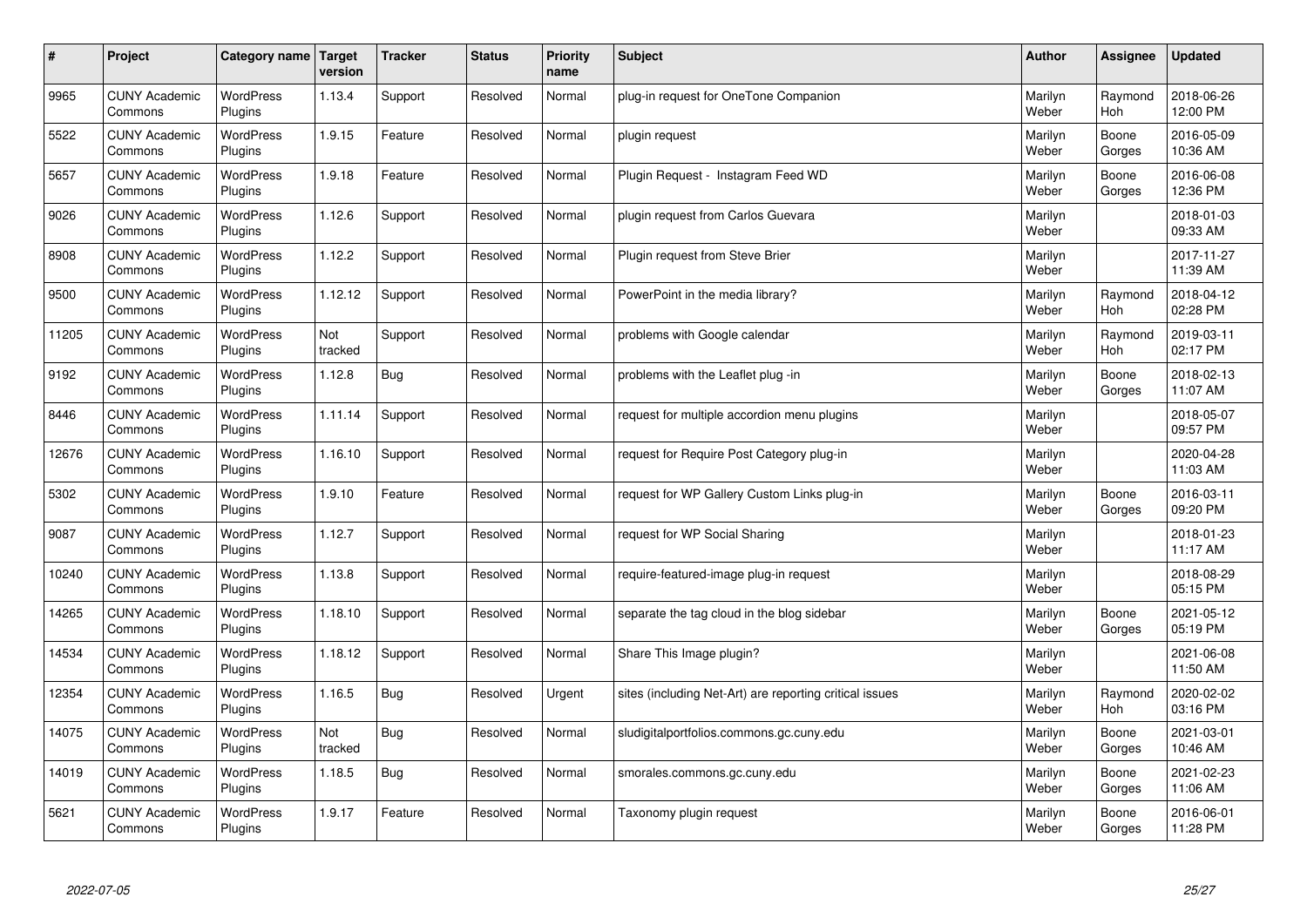| $\sharp$ | Project                         | Category name   Target            | version           | <b>Tracker</b> | <b>Status</b> | <b>Priority</b><br>name | <b>Subject</b>                                                                          | <b>Author</b>    | Assignee              | <b>Updated</b>         |
|----------|---------------------------------|-----------------------------------|-------------------|----------------|---------------|-------------------------|-----------------------------------------------------------------------------------------|------------------|-----------------------|------------------------|
| 9726     | <b>CUNY Academic</b><br>Commons | <b>WordPress</b><br>Plugins       | Not<br>tracked    | Support        | Abandoned     | Normal                  | technical error on Contact page                                                         | Marilyn<br>Weber |                       | 2018-12-10<br>03:53 PM |
| 7328     | <b>CUNY Academic</b><br>Commons | <b>WordPress</b><br>Plugins       | Not<br>tracked    | Bug            | Resolved      | Normal                  | technical issue with the Events Manager plugin                                          | Marilyn<br>Weber | Raymond<br><b>Hoh</b> | 2017-11-15<br>06:19 PM |
| 3136     | <b>CUNY Academic</b><br>Commons | <b>WordPress</b><br>Plugins       |                   | Bug            | Rejected      | Normal                  | The Easy Rotator                                                                        | Marilyn<br>Weber | Boone<br>Gorges       | 2014-04-01<br>10:26 PM |
| 7770     | <b>CUNY Academic</b><br>Commons | <b>WordPress</b><br>Plugins       | Not<br>tracked    | <b>Bug</b>     | Abandoned     | Normal                  | Timeline.js problem                                                                     | Marilyn<br>Weber |                       | 2017-11-15<br>01:43 PM |
| 6533     | <b>CUNY Academic</b><br>Commons | <b>WordPress</b><br>Plugins       | Future<br>release | Support        | Duplicate     | Low                     | very old plugins?                                                                       | Marilyn<br>Weber | <b>Tahir Butt</b>     | 2018-10-04<br>12:27 PM |
| 8308     | <b>CUNY Academic</b><br>Commons | <b>WordPress</b><br>Plugins       | Not<br>tracked    | Support        | Resolved      | Normal                  | WP Migration plugin                                                                     | Marilyn<br>Weber |                       | 2017-11-15<br>01:27 PM |
| 13846    | <b>CUNY Academic</b><br>Commons | <b>WordPress</b><br>Plugins       | 1.18.3            | Support        | Resolved      | Normal                  | Yoast SEO plugin problem                                                                | Marilyn<br>Weber |                       | 2021-01-19<br>05:34 PM |
| 11832    | <b>CUNY Academic</b><br>Commons | WordPress<br>Plugins              | 1.15.11           | Support        | Resolved      | Normal                  | Yoast SEO premium for sexgenlab.org                                                     | Marilyn<br>Weber |                       | 2019-10-08<br>11:22 AM |
| 3121     | <b>CUNY Academic</b><br>Commons | WordPress<br><b>Themes</b>        | 1.5.21            | <b>Bug</b>     | Resolved      | High                    | Add Academica theme?                                                                    | Marilyn<br>Weber | Boone<br>Gorges       | 2014-03-24<br>11:04 AM |
| 5630     | <b>CUNY Academic</b><br>Commons | <b>WordPress</b><br><b>Themes</b> | 1.9.17            | Feature        | Resolved      | Normal                  | Bavota magazine Pro theme                                                               | Marilyn<br>Weber | Boone<br>Gorges       | 2016-06-02<br>12:09 AM |
| 8125     | <b>CUNY Academic</b><br>Commons | <b>WordPress</b><br><b>Themes</b> | 1.10.19           | Bug            | Resolved      | High                    | careerplan admin page failing to load with "currently unable to handle<br>this request" | Marilyn<br>Weber |                       | 2017-07-13<br>12:54 PM |
| 9335     | <b>CUNY Academic</b><br>Commons | <b>WordPress</b><br><b>Themes</b> | 1.12.10           | Bug            | Resolved      | Normal                  | clone http://digitalscholarship.ccny.cuny.edu site?                                     | Marilyn<br>Weber | Boone<br>Gorges       | 2018-03-14<br>12:43 PM |
| 11976    | <b>CUNY Academic</b><br>Commons | WordPress<br><b>Themes</b>        | Not<br>tracked    | Support        | Resolved      | Normal                  | ColorMag request                                                                        | Marilyn<br>Weber |                       | 2021-02-01<br>10:25 AM |
| 14270    | <b>CUNY Academic</b><br>Commons | WordPress<br><b>Themes</b>        | 1.18.8            | Support        | Resolved      | Normal                  | grid theme?                                                                             | Marilyn<br>Weber |                       | 2021-04-13<br>11:20 AM |
| 7460     | <b>CUNY Academic</b><br>Commons | WordPress<br><b>Themes</b>        | 1.10.8            | Support        | Resolved      | Normal                  | install Independent Publisher theme?                                                    | Marilyn<br>Weber | Boone<br>Gorges       | 2017-01-21<br>09:34 PM |
| 13185    | <b>CUNY Academic</b><br>Commons | <b>WordPress</b><br><b>Themes</b> | 1.17.2            | Support        | Resolved      | Normal                  | Less theme?                                                                             | Marilyn<br>Weber |                       | 2020-08-25<br>11:26 AM |
| 14411    | <b>CUNY Academic</b><br>Commons | WordPress<br>Themes               | 1.18.10           | Bug            | Resolved      | Normal                  | logo problems                                                                           | Marilyn<br>Weber |                       | 2021-05-03<br>04:37 PM |
| 10059    | <b>CUNY Academic</b><br>Commons | <b>WordPress</b><br><b>Themes</b> | Not<br>tracked    | Support        | Resolved      | Normal                  | Magazine Premium theme for new site                                                     | Marilyn<br>Weber |                       | 2020-02-17<br>03:39 PM |
| 12137    | <b>CUNY Academic</b><br>Commons | <b>WordPress</b><br><b>Themes</b> | Not<br>tracked    | Support        | Resolved      | Normal                  | media player problem                                                                    | Marilyn<br>Weber |                       | 2019-12-12<br>08:52 PM |